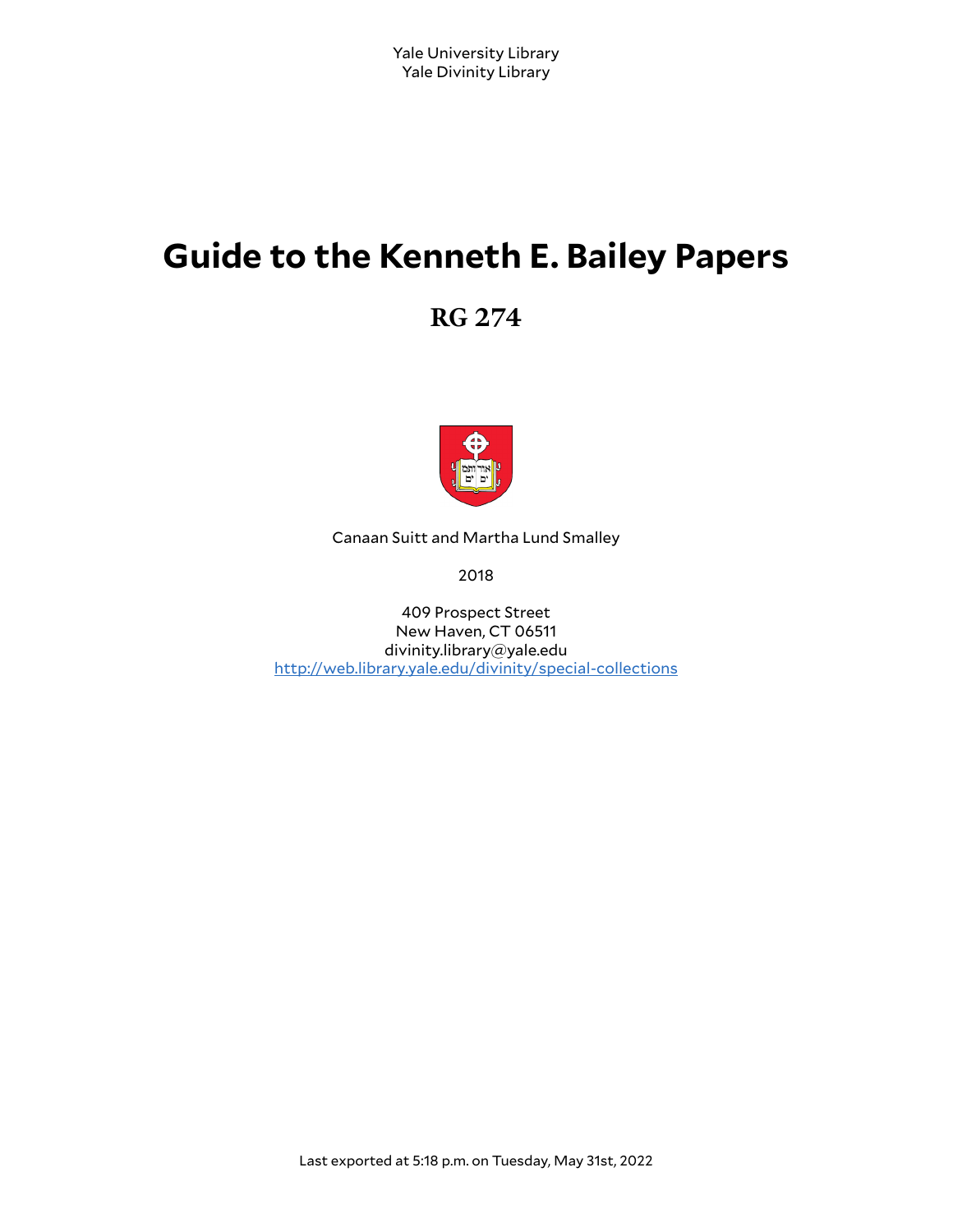# **Table of Contents**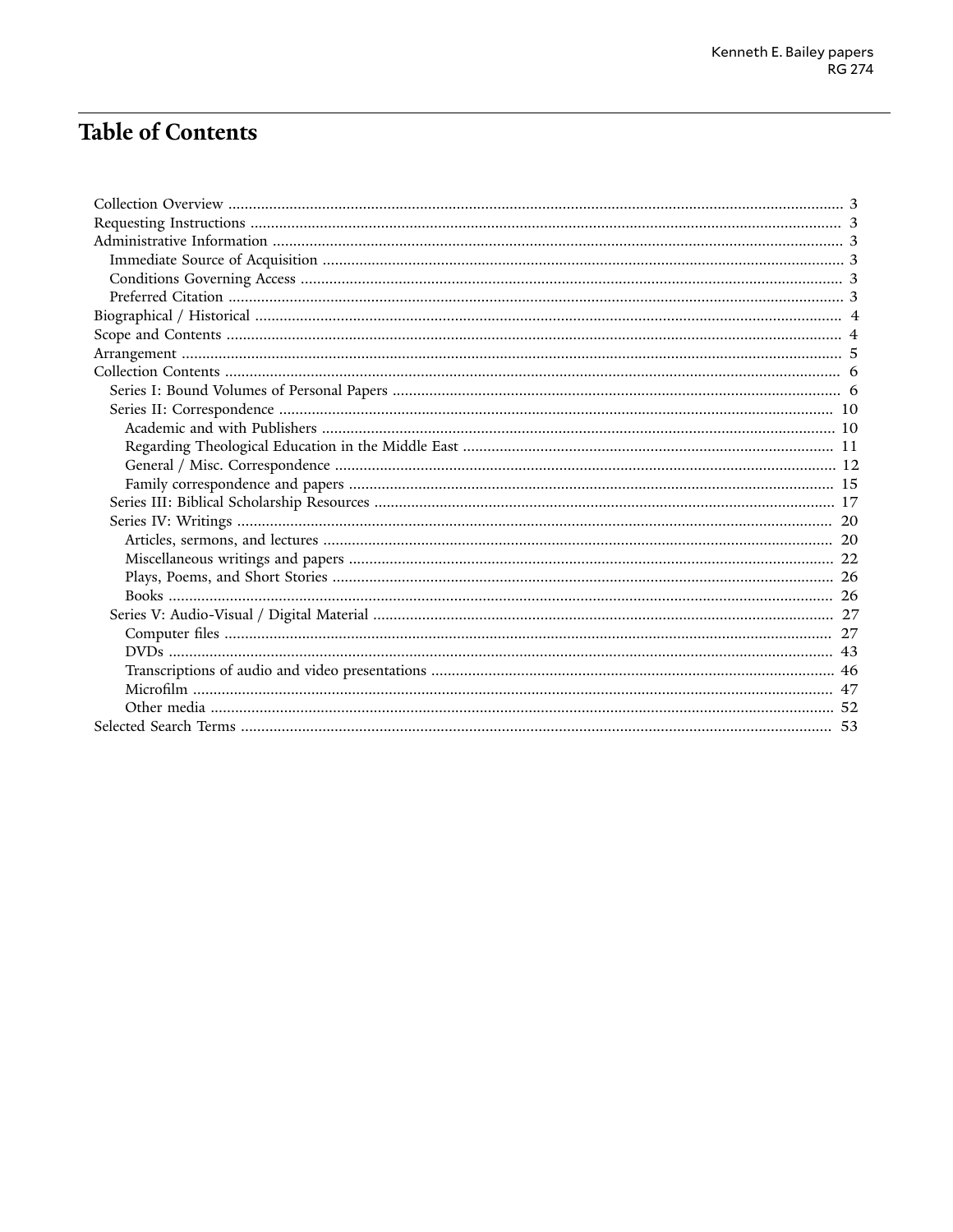### <span id="page-2-0"></span>**Collection Overview**

|                                                        | <b>REPOSITORY:</b> Yale Divinity Library<br>409 Prospect Street<br>New Haven, CT 06511<br>divinity.library@yale.edu<br>http://web.library.yale.edu/divinity/special-collections                                                                       |
|--------------------------------------------------------|-------------------------------------------------------------------------------------------------------------------------------------------------------------------------------------------------------------------------------------------------------|
| <b>CALL NUMBER: RG 274</b>                             |                                                                                                                                                                                                                                                       |
|                                                        | <b>CREATOR:</b> Bailey, Kenneth E.                                                                                                                                                                                                                    |
|                                                        | <b>TITLE:</b> Kenneth E. Bailey papers                                                                                                                                                                                                                |
|                                                        | <b>DATES:</b> circa 1950 - 2016                                                                                                                                                                                                                       |
| <b>PHYSICAL DESCRIPTION: 30 linear feet (64 boxes)</b> |                                                                                                                                                                                                                                                       |
| <b>LANGUAGE: English</b>                               |                                                                                                                                                                                                                                                       |
|                                                        | <b>SUMMARY:</b> This collection documents the life and work of Kenneth E. Bailey, a renowned<br>Presbyterian missionary in the Middle East, innovator in New Testament<br>contextual studies, seminary professor, author, and international lecturer. |
|                                                        | <b>ONLINE FINDING AID:</b> To cite or bookmark this finding aid, please use the following link: https://<br>hdl.handle.net/10079/fa/divinity.274                                                                                                      |

### <span id="page-2-1"></span>**Requesting Instructions**

To request items from this collection for use on site, please use the request links in the HTML version of this finding aid, available at [https://hdl.handle.net/10079/fa/divinity.274.](https://hdl.handle.net/10079/fa/divinity.274)

Key to the container abbreviations used in the PDF finding aid:

b. box

f. folder

# <span id="page-2-2"></span>**Administrative Information**

### <span id="page-2-3"></span>**Immediate Source of Acquisition**

Gift of the Bailey family, 2017.

### <span id="page-2-4"></span>**Conditions Governing Access**

This collection is open for research.

### <span id="page-2-5"></span>**Preferred Citation**

Kenneth E. Bailey Papers (RG 274), Special Collections, Yale Divinity School Library.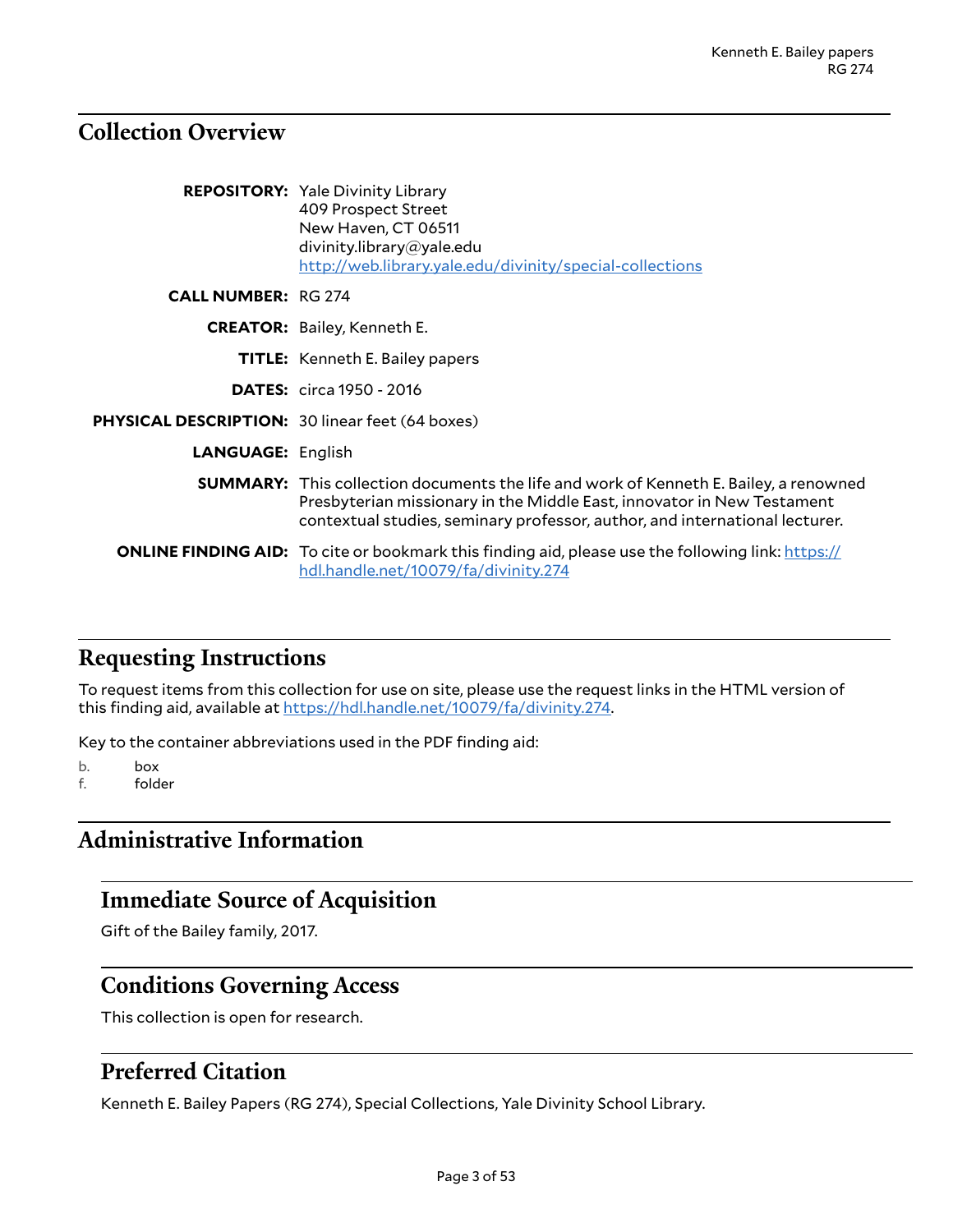# <span id="page-3-0"></span>**Biographical / Historical**

Kenneth Ewing Bailey was born November 24, 1930 in Bloomington, Illinois. The son of missionaries who served in Egypt, Sudan, and Ethiopia, Bailey learned Arabic and absorbed Arab culture at an early age. He studied philosophy at Monmouth College, graduating in 1952, and received an M.Div degree from Pittsburgh Theological Seminary in 1955. He and his wife Ethel began missionary work in Egypt in 1955, appointed by the United Presbyterian Church of North America to serve with the Egyptian Evangelical (Presbyterian) Church, first in village evangelism, literacy work, and Bible teaching, then at the Pretheological Program of Cairo's Evangelical Seminary based in the southern city of Assiut.

When forced to leave Egypt for political reasons in 1965, Bailey moved to the Near East School of Theology (NEST) in Beirut, Lebanon and taught there until 1985. The Baileys went to the U.S. in 1970 where Kenneth enrolled in a doctoral program in New Testament at Concordia Theological Seminary in St. Louis, Missouri and also studied ancient Hebrew, Aramaic, and Syriac. Returning to the Near East School of Theology after receiving his D.Th degree in 1972, Bailey was appointed professor of New Testament in 1974 and was the founder and director of the Institute for Middle Eastern New Testament Studies, 1974-1984.

According to Gary M. Burge of Wheaton College, Bailey was an innovative New Testament scholar and "an ambassador of Arab culture to the West, explaining through his many books on the New Testament how the context of the Middle East shapes the world of the New Testament. He wed cultural anthropology to biblical exegesis and shaped the way scholars view the Gospels today." For more analysis of Bailey's contributions as a New Testament scholar, see Burge's article "Kenneth E. Bailey: An Ambassador Serving the Middle East and the West" in *International Bulletin of Mission Research* (2017, Volume 41, pp. 152-159.)

In 1985 Bailey joined the staff of the Tantur Ecumenical Institute near Jerusalem where he continued teaching and research until his retirement in 1995. He also served as Canon theologian of the Episcopal Diocese of Cyprus and the Gulf from 1990, and of the Diocese of Pittsburgh of the Episcopal Church from 1997. Bailey was visiting professor and lecturer at various institutions over the course of his career, including at Fuller Theological Seminary (1975-1976), Pittsburgh Theological Seminary (1985), McCormick Theological Seminary (1984-1990); the Theological College of the Greek Catholic Church, Beit-Sahour, West Bank, Israel (1988-1991), Dubuque Theological Seminary (1992), and at Columbia University and Princeton University. He was founder and director of Focus on Middle Eastern New Testament Studies (FoMENTS) from 2005 until his death.

Much in demand as a lecturer, Bailey wrote extensively, recorded many videos, and authored a musical play and a feature film in Arabic with English subscripts. Though a lifelong Presbyterian he was as well known among Anglicans and other Protestants as well as Roman Catholics. In addition to his work in New Testament studies, Bailey wrote extensively about his missionary vocation. His Presbyterian colleague and friend David Dawson has noted that Bailey wrote to "moderators of the Presbyterian General Assembly and staff leadership of the mission agencies about the 'integration' of missionary structures and the emerging churches during the second half of the twentieth century" and "particularly lamented the loss of long-term patterns of mission service that left missionaries without essential language capacity." (From Dawson's "The Significance of the Life and Ministry of Kenneth Ewing Bailey 1930-2016," a paper presented at the Yale-Edinburgh Group conference, 2017.)

Bailey died May 23, 2016 in New Wilmington, Pennsylvania.

### <span id="page-3-1"></span>**Scope and Contents**

The documentation of Kenneth E. Bailey's life and work available in this collection is extensive and complex. The papers have been sorted according to general format and subject matter, but the archivists have made no attempt to rearrange papers within the folders, choosing instead to leave the material essentially how Bailey had it in his own files. Dates and content types within folders and volumes are overlapping and not always relevant to their labels.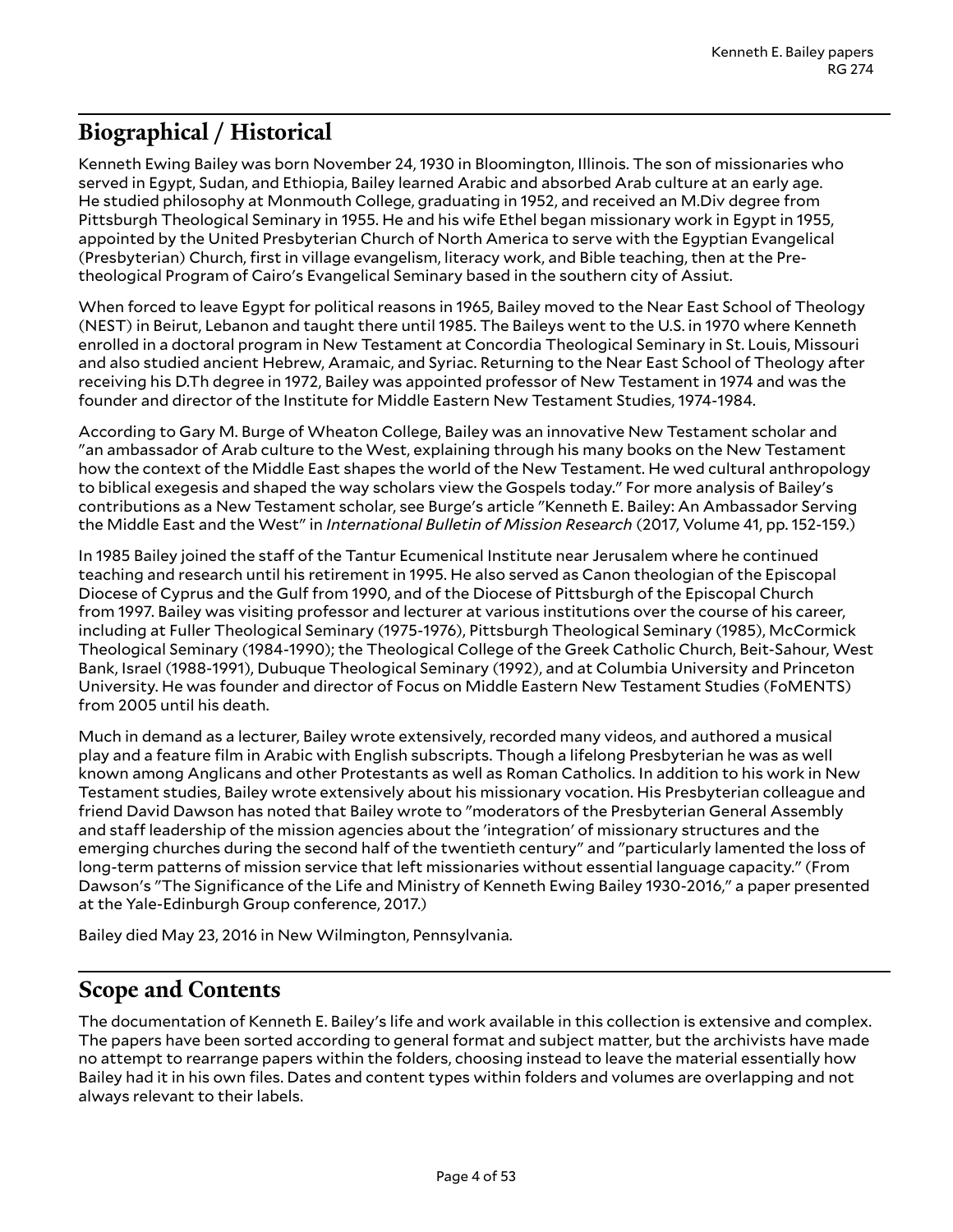Series I, Bound Volumes of Personal Papers, contains twenty-nine volumes of papers that Bailey gathered and had bound together while he was living in the Middle East. Each volume contains a variety of types of documents and though the volumes are in general chronological order, there is no strict order within them. Bailey worked on organizing the volumes while in retirement, adding indexes and page numbers. The scope and content notes for these volumes in the finding aid were provided by Bailey's colleague David Dawson. These notes are not intended to be comprehensive but rather to give a sense of the topics and activities documented.

The Correspondence of Series II consists of documents received in folders and it dates primarily from after 1995 when Bailey retired in the U.S. There is also correspondence in the bound volumes of Series I. Notable correspondents include Lesslie Newbigin, N. T. Wright, Raymond Brown, Gary Burge, Markus Barth, George Carey, Sam and Eileen Moffett, Paul Pierson, Ralph Winter, Atef Gendy, Michael Nazir-Ali, Eugene Nida, Roland Bainton, James Dunn, Mary Mikael, Karl Barth, Richard Hays, Bruce Metzger, Jim Walther, David Hugh Kelsey, John Stott, Andrew Walls, Lamin Sanneh, Howard Marshall, and others. The series is divided into four subseries: a) Academic and with Publishers; b) Regarding Theological Education in the Middle East; c) General and Miscellaneous Correspondence, and d) Family Correspondence and Papers. The first three categories are overlapping and have been established only to give a general sense of the content of the correspondence. The contents of the folders in the General and Miscellaneous Correspondence subseries are overlapping in dates and topics; they have been maintained in the order received. According to David Dawson, Bailey had a type of dyslexia that affected his spelling and sense of organizational order. Much additional work could be done to index these files. Researchers who seek to decipher the files may find it helpful to read David Dawson's notes on the collection that are contained in box 56. These notes give a sense of the range and complexity of Bailey's files. The Family Correspondence and Papers subseries contains correspondence in general chronological order as well as biographical material, personal items, and memorabilia.

Series III, Biblical Scholarship Resources, is arranged by biblical book. The folders are ordered according to the labels that were on them; they contain a wide variety of types and dates of material. Series IV, Writings is divided into three subseries: a) Articles, sermons, and lectures; b) Miscellaneous writings and papers; c) Books. The folders in this series are as labeled when they were received; much work could be done to rationalize their order. Contained in the last box of the Articles, sermons, and lecture subseries (box 49) are printouts of articles by Bailey that were compiled by New Testament scholar Dale Bowne; these copies provide a comprehensive overview of Bailey's article length writings. Additional books by Bailey are available in the Library's cataloged collection.

Series IV, Audio-Visual/Digital Material, contains both computer files on floppy disks and DVDs. As time permits, the computer files will be preserved in another format. Transcriptions of audio and video files that were done by Dale Berne are available in box 62.

### <span id="page-4-0"></span>**Arrangement**

Series I: Bound Volumes of Personal Papers Series II: Correspondence Series III: Biblical Studies Resources Series IV: Writings Series V: Audio-Visual / Digital Material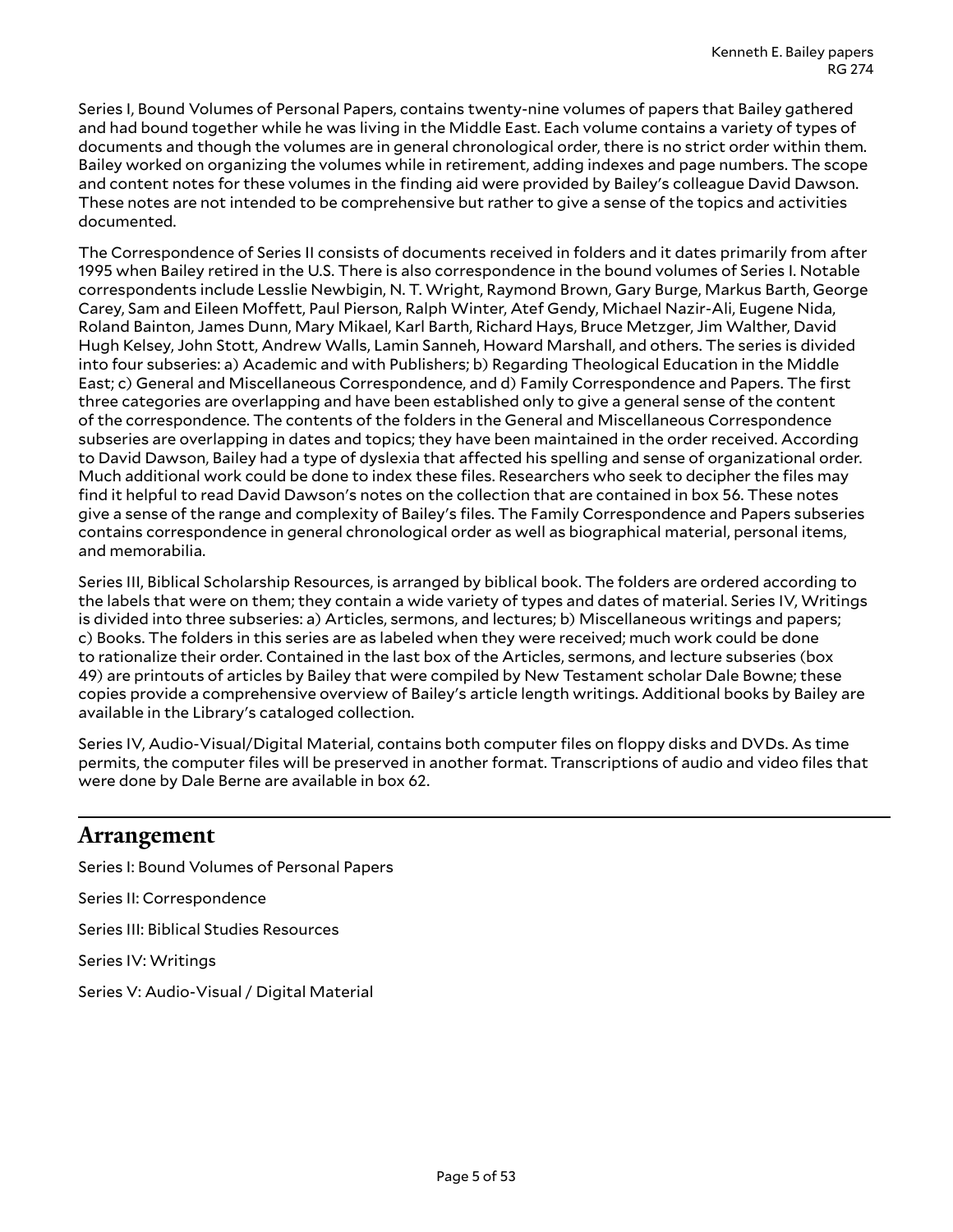# <span id="page-5-1"></span><span id="page-5-0"></span>**Collection Contents Series I: Bound Volumes of Personal Papers**

Documents in the bound volumes are often in reverse chronological order with a few older items from another period at the end of the volume. The labels of the volumes are as designated by Bailey.

| b. 1, f. 1 | Volume 1: Philosophy Notes                                                                                                                                                                                                                                                                                                                                                                                                                                                                                                                                                                                                                                                                     |
|------------|------------------------------------------------------------------------------------------------------------------------------------------------------------------------------------------------------------------------------------------------------------------------------------------------------------------------------------------------------------------------------------------------------------------------------------------------------------------------------------------------------------------------------------------------------------------------------------------------------------------------------------------------------------------------------------------------|
|            | Notes and papers from philosophy courses / seminars: philosophy of religion, ethics, ancient<br>philosophy, modern philosophy, 19th century thought, political philosophy; senior paper: "Saint<br>Augustine and Plato" (Monmouth)                                                                                                                                                                                                                                                                                                                                                                                                                                                             |
| b. 1, f. 2 | Volume 2: Personal Lectures                                                                                                                                                                                                                                                                                                                                                                                                                                                                                                                                                                                                                                                                    |
|            | Miscellaneous lectures on a variety of topics: theology, bible, history of church, mission; farewell<br>remarks to Near East School of Theology (Beirut 6/4/70); Presbyterian mission, "I Side with the<br>Arabs" (1948); my priorities in the Middle East (clear statements re: the rich Middle East Christian<br>heritage. "Recovering poetic structures in I Corinthians"; "Lucan Parables in Oriental Life"; thesis<br>quotes [ThM at Concordia 1971-1972]; "Critique of Internationallization of Mission" (1972);<br>"Proposed Foundation for a Theology for Mission of Presbyterian Involvement in the Middle East -<br>last quester of the 20th century."                               |
| b. 2, f. 1 | Volume 3: Seminary Notes                                                                                                                                                                                                                                                                                                                                                                                                                                                                                                                                                                                                                                                                       |
|            | Notes on theologians, history of doctrine, introduction to New Testament; seminary notes, papers<br>for courses, notes from conferences attended including a Christian writers conference; Tarkio<br>Institute of Theology.                                                                                                                                                                                                                                                                                                                                                                                                                                                                    |
| b. 2, f. 2 | Volume 4: Sermons                                                                                                                                                                                                                                                                                                                                                                                                                                                                                                                                                                                                                                                                              |
|            | Sermons - some manuscript, many hand written and typed outlines, some on recycled paper;<br>some correspondence (1966 - just expelled from Egypt, awaiting visa for Lebanon) - includes 11-<br>page paper on the cross in the Middle East - using a pen name; lecture on mission to Pittsburgh<br>Presbytery (1966) that challenges the superiority assumptions of western culture and input of<br>western missionaries; comment on western theologians who are irrelevant to non-western church -<br>names several international theologians whom he commendsa reflection of missionary vocations;<br>"Bread Upon the Water" - sermon on mission immediately following the Pittsburgh lecture |
| b. 3, f. 1 | Sermons (II)                                                                                                                                                                                                                                                                                                                                                                                                                                                                                                                                                                                                                                                                                   |
|            | Sermons - same type - seldom a date or place noted; lecture on John Chrysostom (pp. 306ff)                                                                                                                                                                                                                                                                                                                                                                                                                                                                                                                                                                                                     |
| b.3, f.2   | Volume 7B: Personal Papers                                                                                                                                                                                                                                                                                                                                                                                                                                                                                                                                                                                                                                                                     |
|            | 1954 & 1963/64 (Egypt) 1967-70 (Beirut) Personal Papers - (1954 Egypt material after page 450Fall<br>1954 missionary letters from Ewing Bailey) selection of new Executive Secretary of the Synod of<br>Syria/Lebanon; some correspondence in Arabic; Egypt Mission Narrative Report (pp. 41ff); Addison<br>Lietch letter from Gordon 6/23/69; appeal for Ken to spend time in US for "Crisis in the Nation<br>Program" on racism (pp. 176ff); Ben Weir was COEMAR representative in Beirut                                                                                                                                                                                                    |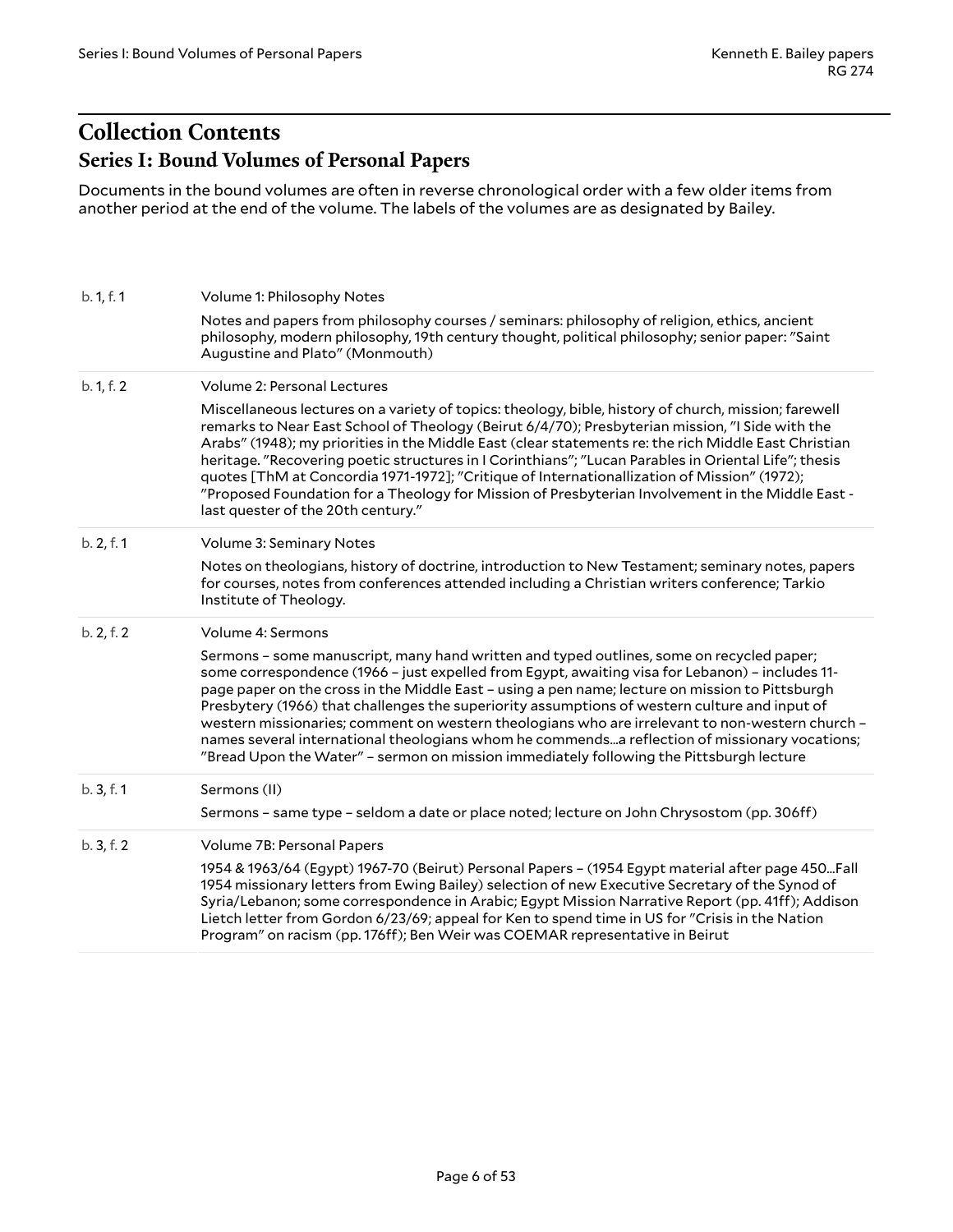| b. 4, f. 1 | Personal Papers (VI)                                                                                                                                                                                                                                                                                                                                                                                                                                                                                                                                                                                                                                                                                                                                                                                                                                                                                                                                                                                  |
|------------|-------------------------------------------------------------------------------------------------------------------------------------------------------------------------------------------------------------------------------------------------------------------------------------------------------------------------------------------------------------------------------------------------------------------------------------------------------------------------------------------------------------------------------------------------------------------------------------------------------------------------------------------------------------------------------------------------------------------------------------------------------------------------------------------------------------------------------------------------------------------------------------------------------------------------------------------------------------------------------------------------------|
|            | Personal Papers - includes 1968 letter ("One year has passed since we began service in Lebanon");<br>correspondence from COEMAR (policy on designations 5/70) - notes from Ada Black, Secretary<br>for Specific Program Interest, re: interpretation assignments in lowa to presbyterials (women's<br>associations); grades from Concordia (all "As") ThD to be awarded 7/28/72 - thesis: "A Study of<br>Some Lucan Parables in the Light of Oriental Life and Poetic Style" noted in 7/6/72 letter re: their<br>return to Beirut; list or museum pieces loaned to PTS 5+ pages; a dialogue on mission with 3 Middle<br>Eastern churchmen; Gary Burge letter 12/12/74; Ada Black letter from I&S of Support Agency, she is<br>Coordinator, Congregational Relationships in Mission; Institute for Middle Eastern New Testament<br>Studies started at NEST - noted in 7/5/75 letter to Oscar McCloud; virtually all of this volume is<br>correspondence, copies on onion skin paper or recycled paper. |
| b. 4, f. 2 | Volume 8: Doctoral Notes N.T.                                                                                                                                                                                                                                                                                                                                                                                                                                                                                                                                                                                                                                                                                                                                                                                                                                                                                                                                                                         |
|            | Notes on courses on New Testament: the new hermeneutic, historical critical method, new quest<br>for historical Jesus, N.T. eschatology and apocalyptic, early catholicism, form criticism, worship -<br>speaking in tongues, gnosticism/Nag Hammadi, Qumran, Ephesians, missions, canonization of the<br>N.T., Stephen, resurrection the N.T.                                                                                                                                                                                                                                                                                                                                                                                                                                                                                                                                                                                                                                                        |
| b. 5, f. 1 | Volume 9: Doctoral Notes N.T.                                                                                                                                                                                                                                                                                                                                                                                                                                                                                                                                                                                                                                                                                                                                                                                                                                                                                                                                                                         |
|            | O.T. seminar, Ecclesiastes and Wisdom of Solomon, Apocalyptic, the indigenous church                                                                                                                                                                                                                                                                                                                                                                                                                                                                                                                                                                                                                                                                                                                                                                                                                                                                                                                  |
| b.5, f.2   | Volume 10: Doctoral Notes N.T.                                                                                                                                                                                                                                                                                                                                                                                                                                                                                                                                                                                                                                                                                                                                                                                                                                                                                                                                                                        |
|            | Classics of Reformation, O.T. Poetry, Theology of Preaching                                                                                                                                                                                                                                                                                                                                                                                                                                                                                                                                                                                                                                                                                                                                                                                                                                                                                                                                           |
| b.6, f.1   | Volume 11: Doctoral Notes N.T.                                                                                                                                                                                                                                                                                                                                                                                                                                                                                                                                                                                                                                                                                                                                                                                                                                                                                                                                                                        |
|            | Kierkegaard and contemporary existentialism, Pastoral theology, Doctrine of Scripture, Doctrine of<br>Salvation, Doctrine of God                                                                                                                                                                                                                                                                                                                                                                                                                                                                                                                                                                                                                                                                                                                                                                                                                                                                      |
| b. 6, f. 2 | Volume 12: Personal Papers                                                                                                                                                                                                                                                                                                                                                                                                                                                                                                                                                                                                                                                                                                                                                                                                                                                                                                                                                                            |
|            | Misc. correspondence w/ Index; Per. Papers; 3/28/67 (pp. 505ff) one-act play; personal reports:<br>1961-62 & 73-74; Reflections on Partnership in Mission (pp. 538ff); and other reflections as far back<br>as 1955                                                                                                                                                                                                                                                                                                                                                                                                                                                                                                                                                                                                                                                                                                                                                                                   |
| b. 7, f. 1 | Volume 13: Personal Papers                                                                                                                                                                                                                                                                                                                                                                                                                                                                                                                                                                                                                                                                                                                                                                                                                                                                                                                                                                            |
|            | Misc. correspondence; Personal Papers - also 7/22/66 letter to Westminster Press; 1965 letter; 1961<br>letters; 1966-67 letters; reflections; "Two Sons Have I Not" 1966 presented at Tarkio                                                                                                                                                                                                                                                                                                                                                                                                                                                                                                                                                                                                                                                                                                                                                                                                          |
| b. 7, f. 2 | Volume 16: Poetry Misc.                                                                                                                                                                                                                                                                                                                                                                                                                                                                                                                                                                                                                                                                                                                                                                                                                                                                                                                                                                               |
|            | Collected articles on poetry w/ table of contents                                                                                                                                                                                                                                                                                                                                                                                                                                                                                                                                                                                                                                                                                                                                                                                                                                                                                                                                                     |
| b.8, f.1   | Volume 17: Personal Papers                                                                                                                                                                                                                                                                                                                                                                                                                                                                                                                                                                                                                                                                                                                                                                                                                                                                                                                                                                            |
|            | Misc. correspondence w/ Index; Personal Papers (also Vol. VII) - editing Poet and Peasant; Gary<br>Burge letter 1/31/78 (p. 169-170); Gordon Bean 2/20/78 (p. 231) noted that the Poet and Peasant<br>manuscript had been with the publisher 1 year when Ken wrote and found that they had forgotten<br>that they had it6 months later processed through their editors; letter to Sam and Eileen Moffett re:<br>Presbyterian mission (10/17/78) p. 491-92                                                                                                                                                                                                                                                                                                                                                                                                                                                                                                                                             |
| b.8, f.2   | Volume 18: Lectures Heard                                                                                                                                                                                                                                                                                                                                                                                                                                                                                                                                                                                                                                                                                                                                                                                                                                                                                                                                                                             |
|            | Notes and transcripts of lectures by others - compiled while in Jerusalem, 1987; notes taken on<br>scrap paper - Jonathan Kattub, Sam Moffett, Walter Bruggeman, Norman Horner, James Dunn, Paul<br>Loffler, Moltmann, etc.,                                                                                                                                                                                                                                                                                                                                                                                                                                                                                                                                                                                                                                                                                                                                                                          |
| b. 8, f. 3 | Volume 19: NEST papers (Near East School of Theology)                                                                                                                                                                                                                                                                                                                                                                                                                                                                                                                                                                                                                                                                                                                                                                                                                                                                                                                                                 |
|            | Correspondence, meeting minutes, reports; NEST papers and faculty/board and UPCUSA<br>discussions                                                                                                                                                                                                                                                                                                                                                                                                                                                                                                                                                                                                                                                                                                                                                                                                                                                                                                     |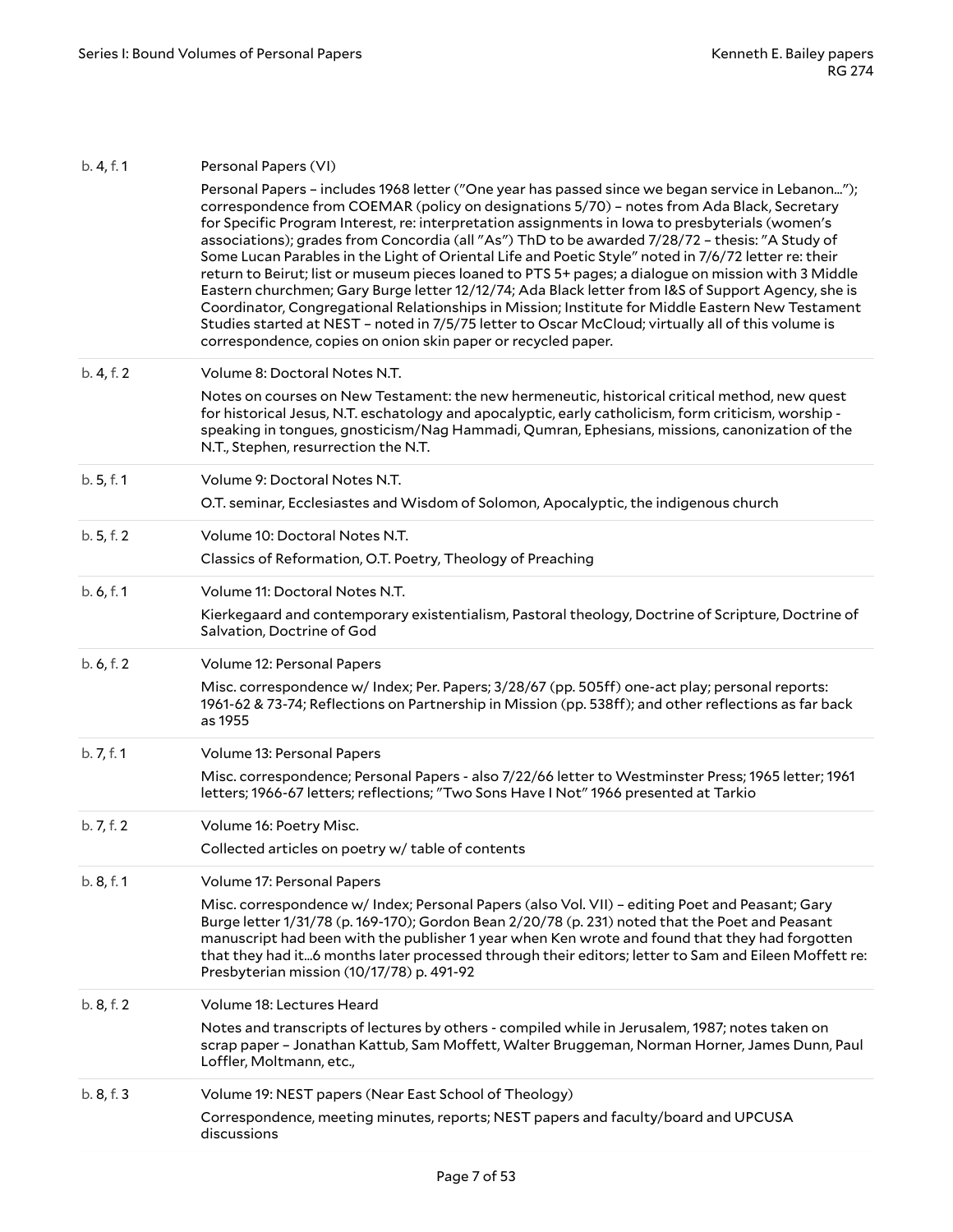| b. 9, f. 1  | Volume 20: Personal Papers                                                                                                                                                                                                                                                                                                                                                                                                                                                                                                                         |
|-------------|----------------------------------------------------------------------------------------------------------------------------------------------------------------------------------------------------------------------------------------------------------------------------------------------------------------------------------------------------------------------------------------------------------------------------------------------------------------------------------------------------------------------------------------------------|
|             | Misc. correspondence w/ Index; also vol. VIII; Personal Papers - academic correspondence; letters to<br>Karl Barth on Middle East problem; James Dunn re: Poet and Peasant (pp. 66,74-79); Bruce Metzger;<br>church correspondence; Gary Burge 12/17/78ff 3 more letters                                                                                                                                                                                                                                                                           |
| b. 10, f. 1 | Volume 21: Personal Papers                                                                                                                                                                                                                                                                                                                                                                                                                                                                                                                         |
|             | Misc. correspondence w/ Index; Personal Papers (1966-1980) indexed letters, publications,<br>manuscripts: Concordia Publishing [pp. 7-31 - thesis publication?]; "Functional Moratorium and<br>Missionary Power" (49); "Who Is a 'World Christian'?" (p. 55); Eerdmans correspondence re:<br>Through Peasant Eyes, 10/80ff (pp. 114-180); related/supporting church correspondence; family<br>correspondence; personal reports; Marcus Barth re: Ephesians (p. 366); "Resurrection: Ode to a<br>Burning Tank" (p. 372) and numerous essays         |
| b. 10, f. 2 | Volume 22: Personal Papers                                                                                                                                                                                                                                                                                                                                                                                                                                                                                                                         |
|             | Misc. correspondence w/ Index; Personal Papers - indexed (461 pages in 2 years); Oscar McCloud -<br>extensive response re: UPCUSA mission issues (pp. 245-250)                                                                                                                                                                                                                                                                                                                                                                                     |
| b. 11, f. 1 | Volume 23: Personal Papers                                                                                                                                                                                                                                                                                                                                                                                                                                                                                                                         |
|             | Misc. correspondence and collected articles w/ Index; Personal Papers (also vol. 12) - (1968-1981) -<br>reflections on UPCUSA - NY staff coming for consultation and excluding missionaries (pp. 44-45);<br>numerous reflection pieces; personal reports; [some duplicate copies from other volumes]; papers of<br>other authors; reviews of Poet and Peasant (pp. 330-348); seems to have special interest in women<br>in New Testament and church today;                                                                                         |
| b. 11, f. 2 | Volume 24: Personal Papers                                                                                                                                                                                                                                                                                                                                                                                                                                                                                                                         |
|             | Misc. correspondence and NEST papers w/ Index; Personal Papers (also vol. 12, 1969-81) - indexed -<br>NEST administrative documents & relocation - NEST newsletters; letters; essays; letter to Bill Miller<br>on "Patterns of Service" [missionary categories] (pp. 194-96; personal reports; articles by others;<br>letter to Len Rogers re: Gary Burge - 4/20/81 (p. 299); letter from Gary Burge 4/10/81 (pp. 312-13);<br>th                                                                                                                   |
|             | Bethlehem birth story, c. 1981 (pp. 325-340); essay on 13 century Arabic writer's critical edition of<br>the gospels (pp. 384-402); "The American Mission in Egypt" autobiographical piece by Annette<br>Bailey (Ken's mother); "Everyman" - Mediaeval Morality Play revised by Dr. Richard Graves - in which<br>Ken acted                                                                                                                                                                                                                         |
| b. 12, f. 1 | Volume 25: Personal Papers                                                                                                                                                                                                                                                                                                                                                                                                                                                                                                                         |
|             | Misc. correspondence w/ Index; Personal Papers (1977-82) partial index - Middle East Evangelical<br>Fellowship; letter to Eerdmans re: Through Peasant Eyes, 12/24/80 (pp. 26-27); reflections 5/6-7/82;<br>telex from Verne Fletcher [NEST President for who a successor is being sought] that Ben Weir has<br>informed Ken that he has been expelled from the Synod of Syria/Lebanon because he did not support<br>the Synod candidate for the presidency [of NEST] - no date; misc. letters; issue of Rena Mussad's<br>ordination (pp. 111-169) |
| b. 12, f. 2 | Volume 26: Personal Papers                                                                                                                                                                                                                                                                                                                                                                                                                                                                                                                         |
|             | Description of tourism sites and itinerary for visiting Jordan; misc. papers: NEST and articles by<br>Bailey; a guide for Ken's [Mickey??] apparent first visit to Jerusalem - no date but pre-1967 because<br>Jordon controls the Old City; reflections, including 6/4/79 re: NEST (pp. 63-99); reflections on<br>mission in the Middle East (pp. 102ff); "When the Wind Is Right" (drama performed at NWMC) pp.<br>110ff; a study of Amos (pp.118 to end) dated 6/15/64                                                                          |
| b. 12, f. 3 | Volume 27: Personal Papers                                                                                                                                                                                                                                                                                                                                                                                                                                                                                                                         |
|             | Misc. correspondence; Personal Papers (also vol. 14) - correspondence; 1/29/82 letter to Dr. James<br>Walther [Pittsburgh Seminary NT professor] regarding and article which takes a different position<br>than Ken's. Also notes that he will be the McClure Lecturer at Pittsburgh in 1984. Mentions reviews<br>of Through Peasant Eyes and Poet and Peasant; letter from the Board of NEST re: the beginning of<br>the search for a president to replace Fletcher 1/25/823/22/82 response from Ken                                              |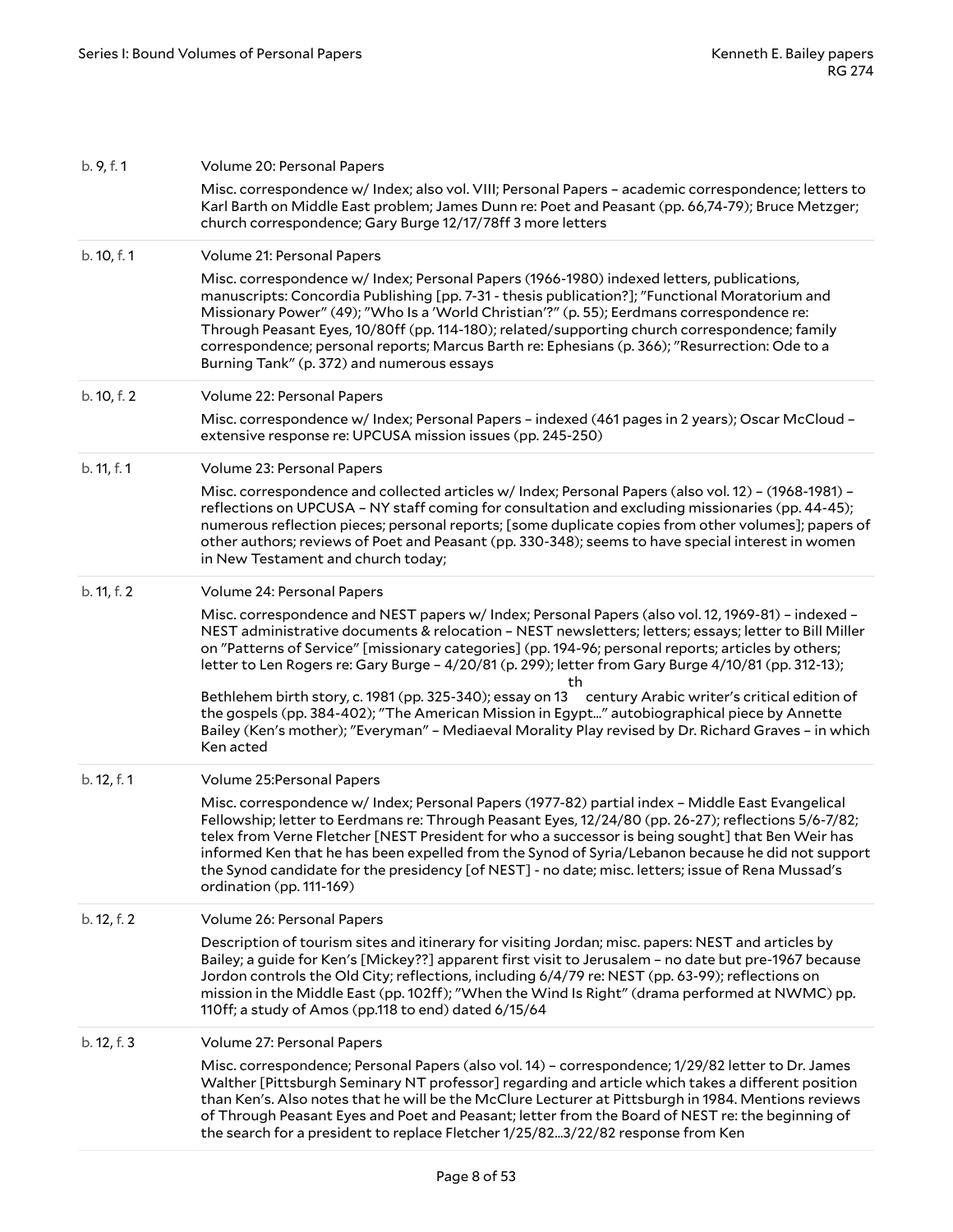| b. 13, f. 1 | Volume 28: Personal Papers                                                                                                                                                                                                                                                                                                                                                                                                                                                                                                                                                                                                                             |
|-------------|--------------------------------------------------------------------------------------------------------------------------------------------------------------------------------------------------------------------------------------------------------------------------------------------------------------------------------------------------------------------------------------------------------------------------------------------------------------------------------------------------------------------------------------------------------------------------------------------------------------------------------------------------------|
|             | Collected articles and essays; lists 23 journal articles included in this volume (some notes related to<br>the articles)                                                                                                                                                                                                                                                                                                                                                                                                                                                                                                                               |
| b. 13, f. 2 | Volume 29: Institute for Middle Eastern New Testament Studies                                                                                                                                                                                                                                                                                                                                                                                                                                                                                                                                                                                          |
|             | Papers of the institute w/ Index; New Testament Institute (also vol. 1) - index- The Institute<br>for Middle Eastern New Testament Studies (at NEST) - budget, agenda, minutes, statement of<br>purpose, correspondence. This would be a predecessor to what become FoMENTS post-1995<br>retirement. Microfilm of materials in the British Museum, Vatican, National Library of Paris, as well<br>as Middle East monasteries, churches and private collections were acquired. Notes that Eerdmans<br>is publishing his dissertation [Poet and Peasant] which will be out soon. "I am now calling my literary<br>analysis 'Retorical [sic] Criticism'." |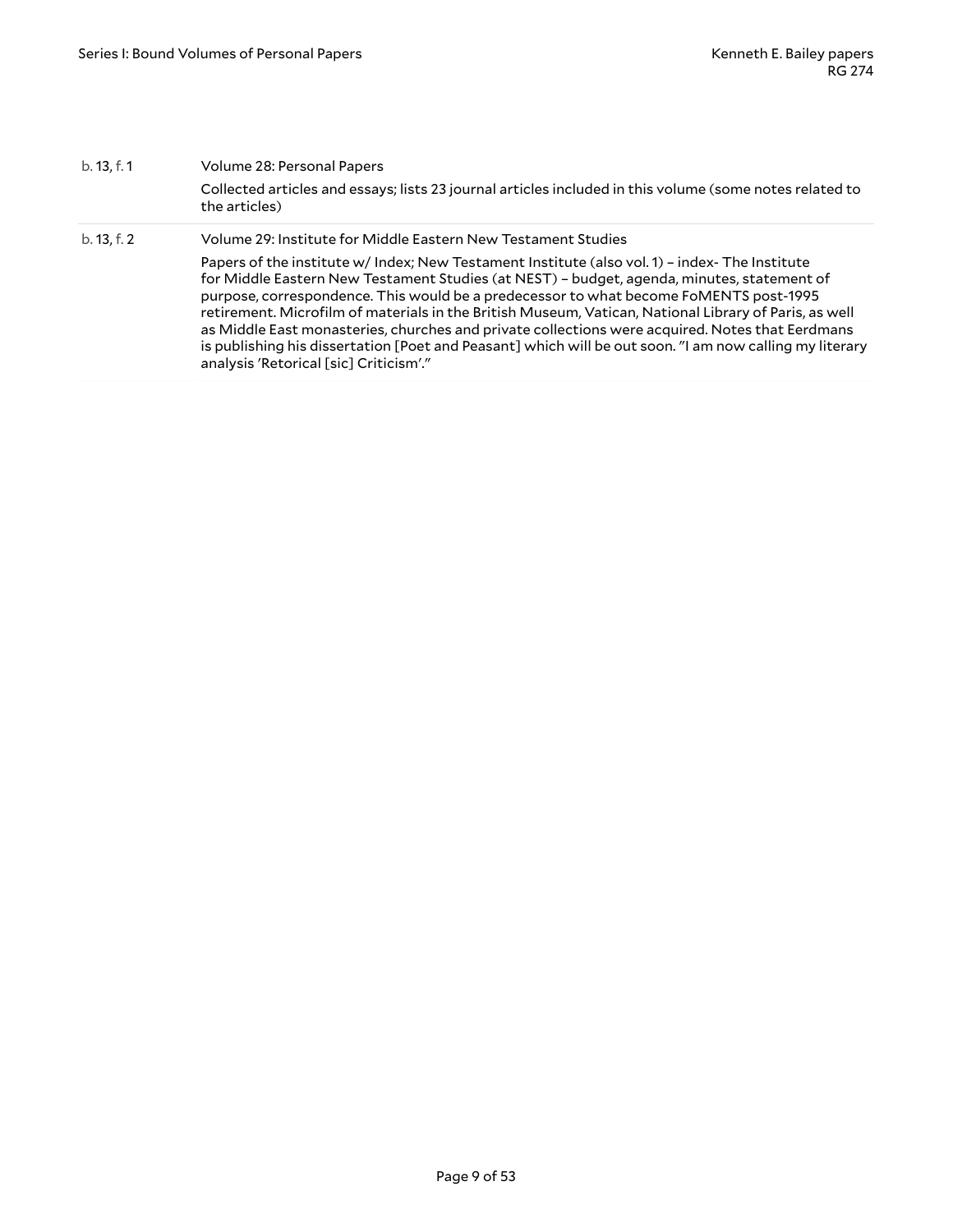# <span id="page-9-0"></span>**Series II: Correspondence**

#### <span id="page-9-1"></span>Academic and with Publishers

| b. 14, f. 1  | Acorn Press, Ltd.                                                           |
|--------------|-----------------------------------------------------------------------------|
| b. 14, f. 2  | Arthur Meriwether Inc.                                                      |
| b. 14, f. 3  | Blackstone Audio, Inc.                                                      |
| b. 14, f. 4  | <b>CRC Publications</b>                                                     |
| b. 14, f. 5  | Crossways International                                                     |
| b. 14, f. 6  | Dar El-Thaqafa Printing Press                                               |
| b. 14, f. 7  | Harper One                                                                  |
| b. 14, f. 8  | Harper & Row                                                                |
| b. 14, f. 9  | InterVarsity Press - Christmas Drama                                        |
| b. 14, f. 10 | InterVarsity Press - Correspondence with Editorial Directors; Miscellaneous |
| b. 14, f. 11 | InterVarsity Press Handbook                                                 |
| b. 14, f. 12 | InterVarsity Press 1                                                        |
| b. 14, f. 13 | <b>InterVarsity Press 2</b>                                                 |
| b. 14, f. 14 | InterVarsity Press 3                                                        |
| b. 14, f. 15 | InterVarsity Press 4                                                        |
| b. 14, f. 16 | InterVarsity Press 5                                                        |
| b. 14, f. 17 | InterVarsity Press 6                                                        |
| b. 14, f. 18 | Joan Armstrong, Essential Media Publications                                |
| b. 14, f. 19 | <b>Kregel Publications</b>                                                  |
| b. 14, f. 20 | Media Publications - Keith Brown                                            |
| b. 14, f. 21 | <b>Newfield Publishers</b>                                                  |
| b. 14, f. 22 | Orbis Books                                                                 |
| b. 14, f. 23 | <b>Scripture Union Publishing</b>                                           |
| b. 14, f. 24 | Society for Promoting Christian Knowledge                                   |
| b. 15, f. 1  | Westminster John Knox Press 1                                               |
| b. 15, f. 2  | Westminster John Knox Press 2                                               |
| b. 15, f. 3  | Word                                                                        |
| b. 15, f. 4  | "Miscellaneous Publishing Correspondence"                                   |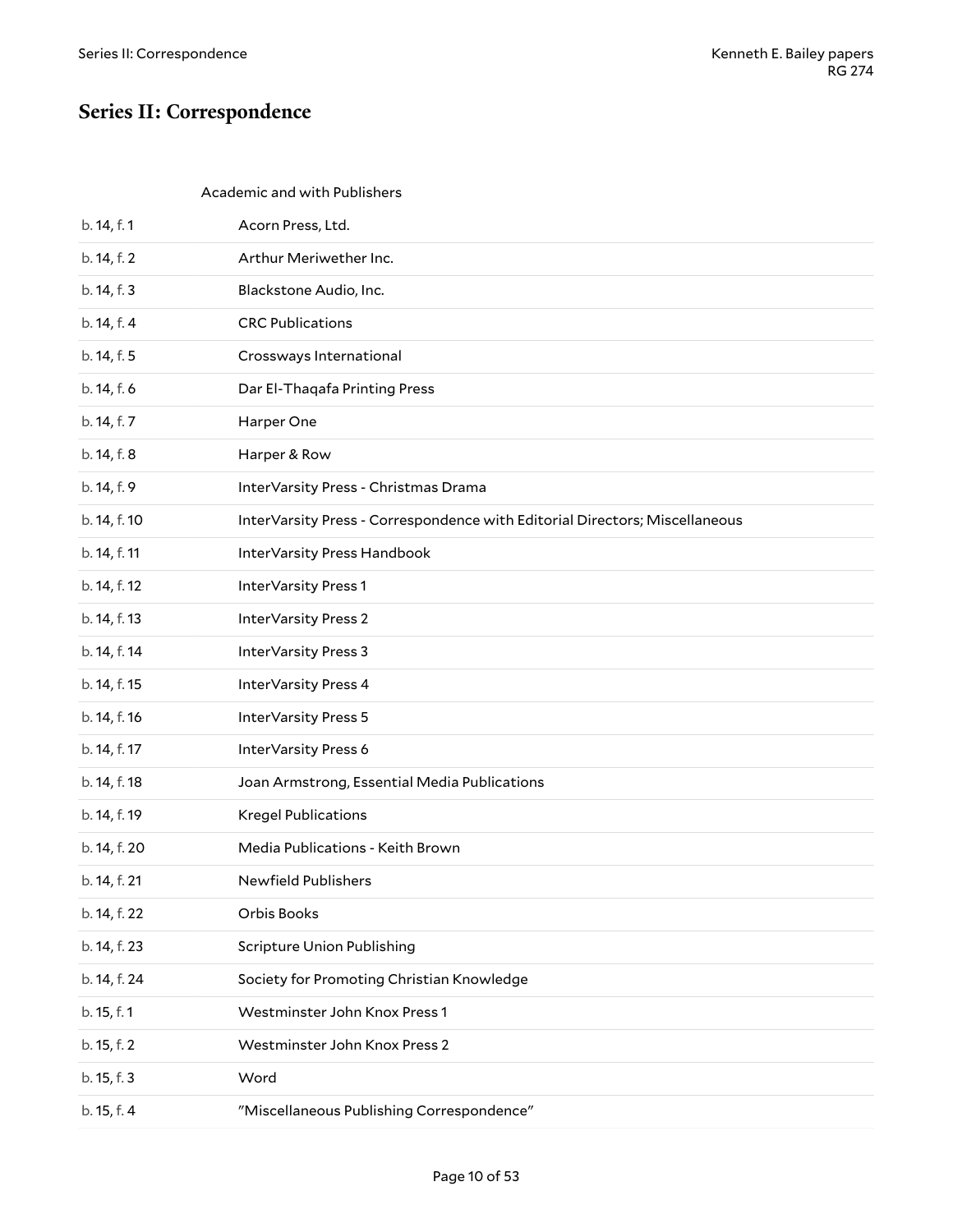#### Academic and with Publishers (continued)

<span id="page-10-0"></span>

| b. 15, f. 5  | Academic Correspondence & Misc.                                                               |
|--------------|-----------------------------------------------------------------------------------------------|
| b. 15, f. 6  | Academic Correspondence (1)                                                                   |
| b. 15, f. 7  | Academic Correspondence (2)                                                                   |
| b. 15, f. 8  | Academic Correspondence (3)                                                                   |
|              | Regarding Theological Education in the Middle East                                            |
| b. 15, f. 9  | "FoMents Special Reports"<br>Christianity Today article on Roberta Green Ahmanson             |
| b. 15, f. 10 | "Endorsements of FoMents & Bailey's Scholarship"                                              |
| b. 15, f. 11 | "FoMents. Ibn al-Tayyib"<br>Request: Thomas Schmidt on obtaining manuscripts of Ibn al-Tayyib |
| b. 15, f. 12 | "Victor Makari"                                                                               |
| b. 15, f. 13 | "FoMents: Art - Arabic for I Cor.                                                             |
| b. 15, f. 14 | "FoMents 2015-2016"                                                                           |
| b. 15, f. 15 | "FoMents 1997, 2000, 2001; NTSC Yearly Report"                                                |
| b. 15, f. 16 | "NTSC - Report 2002"                                                                          |
| b. 15, f. 17 | "NTSC - 2003 Original Report"                                                                 |
| b. 15, f. 18 | "NTSC 2004 Report"                                                                            |
| b. 15, f. 19 | "MENTS - Committee Meetings 2005"                                                             |
| b. 15, f. 20 | "NTSC Yearly Report 2005-2006"                                                                |
| b. 15, f. 21 | "NTSC Reports 2007"                                                                           |
| b. 15, f. 22 | "Committee Report Board 2008"                                                                 |
| b. 16, f. 1  | "FoMents 2009-2013"                                                                           |
| b. 16, f. 2  | Labeled" "FoMents 2009-2010 Committee Reports"                                                |
| b. 16, f. 3  | "FoMents Report 2012"                                                                         |
| b. 16, f. 4  | "FoMents Year Report June 2014"                                                               |
| b. 16, f. 5  | "Pittsburgh Theological Seminary & FoMents"                                                   |
| b. 16, f. 6  | "FoMents / General Correspondence"                                                            |
| b. 16, f. 7  | "FoMents & Eastminster Presbyterian Church"                                                   |
| b. 16, f. 8  | "Shenango Presbytery Appeal"                                                                  |
| b. 16, f. 9  | "New Testament Studies Committee Gifts/Thanks"                                                |
| b. 16, f. 10 | "Thanks for Gifts"                                                                            |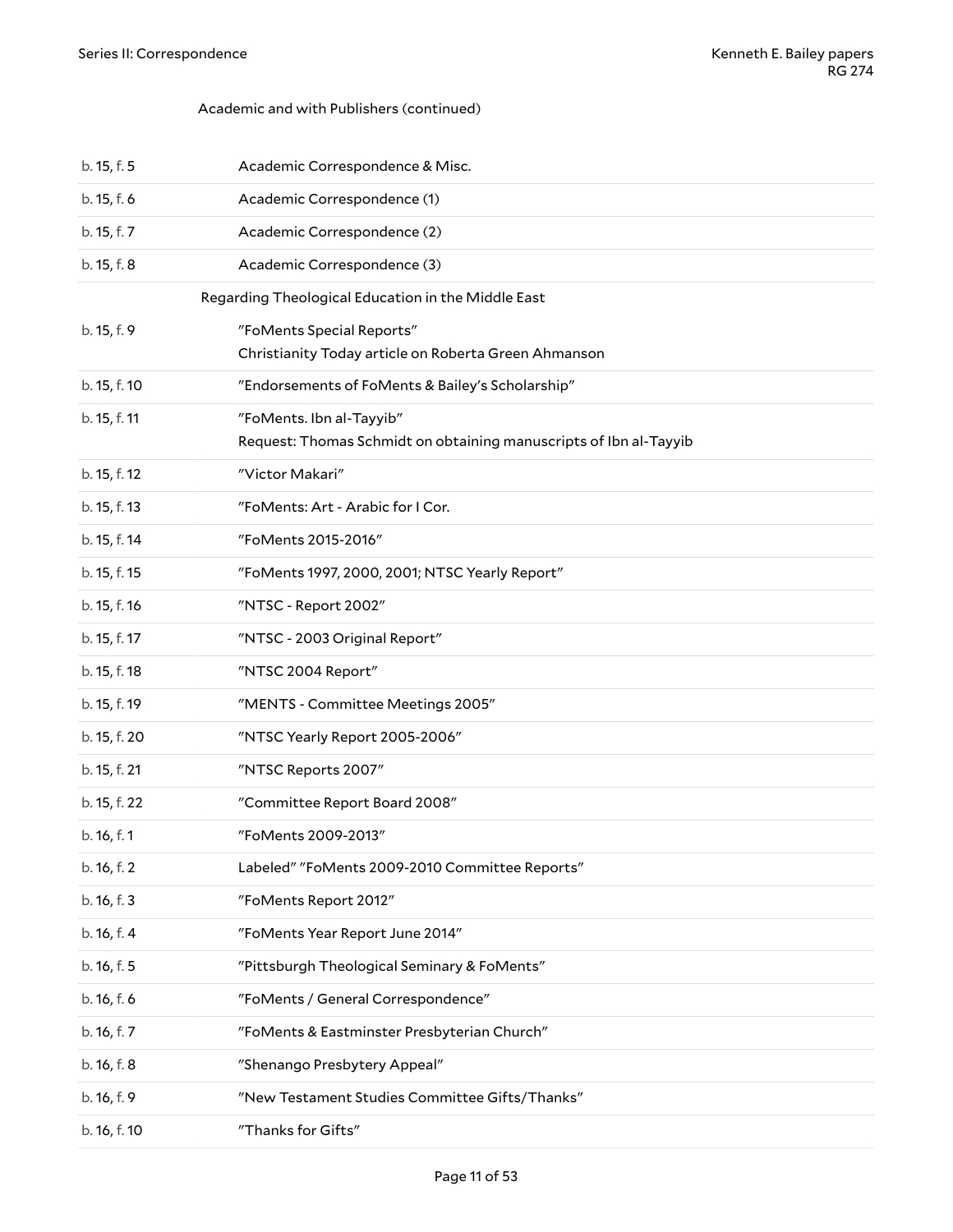#### Regarding Theological Education in the Middle East (continued)

<span id="page-11-0"></span>

| b. 16, f. 11 | "FoMents: Presents / Gifts & Tapes"                                                                                                                                             |
|--------------|---------------------------------------------------------------------------------------------------------------------------------------------------------------------------------|
| b. 16, f. 12 | "Thanks for Gifts"                                                                                                                                                              |
| b. 16, f. 13 | "FoMents Fund Raising Documents"                                                                                                                                                |
| b. 16, f. 14 | "Fund Raising"                                                                                                                                                                  |
| b. 16, f. 15 | "Fund Raising 2004"                                                                                                                                                             |
| b. 16, f. 16 | "Brochure - Fund Raiser"                                                                                                                                                        |
| b. 16, f. 17 | "Sally Millison"                                                                                                                                                                |
| b. 16, f. 18 | "Victor: FoMents Correspondence"                                                                                                                                                |
| b. 16, f. 19 | "Correspondence on International Editions of FoMents Books"                                                                                                                     |
| b. 16, f. 20 | "Correspondence 'Fellows' & Miscellaneous Middle Eastern Scholars                                                                                                               |
| b. 16, f. 21 | "Kamal Forah"                                                                                                                                                                   |
| b. 16, f. 22 | "FoMents: Mike Parker"                                                                                                                                                          |
| b. 16, f. 23 | "FoMents: Record of TV & Web Communication                                                                                                                                      |
| b. 16, f. 24 | "Letterhead FoMents"                                                                                                                                                            |
| b. 16, f. 25 | "Correspondence Scholars / FoMents"                                                                                                                                             |
| b. 16, f. 26 | "FoMents & Overseas Center; Cairo Seminary"                                                                                                                                     |
| b. 16, f. 27 | "Cairo Seminary Pastors Course"                                                                                                                                                 |
| b. 16, f. 28 | "Cairo Seminary Course"                                                                                                                                                         |
| b. 16, f. 29 | "The Evangelical Theological Seminary in Cairo Communication"                                                                                                                   |
| b. 16, f. 30 | "Cairo Seminary 2013"                                                                                                                                                           |
| b. 16, f. 31 | "Quotes for Publicity"                                                                                                                                                          |
| b. 16, f. 32 | "Web Recordings Refused"                                                                                                                                                        |
| b. 16, f. 33 | "1. Paper Files Index, 2. Directory for Shenango Presbytery, 3. Stop Watch Instructions, 4.<br>Contents of C.V. Files"                                                          |
| b. 16, f. 34 | "Theological Review - NEST"                                                                                                                                                     |
|              | General / Misc. Correspondence                                                                                                                                                  |
| b. 17, f. 1  | "Papers, Correspondence 1960-1970"                                                                                                                                              |
| b. 17, f. 2  | "Correspondence 1964, 1998, 2001"<br>Misc. correspondence: Christmas with the Ken Baileys, Assuit Egypt, 1964; Hilda, Tom, and<br>Anne; notes on Arabic translations of Gospels |
| b. 17, f. 3  | "Correspondence 1966, 1976-78, 1980"<br>Misc. correspondence                                                                                                                    |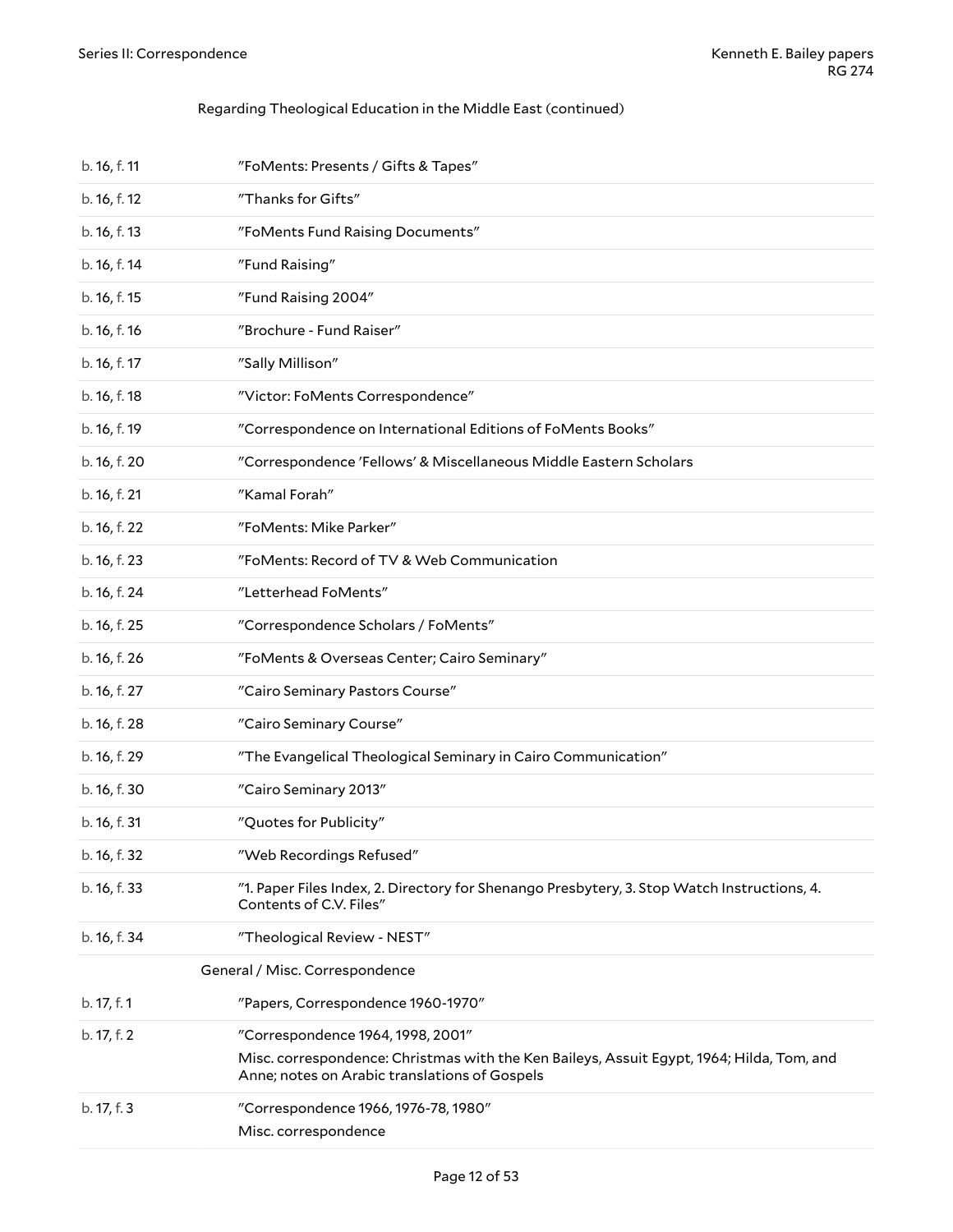#### General / Misc. Correspondence (continued)

| b. 17, f. 4 | "Correspondence 1965, 1970, 1978-1979, 1996-2004" (1)                                                          |
|-------------|----------------------------------------------------------------------------------------------------------------|
| b. 17, f. 5 | "Correspondence 1965, 1970, 1978-1979, 1996-2004" (2)                                                          |
| b. 17, f. 6 | "Correspondence 1971-1972"<br>Beulah United Presbyterian System, Near East School of Theology                  |
| b. 17, f. 7 | "Papers & Articles - 1971, 1995, 2010"                                                                         |
| b. 17, f. 8 | "Correspondence 1967, 1975-77, 81-83" (1)<br>United Presbyterian Church in the United States of America; misc. |
| b. 17, f. 9 | "Correspondence 1967, 1975-77, 81-83" (2)                                                                      |
| b. 18, f. 1 | "Misc. Correspondece 1980-1992"                                                                                |
| b. 18, f. 2 | "Correspondence 1981-1982"                                                                                     |
| b. 18, f. 3 | "Personal Letters 1981-1983                                                                                    |
| b. 18, f. 4 | "Correspondence, Articles, Reflections 1981-1986"                                                              |
| b. 18, f. 5 | "Correspondence 1982-1988 (also 1978)"                                                                         |
| b. 18, f. 6 | "Correspondence 1982-1989"                                                                                     |
| b. 19, f. 1 | "Correspondence 1983-1984"                                                                                     |
| b. 19, f. 2 | "Correspondence 1983-1985" (1)                                                                                 |
| b. 19, f. 3 | "Correspondence 1983-1985" (2)                                                                                 |
| b. 19, f. 4 | "Memorable Correspondence 1980-1990"                                                                           |
| b. 19, f. 5 | "General Correspondence 1984, 1987-1988, 1991-1994"                                                            |
| b. 19, f. 6 | "General Correspondence 1980, 1985-1990"                                                                       |
| b. 19, f. 7 | "General Correspondence 1982-1986                                                                              |
| b. 20, f. 1 | "General Correspondence 1985-1990; 1975-1976"                                                                  |
| b. 20, f. 2 | "General Correspondence 1991-1992; 1970-1972                                                                   |
| b. 20, f. 3 | "General Correspondence 1986-1987"                                                                             |
| b. 20, f. 4 | "Correspondence 1985-1995"                                                                                     |
| b. 20, f. 5 | "1987-1994 Correspondence"                                                                                     |
| b. 20, f. 6 | "Correspondence 1988-1991"                                                                                     |
| b. 20, f. 7 | "Miscellaneous Correspondence 1988-1995"                                                                       |
| b. 21, f. 1 | "E.J. Brill 1989-1990"                                                                                         |
| b. 21, f. 2 | "General Correspondence 1989-2000                                                                              |
| b. 21, f. 3 | "General Correspondence 1990-1993"                                                                             |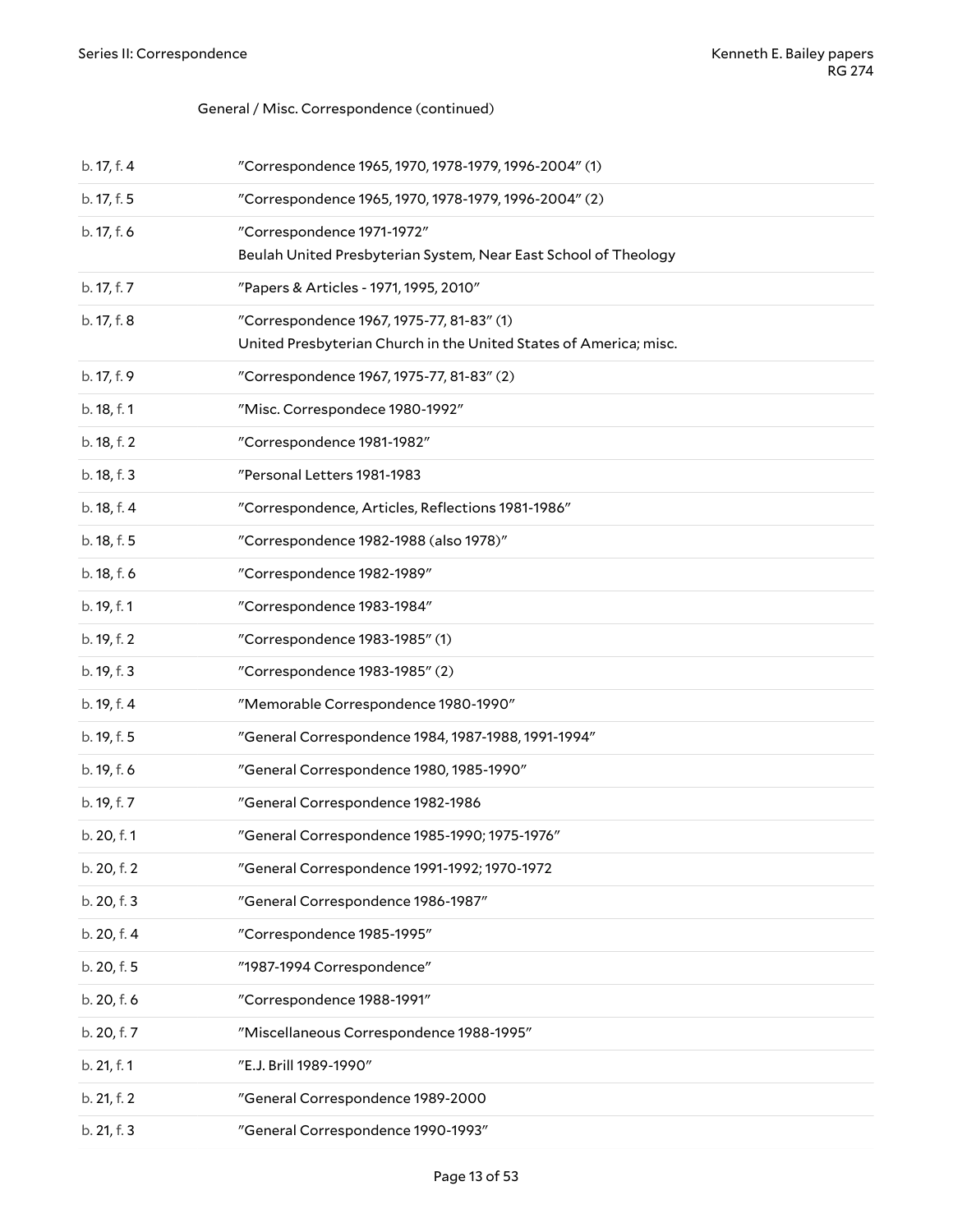#### General / Misc. Correspondence (continued)

| b. 21, f. 4  | "Correspondence 1990-1994"                            |
|--------------|-------------------------------------------------------|
| b. 21, f. 5  | "Personal Papers 1985-1990"                           |
| b. 21, f. 6  | "1991-1995 Correspondence"                            |
| b. 21, f. 7  | "1992-1995 Correspondence"                            |
| b. 21, f. 8  | "Correspondence 1994-1997"                            |
| b. 22, f. 1  | "General Correspondence 1995-2001"                    |
| b. 22, f. 2  | "Correspondence 1996-1998" (1)                        |
| b. 22, f. 3  | "Papers & Correspondence 1997 (also 1967)"            |
| b. 22, f. 4  | "Correspondence 1996-1998 (also 1961)"                |
| b. 22, f. 5  | "1999 Selected" (1)                                   |
| b. 22, f. 6  | "1999 Selected" (2)                                   |
| b. 23, f. 1  | "1997, 1999, 2001-2002 Correspondence" (1)            |
| b. 23, f. 2  | "1997, 1999, 2001-2002 Correspondence" (2)            |
| b. 23, f. 3  | "Lohses Furlag 2000-2001"                             |
| b. 23, f. 4  | "General Correspondence 2001, 2004, 2005" (1)         |
| b. 23, f. 5  | "General Correspondence 2001, 2004, 2005" (2)         |
| b. 23, f. 6  | "Correspondence 2001-2008"                            |
| b. 23, f. 7  | "Kathy Strieter, Artist, 2002"                        |
| b. 23, f. 8  | "General Correspondence 2001, 2008-2009"              |
| b. 23, f. 9  | "Letters 2003"                                        |
| b. 23, f. 10 | "Episcopal Diocese of Pittsburgh 2003; Anglican 2005" |
| b. 24, f. 1  | "General Correspondence 2003-2007                     |
| b. 24, f. 2  | "Correspondence 2004-2008"                            |
| b. 24, f. 3  | "General Correspondence 2005, 2012"                   |
| b. 24, f. 4  | "Valuable Papers 2004-2005"                           |
| b. 24, f. 5  | "Articles & Papers 2005-2007"                         |
| b. 24, f. 6  | "Speaking Invitation Declined 2005-2007"              |
| b. 24, f. 7  | "Correspondence 2006-2008"                            |
| b. 24, f. 8  | "Papers & Articles 2007-2008"                         |
| b. 24, f. 9  | "Correspondence 2008, 2009, 2010"                     |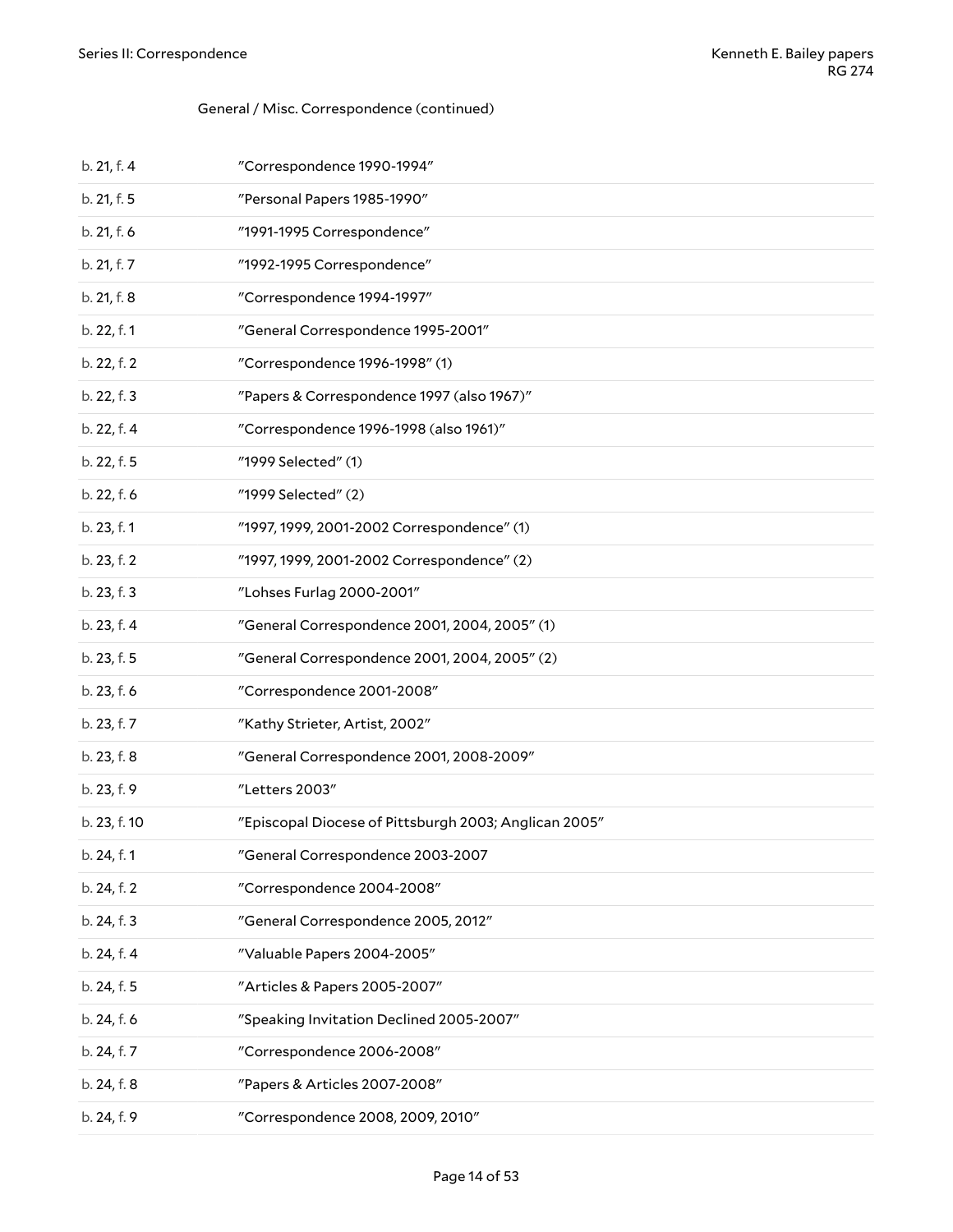#### General / Misc. Correspondence (continued)

<span id="page-14-0"></span>

| b. 24, f. 10 | "Correspondence 2009"                                                     |
|--------------|---------------------------------------------------------------------------|
| b. 24, f. 11 | "Papers & Articles 2009"                                                  |
| b. 25, f. 1  | "Correspondence 2010, 2011, 2012"                                         |
| b. 25, f. 2  | "Correspondence 2010-2011"                                                |
| b. 25, f. 3  | "Miscellaneous Correspondence 2010-2012; Lessons 1-12"                    |
| b. 25, f. 4  | "Correspondence 2011-2012"                                                |
| b. 25, f. 5  | "Paper & Articles 2011-2012"                                              |
| b. 25, f. 6  | "Correspondence 2012-2013"                                                |
| b. 25, f. 7  | "Papers & Articles 2011-2013"                                             |
| b. 25, f. 8  | "Miscellaneous Articles, Letters, Genealogy 1993, 1994, 2010, 2013, 2016" |
| b. 25, f. 9  | "General Correspondence 2015-2016"                                        |
| b. 25, f. 10 | "Dawson-Bailey 1996-2000" (1)                                             |
| b. 26, f. 1  | "Dawson-Bailey 1996-2000" (2)                                             |
| b. 26, f. 2  | "Dawson-Bailey 2001-2003"                                                 |
| b. 26, f. 3  | "Dawson-Bailey 2004-2009" (1)                                             |
| b. 26, f. 4  | "Dawson-Bailey 2004-2009" (2)                                             |
| b. 26, f. 5  | "Dawson-Bailey 2011-2014"                                                 |
| b. 26, f. 6  | "Dawson-Bailey 2010-2016" (1)                                             |
| b. 26, f. 7  | "Dawson-Bailey 2010-2016" (2)                                             |
| b. 26, f. 8  | "Miscellaneous Correspondence 2015-2016                                   |
|              | Family correspondence and papers                                          |
| b. 27, f. 1  | Family Correspondence (1)                                                 |
| b. 27, f. 2  | Family Correspondence (2)                                                 |
| b. 27, f. 3  | Family Correspondence (3)                                                 |
| b. 27, f. 4  | Family Correspondence (4)                                                 |
| b. 27, f. 5  | Family Correspondence (5)                                                 |
| b. 27, f. 6  | Family Correspondence (6)                                                 |
| b. 27, f. 7  | Family Correspondence (7)                                                 |
| b. 27, f. 8  | Family Correspondence (8)                                                 |
| b. 27, f. 9  | Family Correspondence (9)                                                 |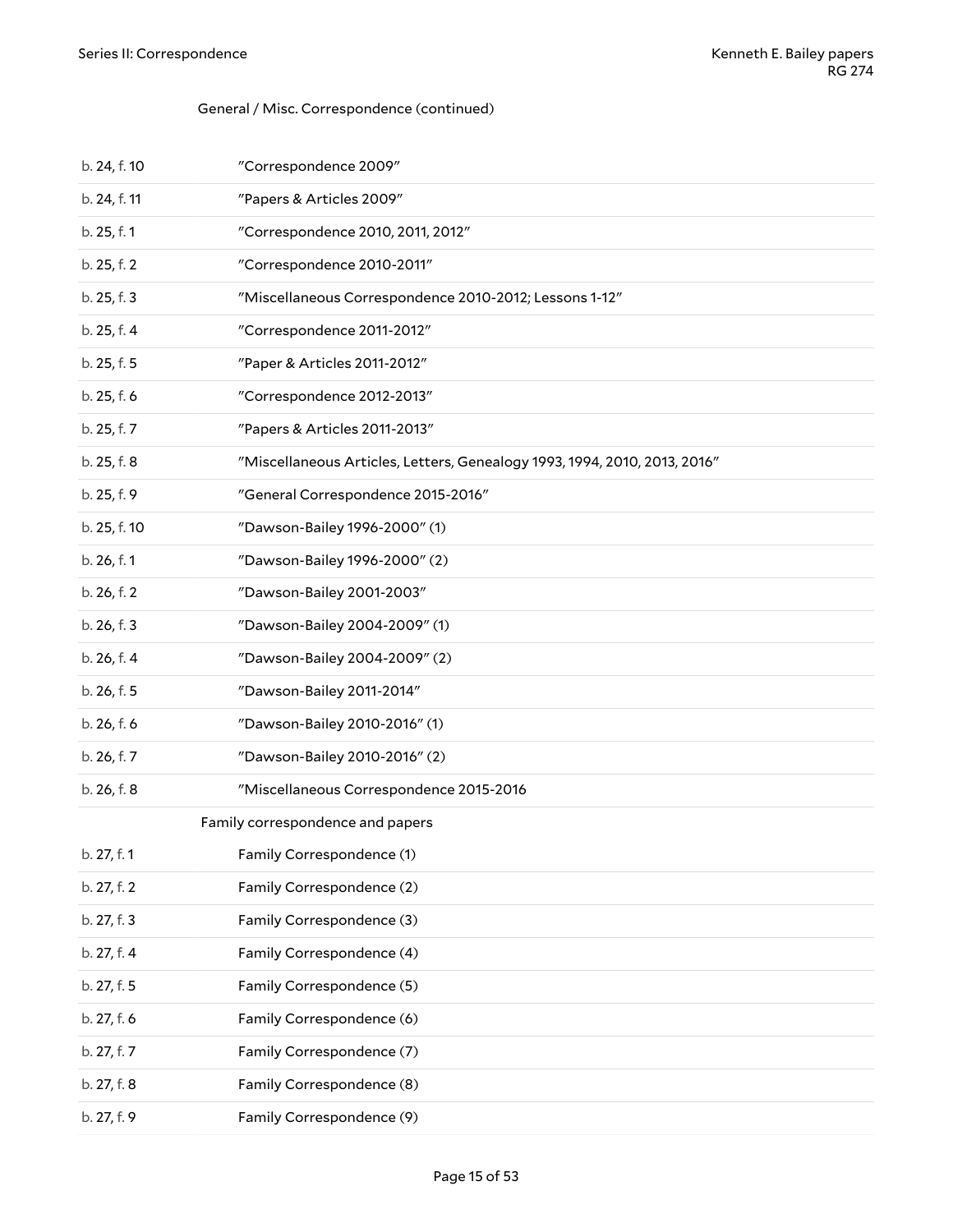#### Family correspondence and papers (continued)

| b. 28, f. 1  | Family Correspondence (10)                  |
|--------------|---------------------------------------------|
| b. 28, f. 2  | Family Correspondence (11)                  |
| b. 28, f. 3  | Family Correspondence (12)                  |
| b. 28, f. 4  | Family Correspondence (13)                  |
| b. 28, f. 5  | Family Correspondence (14)                  |
| b. 28, f. 6  | Family Correspondence (15)                  |
| b. 28, f. 7  | Famil Correspondence (16)                   |
| b. 28, f. 8  | Family Correspondence (17)                  |
| b. 28, f. 9  | Family Correspondence (18)                  |
| b. 28, f. 10 | "Documents & Jewelry"                       |
| b. 28, f. 11 | "Schultz School"                            |
| b. 28, f. 12 | "Family Tree & History"                     |
| b. 28, f. 13 | "Bailey Family History" (1)                 |
| b. 28, f. 14 | "Bailey Family History" (2)                 |
| b. 28, f. 15 | "Family History (Special Papers) 1982-1996" |
| b. 28, f. 16 | "David's Letters (Beirut)"                  |
| b. 29, f. 1  | "Kenneth's Letters" (1)                     |
| b. 29, f. 2  | "Kenneth's Letters" (2)                     |
| b. 29, f. 3  | "Biographical / Memoir"                     |
| b. 29, f. 4  | "Sara & Victor"                             |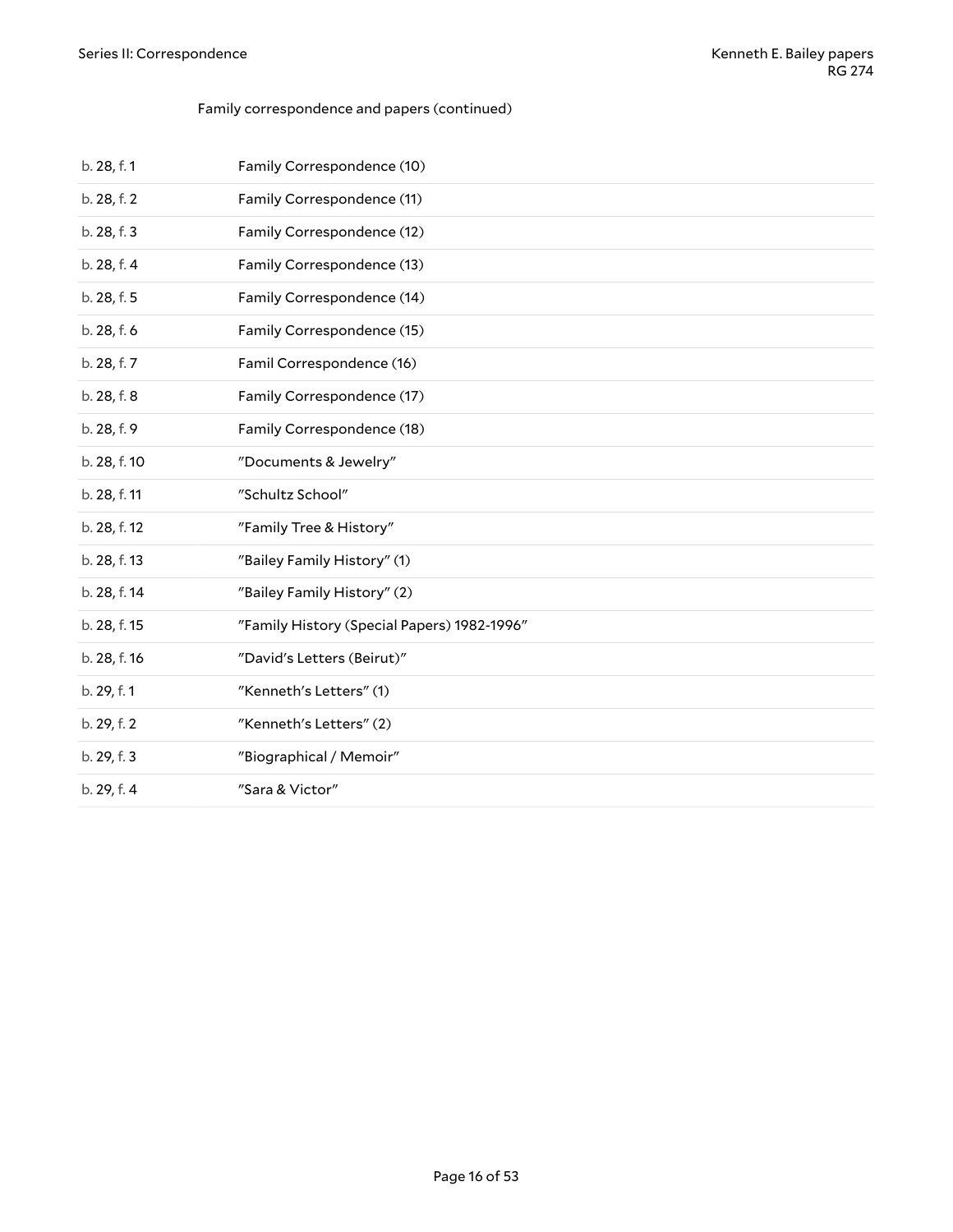# <span id="page-16-0"></span>**Series III: Biblical Scholarship Resources**

| b. 30, f. 1 | "Genesis & Old Testament Theology"                               |
|-------------|------------------------------------------------------------------|
| b. 30, f. 2 | "Psalms"                                                         |
| b. 30, f. 3 | "Ezekiel - Psalms - Amos - Prophets (Miscellaneous)"             |
| b. 30, f. 4 | "Hosea"                                                          |
| b. 30, f. 5 | "Hosea 7:1-14:9"                                                 |
| b. 30, f. 6 | "Amos"                                                           |
| b. 30, f. 7 | "Habakkuk"                                                       |
| b. 30, f. 8 | "Matthew 1:1-6:34"                                               |
| b. 30, f. 9 | "Matthew 7:1-25:13"                                              |
| b. 31, f. 1 | "Studies in Matthew"                                             |
| b. 31, f. 2 | $''$ Mark $''$ $(1)$                                             |
| b. 31, f. 3 | $''$ Mark $''(2)$                                                |
| b. 31, f. 4 | $''$ Mark $''(3)$                                                |
| b. 31, f. 5 | Mark''(4)                                                        |
| b. 31, f. 6 | $''$ Mark $''(5)$                                                |
| b. 31, f. 7 | "Mark 6:1-16:8"                                                  |
| b. 31, f. 8 | "The Text of the Gospel According to Mark"                       |
| b. 32, f. 1 | "Luke" (1)                                                       |
| b. 32, f. 2 | "Luke - 6:39"                                                    |
| b. 32, f. 3 | "Luke - 9:51"                                                    |
| b. 32, f. 4 | "Luke 10:2-12:59"                                                |
| b. 32, f. 5 | "Luke 13:1-1525b"                                                |
| b. 32, f. 6 | "Luke 16:1-17:37"                                                |
| b. 33, f. 1 | "Luke 19:11-19:24"                                               |
| b. 33, f. 2 | "Rhetoric & Theology of Selected Passages in Luke"               |
| b. 33, f. 3 | "Rhetoric & Theology of Selected Passages in Luke - Study Guide" |
| b. 33, f. 4 | "John 1:1-5:47"                                                  |
| b. 33, f. 5 | "John 6:1-20"                                                    |
| b. 33, f. 6 | "John 7-21"                                                      |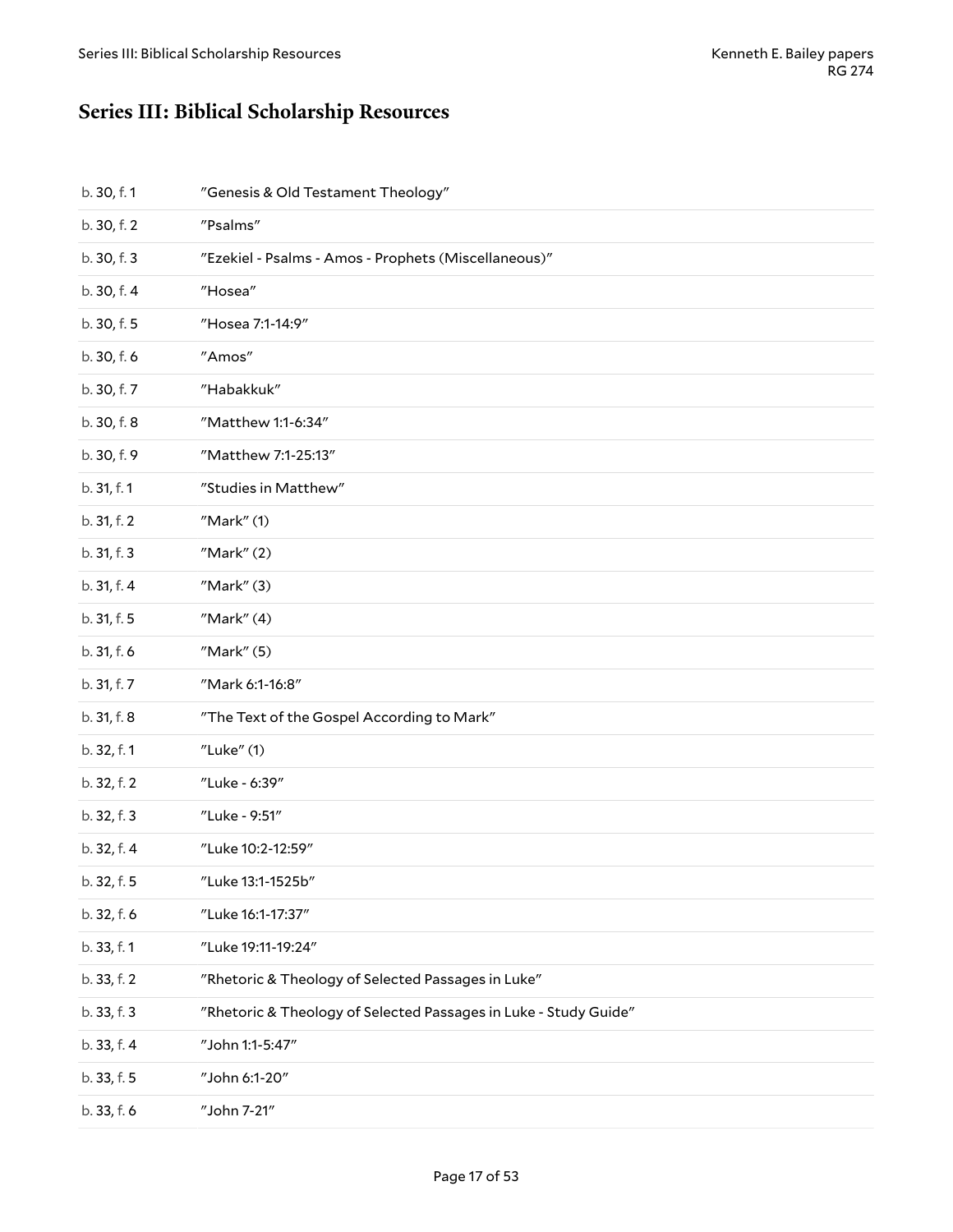| b. 33, f. 7  | "John Parables"                     |
|--------------|-------------------------------------|
| b. 34, f. 1  | "Acts 1:1-2:47"                     |
| b. 34, f. 2  | "Acts 3:12-7:60"                    |
| b. 34, f. 3  | "Acts 28:28"                        |
| b. 34, f. 4  | "Romans"                            |
| b. 34, f. 5  | "I Corinthians 1:1-10:33"           |
| b. 34, f. 6  | "I Corinthians 4:17-7:40"           |
| b. 34, f. 7  | "I Corinthians 11:1-15:58"          |
| b. 34, f. 8  | "I Corinthians" Miscellaneous       |
| b. 35, f. 1  | "Galatians"                         |
| b. 35, f. 2  | "Ephesians"                         |
| b. 35, f. 3  | "Philippians"                       |
| b. 35, f. 4  | "Colossians"                        |
| b. 35, f. 5  | "I-II Timothy"                      |
| b. 35, f. 6  | "Hebrews 1:1-10:39"                 |
| b. 35, f. 7  | "Hebrews 11:1-13:25"                |
| b. 35, f. 8  | "James"                             |
| b. 35, f. 9  | "I Peter"                           |
| b. 35, f. 10 | "I John, II John, III John"         |
| b. 35, f. 11 | "Revelation"                        |
| b. 36, f. 1  | "Parables Intro. 1-5" (1)           |
| b. 36, f. 2  | "Parables Intro. 1-5" (2)           |
| b. 36, f. 3  | "Parables 6-14" (1)                 |
| b. 36, f. 4  | "Parables $6-14"$ (2)               |
| b. 36, f. 5  | "New Books of Articles"             |
| b. 36, f. 6  | "Women in New Testament" (1)        |
| b. 36, f. 7  | "Women in New Testament" (2)        |
| b. 37, f. 1  | "Women in New Testament" (3)        |
| b. 37, f. 2  | "Women in the New Testament II" (1) |
| b. 37, f. 3  | "Women in the New Testament II" (2) |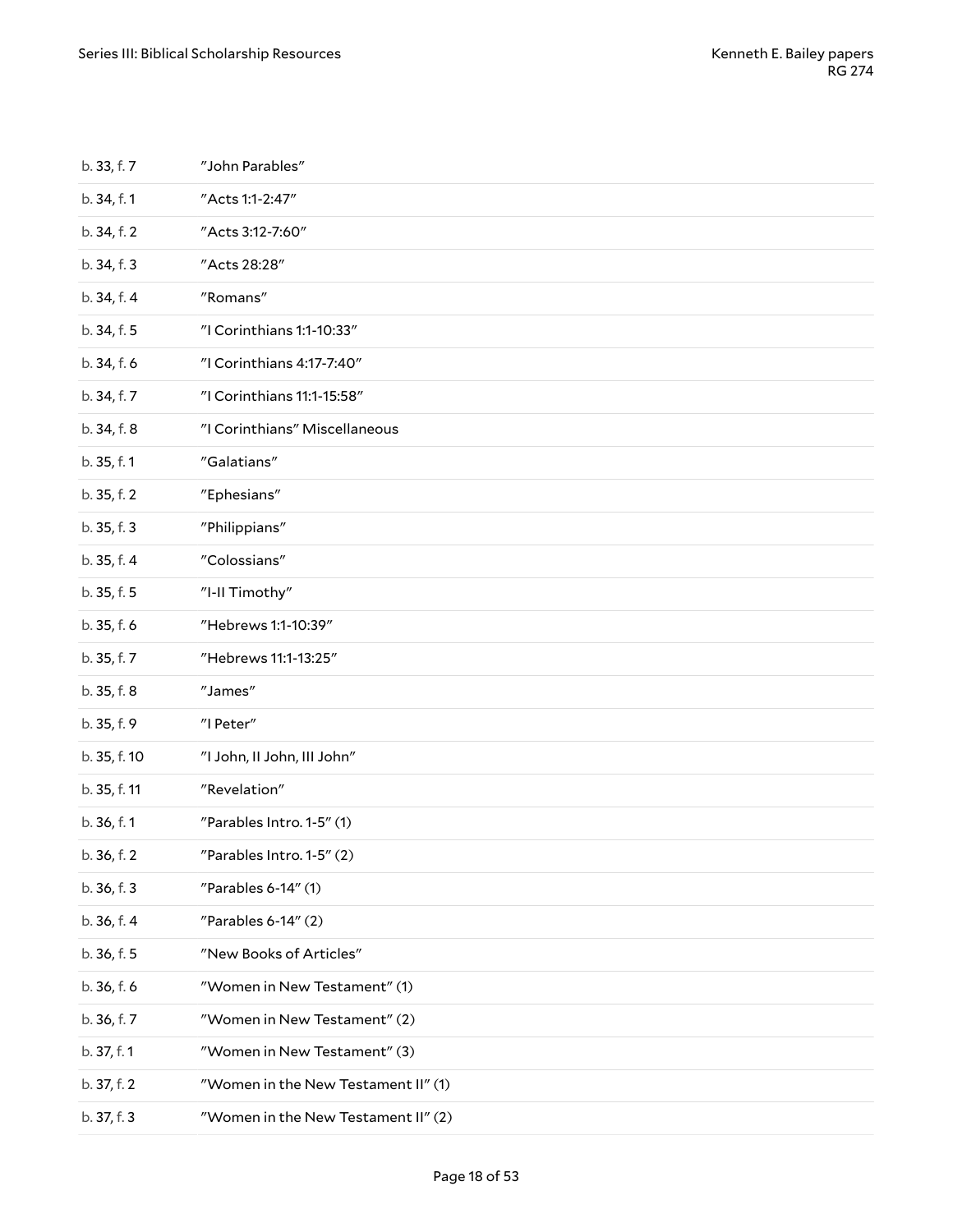| b. 37, f. 4  | "Parables II" (1)                                                                                           |
|--------------|-------------------------------------------------------------------------------------------------------------|
| b. 37, f. 5  | "Parables II" (2)                                                                                           |
| b. 37, f. 6  | "New Testament Culture"                                                                                     |
| b. 37, f. 7  | "I Corinthians: Its Rhetoric and Culture"                                                                   |
| b. 37, f. 8  | "I Corinthians: Its Rhetoric and Culture"                                                                   |
| b. 37, f. 9  | "I Corinthians: Its Rhetoric and Culture"                                                                   |
| b. 37, f. 10 | "I Corinthians: Its Rhetoric and Culture"                                                                   |
| b. 37, f. 11 | "Rhetorical Commentary on Isaiah 46-66 and I Corinthians" (1)                                               |
| b. 38, f. 1  | "Rhetorical Commentary on Isaiah 46-66 and I Corinthians" (2)                                               |
| b. 38, f. 2  | "Isaiah 40:1-53:13"                                                                                         |
| b. 38, f. 3  | "Isaiah 54:1-66:24"                                                                                         |
| b. 38, f. 4  | "New Testament Poet Masters Acts - Romans"                                                                  |
| b. 38, f. 5  | "New Testament Poet Masters I Corinthians - Revelation                                                      |
| b. 38, f. 6  | "Arch 1995" (1)                                                                                             |
| b. 38, f. 7  | "Arch 1995" (2)                                                                                             |
| b. 38, f. 8  | "Mandate for the Nations   Light out of Darkness"                                                           |
| b. 39, f. 1  | "Jesus and the Reprocessing of Anger into Grace   Parable of Two Lost Sons   Jesus Interprets His<br>Cross" |
| b. 39, f. 2  | "Leadership in the New Testament"                                                                           |
| b. 39, f. 3  | "Paul Through Mediterranean Eyes: Cultural Studies in I Corinthians"                                        |
| b. 39, f. 4  | "Paul Through Mediterranean Eyes Study Sheets"                                                              |
| b. 39, f. 5  | Dialogue with Jeremiah and Yahua"                                                                           |
| b. 39, f. 6  | "The Good Shepherd' A Theological Journey of a Thousand Years Study Sheets"                                 |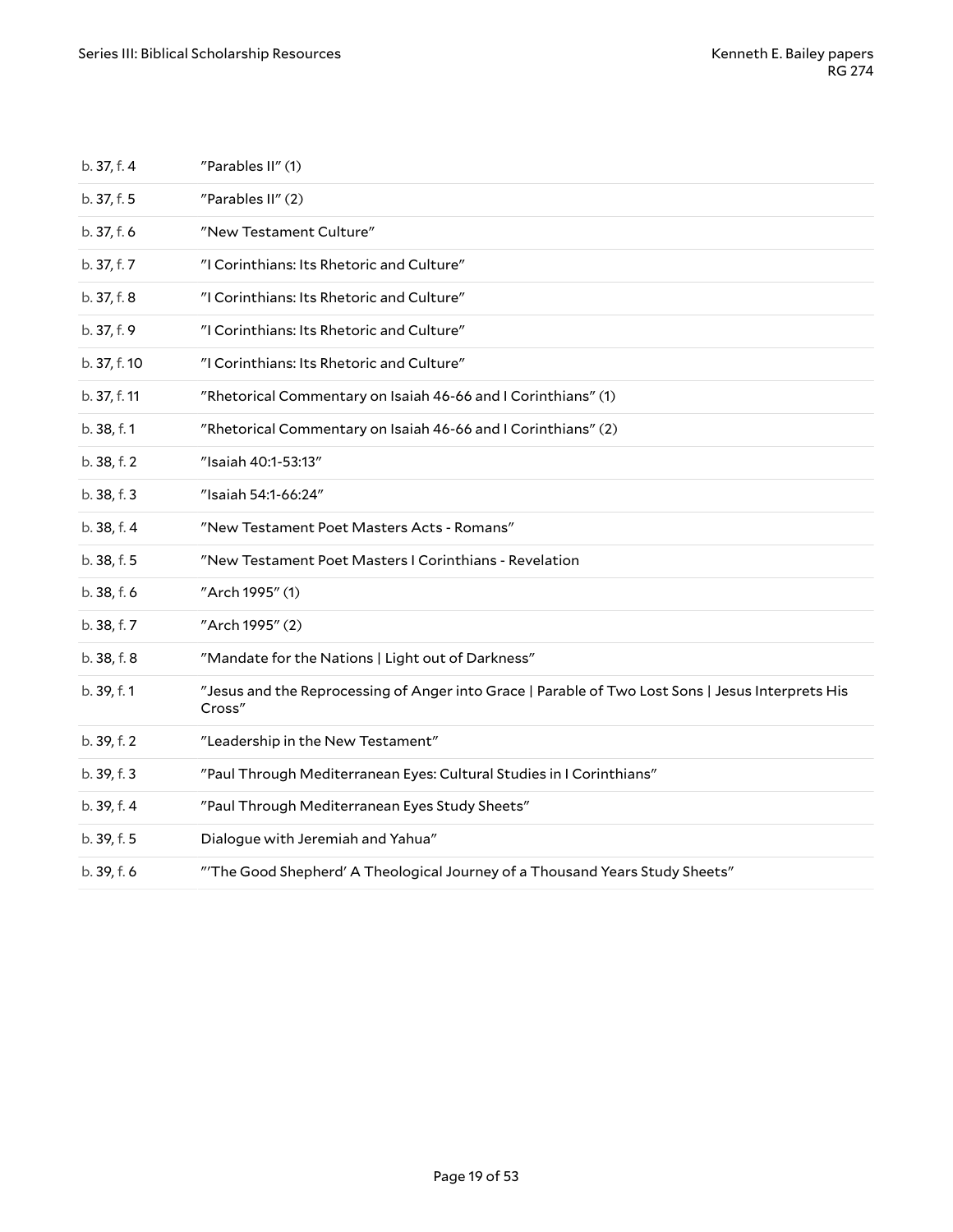# <span id="page-19-0"></span>**Series IV: Writings**

<span id="page-19-1"></span>

|              | Articles, sermons, and lectures<br>For an overview of published articles by Bailey see the chronologically arranged<br>printouts of articles compiled by New Testament scholar Dale Bowne in Box 64. |
|--------------|------------------------------------------------------------------------------------------------------------------------------------------------------------------------------------------------------|
| b. 39, f. 7  | "Current Writing and Lectures" (1)                                                                                                                                                                   |
| b. 39, f. 8  | "Current Writing and Lectures" (2)                                                                                                                                                                   |
| b. 39, f. 9  | "Oral Traditions" (1)                                                                                                                                                                                |
| b. 39, f. 10 | "Oral Traditions" (2)                                                                                                                                                                                |
| b. 40, f. 1  | "Misc. Lectures Vol. 2" (1)                                                                                                                                                                          |
| b. 40, f. 2  | "Misc. Lectures Vol. 2" (2)                                                                                                                                                                          |
| b. 40, f. 3  | "Misc. Lectures Vol. 2" (3)                                                                                                                                                                          |
| b. 40, f. 4  | "Mapping Mission as Translation with Reference to Michael Polanyi's<br>Heuristic Philosophy - ETSC Richard Haney"                                                                                    |
| b. 40, f. 5  | "Jesus Interprets His Cross; Atonement; Christology" (1)                                                                                                                                             |
| b. 40, f. 6  | "Jesus Interprets His Cross; Atonement; Christology" (2)                                                                                                                                             |
| b. 40, f. 7  | "Languages"                                                                                                                                                                                          |
| b. 40, f. 8  | "Birth Stories" (1)                                                                                                                                                                                  |
| b. 40, f. 9  | "Birth Stories" (2)                                                                                                                                                                                  |
| b. 41, f. 1  | "Hermeneutics Christianity"                                                                                                                                                                          |
| b. 41, f. 2  | "Lectures - Middle East" (1)                                                                                                                                                                         |
| b. 41, f. 3  | "Lectures - Middle East" (2)                                                                                                                                                                         |
| b. 41, f. 4  | "Kenneth Bailey - Sermons"                                                                                                                                                                           |
| b. 41, f. 5  | "Kenneth Bailey - Personal Lectures"                                                                                                                                                                 |
| b. 42, f. 1  | "Personal Articles Volume 1" (1)                                                                                                                                                                     |
| b. 42, f. 2  | "Personal Articles Volume 1" (2)                                                                                                                                                                     |
| b. 42, f. 3  | "Personal Articles Volume 2" (1)                                                                                                                                                                     |
| b. 42, f. 4  | "Personal Articles Volume 2" (2)                                                                                                                                                                     |
| b. 42, f. 5  | "Personal Articles Volume 3" (1)                                                                                                                                                                     |
| b. 42, f. 6  | "Personal Articles Volume 3" (2)                                                                                                                                                                     |
| b. 42, f. 7  | "Personal Articles Volume 3" (3)                                                                                                                                                                     |
| b. 43, f. 1  | "Personal Articles Volume 4" (1)                                                                                                                                                                     |
| b. 43, f. 2  | "Personal Articles Volume 4" (2)                                                                                                                                                                     |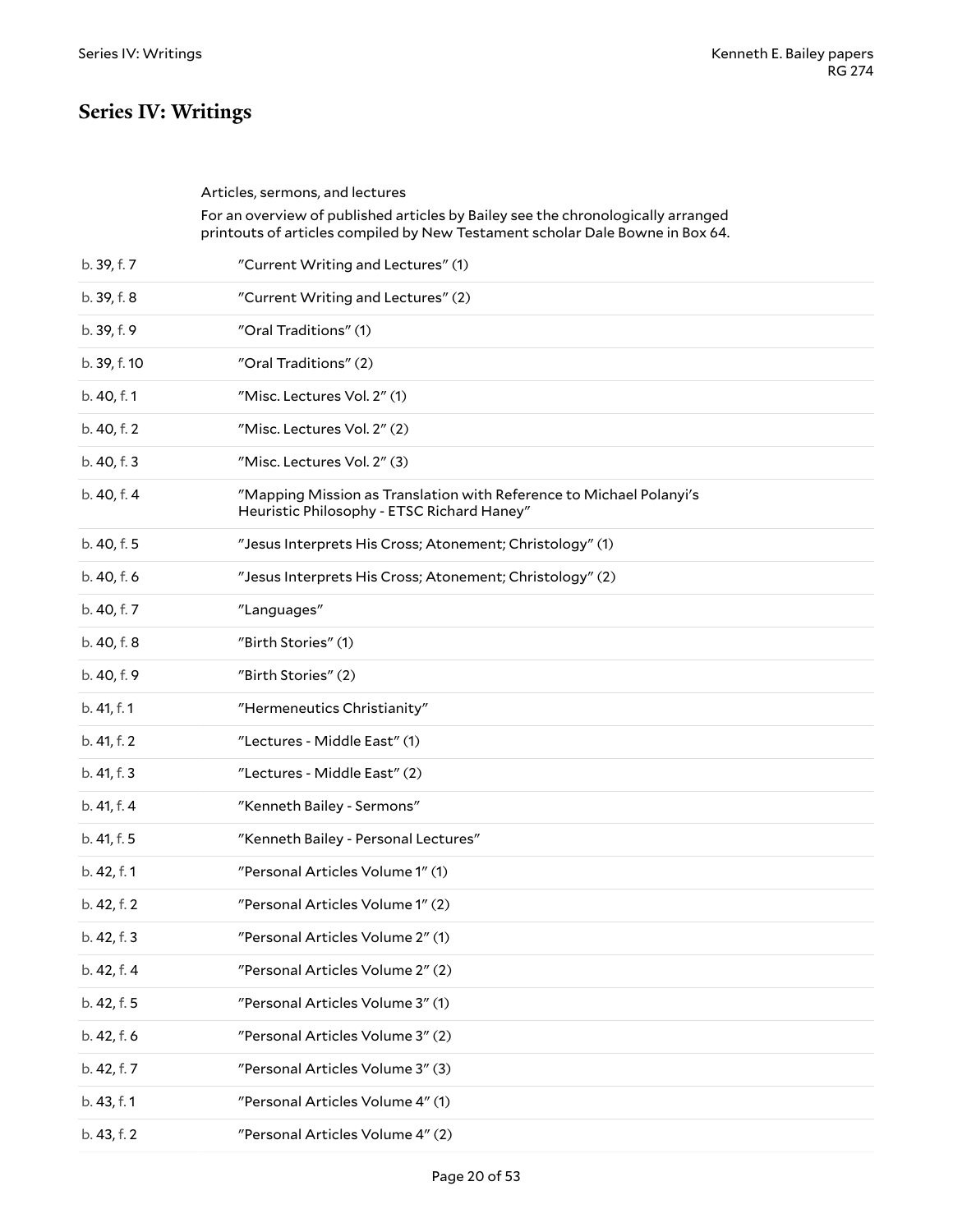#### Articles, sermons, and lectures (continued)

| b. 43, f. 3 | "Personal Articles Volume 4" (3)                                                            |  |
|-------------|---------------------------------------------------------------------------------------------|--|
| b. 43, f. 4 | "Sermons" (1)                                                                               |  |
| b. 43, f. 5 | "Sermons" (2)                                                                               |  |
| b. 43, f. 6 | "Sermons - English" (1)                                                                     |  |
| b. 44, f. 1 | "Sermons - English" (2)                                                                     |  |
| b. 44, f. 2 | "Sermons - English" (3)                                                                     |  |
| b. 44, f. 3 | "Sermons 2015"                                                                              |  |
| b. 44, f. 4 | "Sermons and Miscellaneous" (1)                                                             |  |
| b. 44, f. 5 | "Sermons and Miscellaneous" (2)                                                             |  |
| b. 44, f. 6 | "Miscellaneous Bible Lectures Heard" (1)                                                    |  |
| b. 44, f. 7 | "Miscellaneous Bible Lectures Heard" (2)                                                    |  |
| b. 44, f. 8 | "Miscellaneous Lectures - Biblical Interpretation" (1)                                      |  |
| b. 45, f. 1 | "Miscellaneous Lectures - Biblical Interpretation" (2)                                      |  |
| b. 45, f. 2 | "Articles Vol. 2" (1)                                                                       |  |
| b. 45, f. 3 | "Articles Vol. 2" (2)                                                                       |  |
| b. 45, f. 4 | "Articles 1992 - Book Articles Read" (1)                                                    |  |
| b. 45, f. 5 | "Articles 1992 - Book Articles Read" (2)                                                    |  |
| b. 45, f. 6 | "Articles 1993"                                                                             |  |
| b. 45, f. 7 | "Articles 1994" (1)                                                                         |  |
| b. 46, f. 1 | "Articles 1994" (2)                                                                         |  |
| b. 46, f. 2 | "Extra Papers - 1995" (1)                                                                   |  |
| b. 46, f. 3 | "Extra Papers - 1995" (2)                                                                   |  |
| b. 46, f. 4 | "1996 Articles & Papers Clipped" (1)                                                        |  |
| b. 46, f. 5 | "1996 Articles & Papers Clipped" (2)                                                        |  |
| b. 46, f. 6 | "Letters, Saved Papers, Clippings - Qadar - 2002-2003   American Mission<br>Centennial 1954 |  |
| b. 46, f. 7 | "MEC & Gospel and our Culture 1992 & 1993"                                                  |  |
| b. 46, f. 8 | "Jean Porter - Parables"                                                                    |  |
| b. 47, f. 1 | "A Pilgrimage to the Holy Land (2 copies)"                                                  |  |
| b. 47, f. 2 | "Theology of Mission"                                                                       |  |
| b. 47, f. 3 | "Luke 15 - Jesus as Theologian"                                                             |  |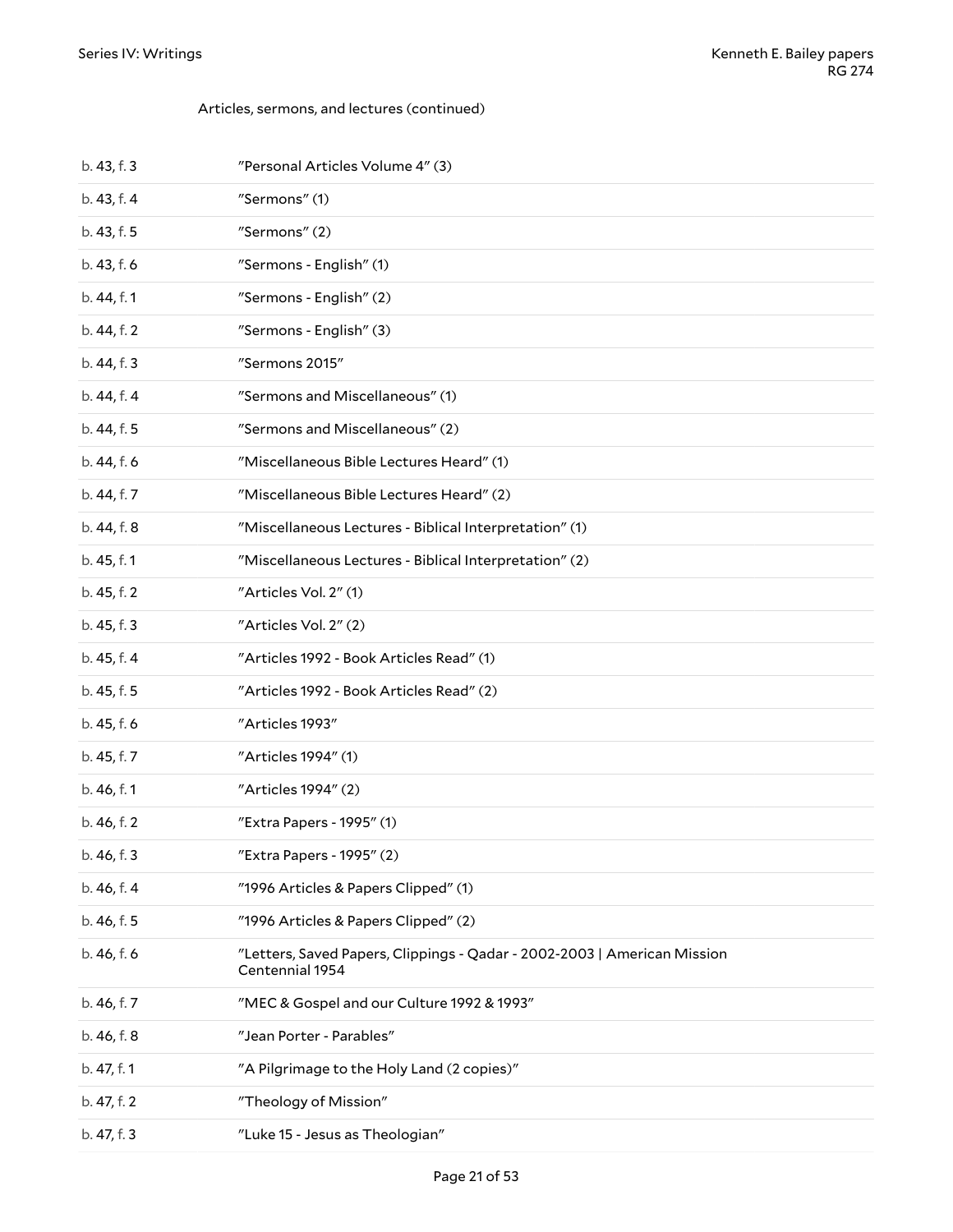#### Articles, sermons, and lectures (continued)

| b. 47, f. 4    | "Jesus as Theologian"                                                                                                       |  |  |
|----------------|-----------------------------------------------------------------------------------------------------------------------------|--|--|
| b. 47, f. 5    | "New Testament Middle East Exegesis"                                                                                        |  |  |
| b. 47, f. 6    | "New Books"                                                                                                                 |  |  |
| b. 47, f. 7    | "Bible & Quran"                                                                                                             |  |  |
| b. 47, f. 8    | "Islam - Hassan & Noor"                                                                                                     |  |  |
| b. 48, f. 1    | "Ibn al Asal" (1)                                                                                                           |  |  |
| b. 48, f. 2    | "Ibn al Asal" (2)                                                                                                           |  |  |
| b. 48, f. 3    | "Ibn al Asal" (3)                                                                                                           |  |  |
| b. 48, f. 4    | "Jesus Through Middle Eastern Eyes: Arabic" (1)                                                                             |  |  |
| b. 48, f. 5    | "Jesus Through Middle Eastern Eyes: Arabic" (2)                                                                             |  |  |
| b. 48, f. 6    | "Arabic - Jesus Through Middle Eastern Eyes"                                                                                |  |  |
| b. 48, f. 7    | "Arabic Versions" (1)                                                                                                       |  |  |
| b. 49, f. 1    | "Arabic Versions" (2)                                                                                                       |  |  |
| b. 49, f. 2    | "The Mission and Death of Jesus in Islam and Christianity; A.H. Mathias<br>Zohniser                                         |  |  |
| b. 49, f. 3    | "Brown, R. 'Allegory Reconsidered'; Torrey, C.C. 'The Second Isaiah'"                                                       |  |  |
| b. 49, f. 4    | "Brown, R. 'Roles of Women in the Fourth Gospel'"                                                                           |  |  |
| b. 49, f. 5    | Brown, R. 'Parables & Allegory Reconsidered"                                                                                |  |  |
| b. 49, f. 6    | "Brown, R. 'The Meaning of Modern New Testament Studies for an<br>Ecumenical Understanding of Mary"                         |  |  |
| b. 49, f. 7    | "Streeter, 'Poems of Jesus'"                                                                                                |  |  |
| b. 49, f. 8    | "Review of Lund"                                                                                                            |  |  |
| b. 49, f. 9    | "Lectures Heard - Personal Reflections                                                                                      |  |  |
| b. 49, f. 10   | "Miscellaneous"                                                                                                             |  |  |
| b. 49, f. 11   | "Miscellaneous - 2000                                                                                                       |  |  |
| b. 49, f. 12   | "Ken Bailey - Miscellaneous"                                                                                                |  |  |
| b. 49, f. 13   | "Memorial Service, etc."                                                                                                    |  |  |
| b. 49, f. 14   | "The Parables of Jesus in Luke: A Middle Eastern View" - study guide for<br>2012<br>sessions at Maryknoll Mission Institute |  |  |
| b. 64, f. 1-19 | Printouts of articles by Bailey, compiled by New Testament scholar Dale<br>1972-2001<br>Bowne                               |  |  |
|                |                                                                                                                             |  |  |

<span id="page-21-0"></span>Miscellaneous writings and papers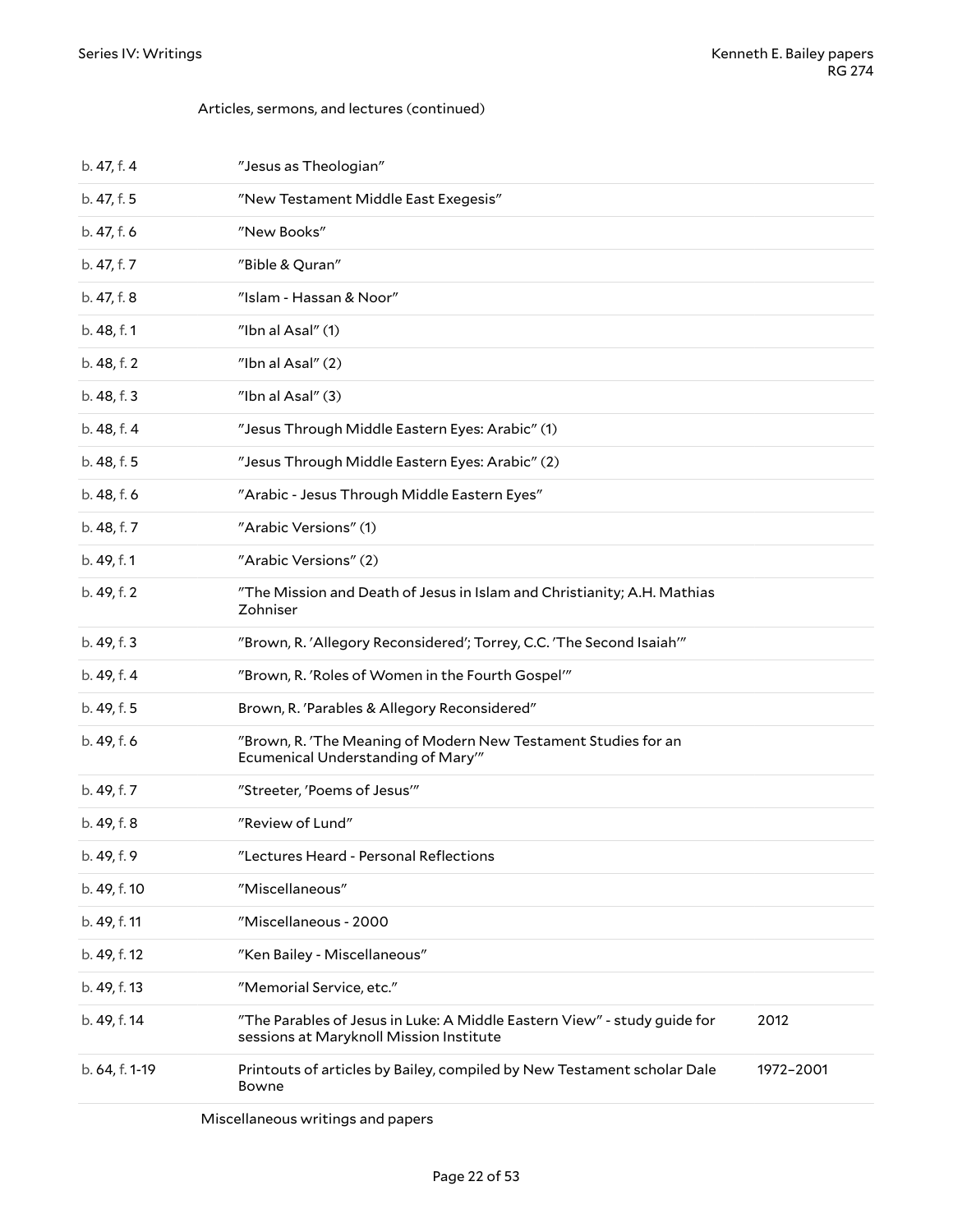| b. 51, f. 1  | "Good Shepherd Review"                               |
|--------------|------------------------------------------------------|
| b. 51, f. 2  | "Reviews: Jesus Through Middle Eastern Eyes"         |
| b. 51, f. 3  | "Among the Ruins"                                    |
| b. 51, f. 4  | "Oral Tradition Rejoinder"                           |
| b. 51, f. 5  | "New Testament Articles of Interest"                 |
| b. 51, f. 6  | "Comments on Western Culture"                        |
| b. 51, f. 7  | "De-Zionizing of the Tradition"                      |
| b. 51, f. 8  | "History of Christianity in Arabia"                  |
| b. 51, f. 9  | "Islam"                                              |
| b. 51, f. 10 | "Pharisees in the New Testament"                     |
| b. 51, f. 11 | "Oxford: Bodleian Library"                           |
| b. 51, f. 12 | "Nashotah House"                                     |
| b. 51, f. 13 | "Trinity Seminary Library"                           |
| b. 51, f. 14 | "Biblical Literacy Task Force"                       |
| b. 51, f. 15 | "Catholic Letters (General)"                         |
| b. 51, f. 16 | "Diocese of Pittsburgh General"                      |
| b. 51, f. 17 | "Anglican Diocese of Pittsburgh"                     |
| b. 51, f. 18 | "Trinity Episcopal School for Ministry (TESM)"       |
| b. 51, f. 19 | "Cover Sheets for I Corinthians"                     |
| b. 51, f. 20 | "Essays by Ken E. Bailey on Culture & Style"         |
| b. 51, f. 21 | "Ken E. Bailey Website (www.shenango.org/bailey.htm) |
| b. 51, f. 22 | "Presbytery of Shenango"                             |
| b. 51, f. 23 | "Declined Speaking 2016"                             |
| b. 51, f. 24 | "Thanks for Gifts"                                   |
| b. 51, f. 25 | "Valuable Papers 2013"                               |
| b. 51, f. 26 | "Acts 10"                                            |
| b. 51, f. 27 | "Archbishop Roger Herft"                             |
| b. 51, f. 28 | "Rev. Stig-Olaf Fernstrom"                           |
| b. 51, f. 29 | "LPUB/General"                                       |
| b. 51, f. 30 | "Bible Reading Fellowship"                           |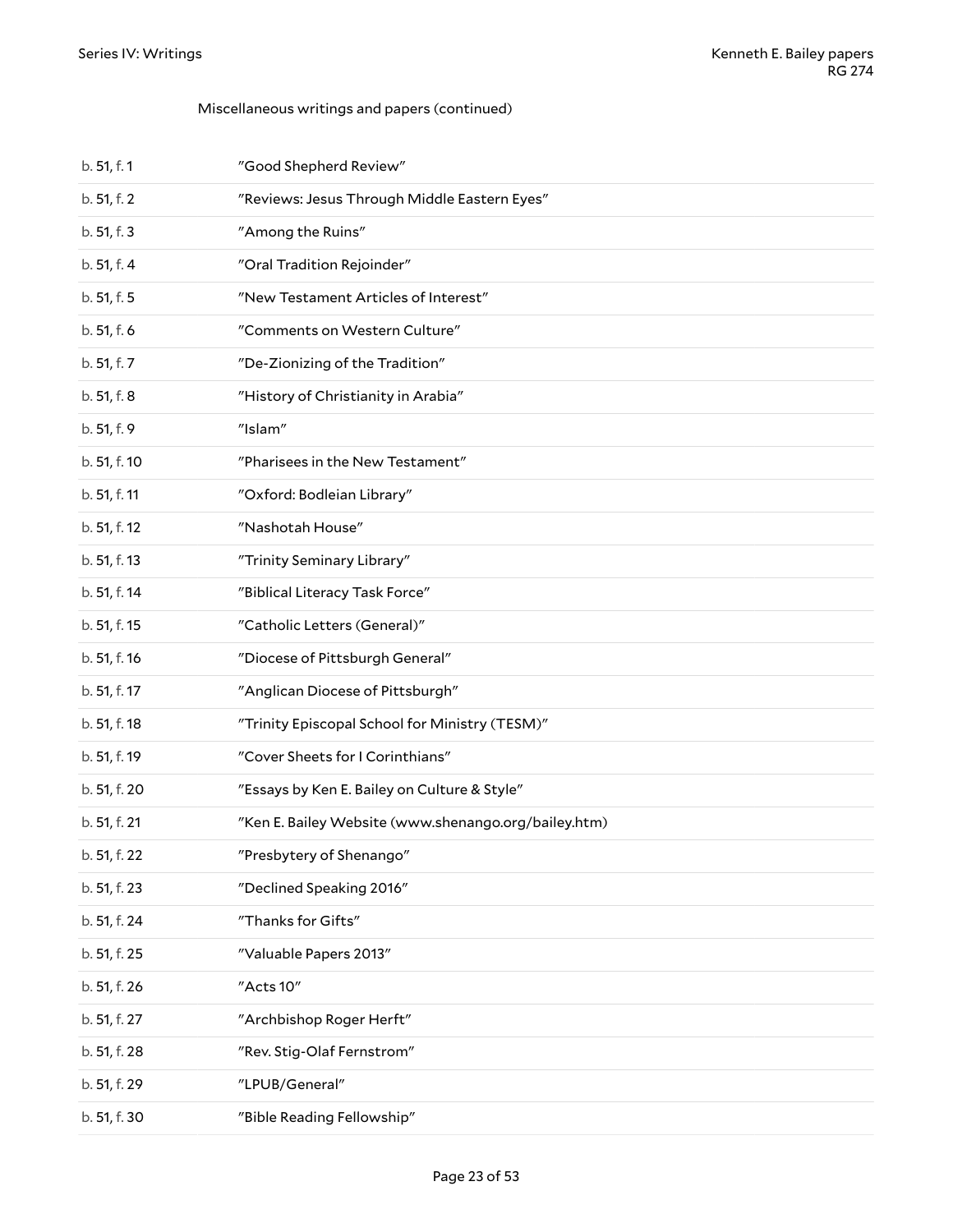| b. 51, f. 31 | "Fellowship of Faith for the Muslims"                                 |  |
|--------------|-----------------------------------------------------------------------|--|
| b. 51, f. 32 | "Hearts & Minds - Borger"                                             |  |
| b. 51, f. 33 | "Pittsburgh Theological Seminary Library"                             |  |
| b. 51, f. 34 | "Keith Brown (Project)"                                               |  |
| b. 51, f. 35 | "Bethlehem - Diyar"                                                   |  |
| b. 51, f. 36 | "Presbyterians for Faith, Family, and Ministry"                       |  |
| b. 51, f. 37 | "ECO: A Covenant Order of Evangelical Presbyterians"                  |  |
| b. 51, f. 38 | "Evangelicals for Middle East Understanding"                          |  |
| b. 51, f. 39 | "Evangelicals for Middle East Understanding - New"                    |  |
| b. 51, f. 40 | "Presbyterians for Renewal"                                           |  |
| b. 51, f. 41 | "Outreach Fundraising"                                                |  |
| b. 51, f. 42 | "SNTS - International Society for New Testament Studies"              |  |
| b. 51, f. 43 | "World Mission Initiative"                                            |  |
| b. 51, f. 44 | "Middle East Concern"                                                 |  |
| b. 52, f. 1  | "Trinity - Stevenson - Good (with contract) Good Shepherd Recordings" |  |
| b. 52, f. 2  | "Leadership in the New Testament Flyers"                              |  |
| b. 52, f. 3  | "AV - Gregg Hartung"                                                  |  |
| b. 52, f. 4  | "Film - The Prodigal"                                                 |  |
| b. 52, f. 5  | "Pictures"                                                            |  |
| b. 52, f. 6  | "Ken Bailey Personal Papers (& their future)                          |  |
| b. 52, f. 7  | "Cairo Seminary"                                                      |  |
| b. 52, f. 8  | "Sabeel"                                                              |  |
| b. 52, f. 9  | "Chrysostom - Arabic"                                                 |  |
| b. 52, f. 10 | "Evangelicals for Middle East Understanding - New"                    |  |
| b. 52, f. 11 |                                                                       |  |
|              | "The Wintery Well"                                                    |  |
| b. 52, f. 12 | "Ibn al-Tayyib"                                                       |  |
| b. 52, f. 13 | "Jesus Through Middle Eastern Eyes"                                   |  |
| b. 52, f. 14 | "Ibn al Asal"                                                         |  |
| b. 52, f. 15 | "DVD Study Sheet Correspondence"                                      |  |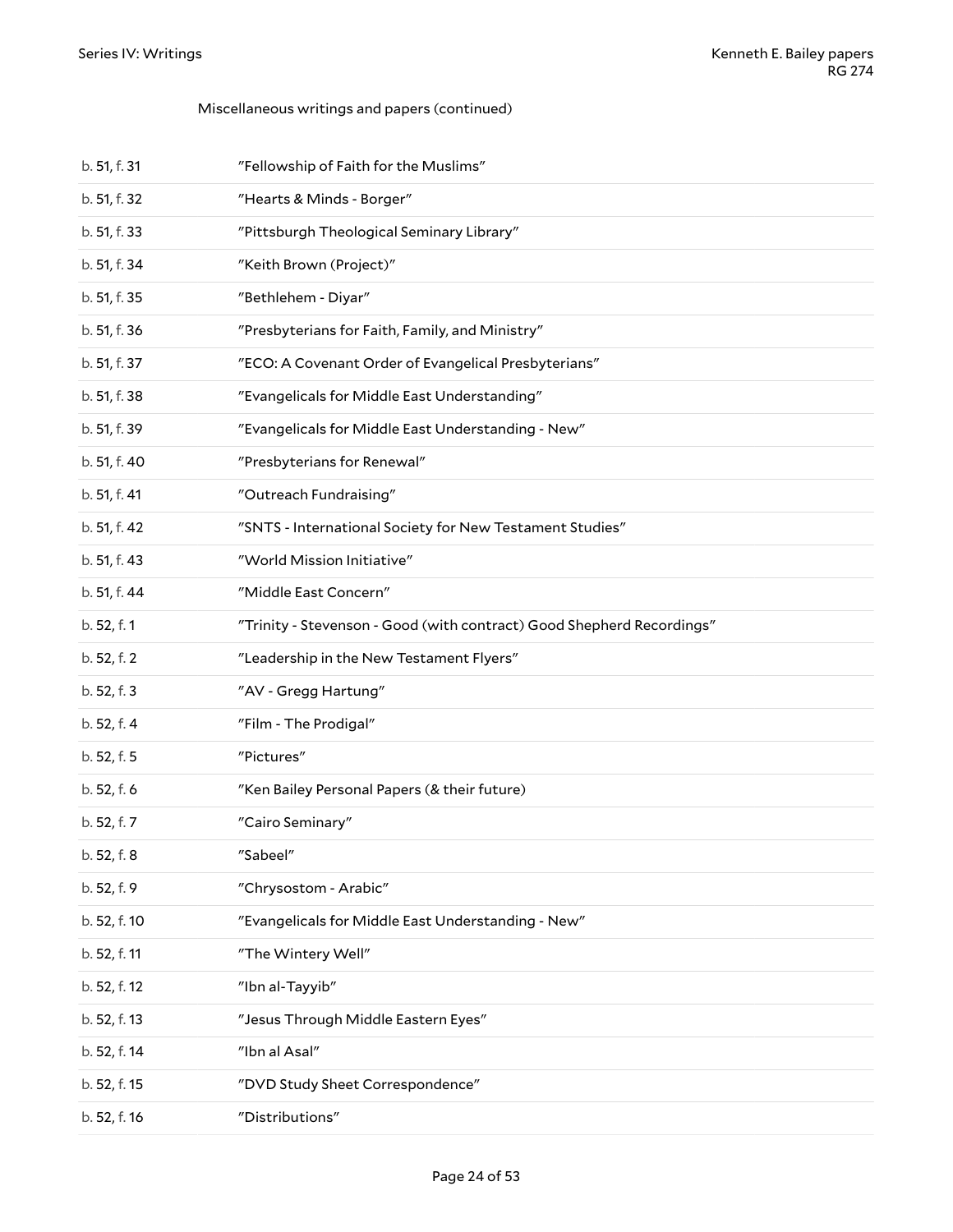| b. 52, f. 17 | "Study Guides for DVD"                                    |  |
|--------------|-----------------------------------------------------------|--|
| b. 52, f. 18 | "Study Guides - Mission"                                  |  |
| b. 52, f. 19 | "I Corinthians Study Guide"                               |  |
| b. 52, f. 20 | "Descriptions of Recorded Series (DVD General)            |  |
| b. 52, f. 21 | "DVD Description - Faith Narratives"                      |  |
| b. 52, f. 22 | "Correspondence Friar Justin"                             |  |
| b. 52, f. 23 | "Books in Print by Matta al Miskeen"                      |  |
| b. 52, f. 24 | "Arabic Versions"                                         |  |
| b. 52, f. 25 | "Arabic Versions"                                         |  |
| b. 52, f. 26 | "New Music"                                               |  |
| b. 52, f. 27 | "The Nail - Play / Story"                                 |  |
| b. 52, f. 28 | "Prayers"                                                 |  |
| b. 52, f. 29 | "Books (List - Kenneth E. Bailey"                         |  |
| b. 52, f. 30 | "DVD Sheets"                                              |  |
| b. 52, f. 31 | "Drawings Completed - Copy #1"                            |  |
| b. 52, f. 32 | "Arabic Calligraphy by Kenneth E. Bailey (NEST Years)     |  |
| b. 52, f. 33 | "Art Work - Bitar"                                        |  |
| b. 52, f. 34 | "Hibitallah - Staal"                                      |  |
| b. 52, f. 35 |                                                           |  |
|              | "Eastern Spirituality Prayers, Etc."                      |  |
| b. 52, f. 36 | "Drake Well Project"                                      |  |
| b. 52, f. 37 | "Episcopal Church 2006-2008"                              |  |
| b. 52, f. 38 | "Papers"                                                  |  |
| b. 53, f. 1  | "New Testament Committee Arcticles 1992-2003"             |  |
| b. 53, f. 2  | "Institute Papers 1974-1975"                              |  |
| b. 53, f. 3  | "New Testament Institute at NEST Miscellaneous 1974-1981" |  |
| b. 53, f. 4  | "Articles, Papers 1954-1984"                              |  |
| b. 53, f. 5  | "Staal 1985-1986 - Matthew"                               |  |
| b. 53, f. 6  | "Staal 1986 - Mark"                                       |  |
| b. 53, f. 7  | "Staal 1986 - Luke"                                       |  |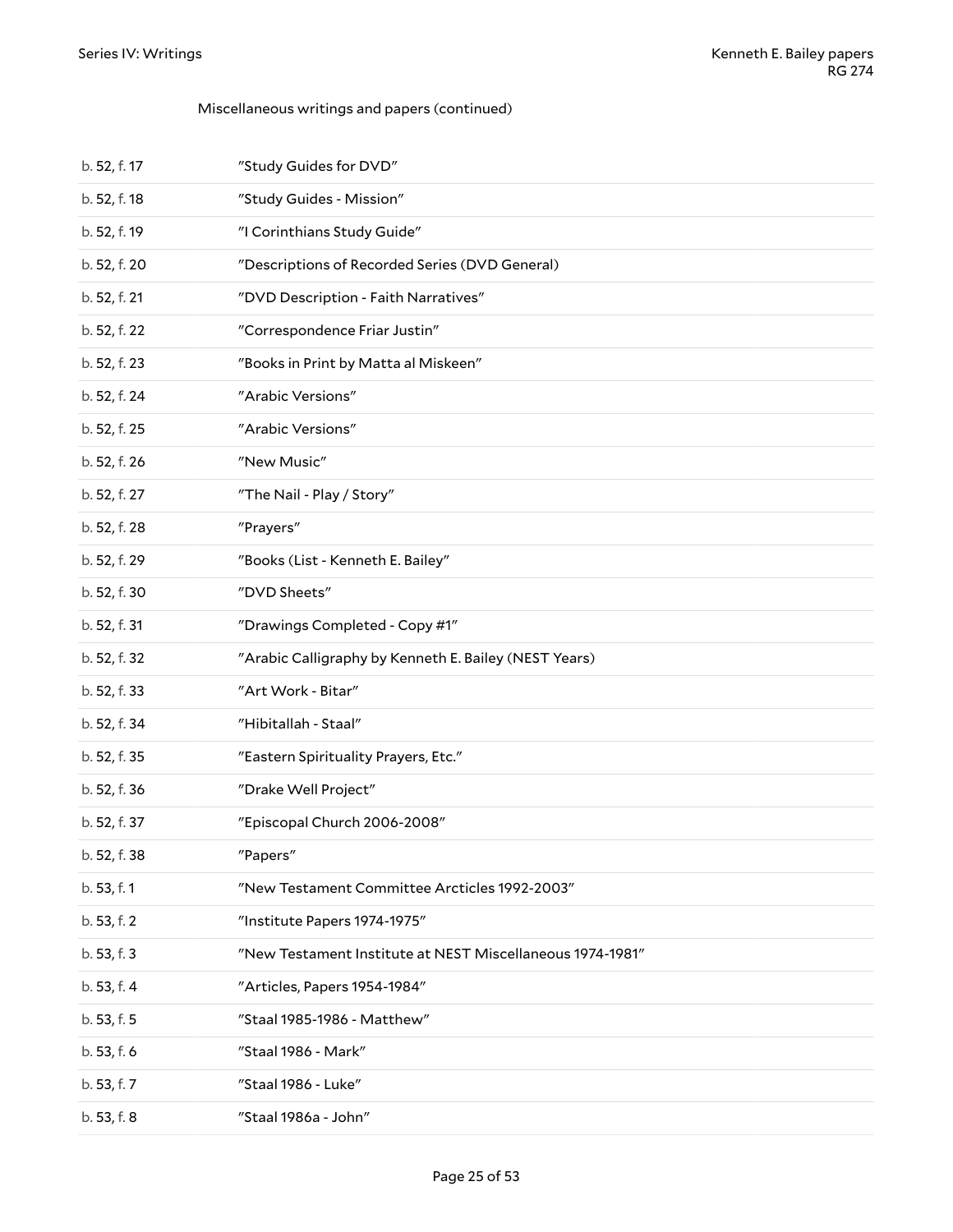<span id="page-25-1"></span><span id="page-25-0"></span>

| b. 53, f. 9  | "Staal 1997-2000"                                                                                                                                                                                                                                                                                                                                                                                                                                       |  |
|--------------|---------------------------------------------------------------------------------------------------------------------------------------------------------------------------------------------------------------------------------------------------------------------------------------------------------------------------------------------------------------------------------------------------------------------------------------------------------|--|
| b. 53, f. 10 | "Van Dyke - 1906"                                                                                                                                                                                                                                                                                                                                                                                                                                       |  |
| b. 54, f. 1  | "Papers - Jesus as Theologian 4 Letters"                                                                                                                                                                                                                                                                                                                                                                                                                |  |
| b. 54, f. 2  | "Miscellaneous Papers 1987-1990"                                                                                                                                                                                                                                                                                                                                                                                                                        |  |
| b. 54, f. 3  | "Arabic Photo Copies"                                                                                                                                                                                                                                                                                                                                                                                                                                   |  |
| b. 54, f. 4  | "Papers, Articles 1984, etc."                                                                                                                                                                                                                                                                                                                                                                                                                           |  |
| b. 55, f. 1  | "Week-at-a-Glance Calendars"                                                                                                                                                                                                                                                                                                                                                                                                                            |  |
| b. 56, f. 1  | Miscellaneous: Leather Notebook, Three Bibles (2 English, 1 Arabic),<br>Passports                                                                                                                                                                                                                                                                                                                                                                       |  |
| b. 56, f. 2  | Notes on the Bailey papers by David Dawson                                                                                                                                                                                                                                                                                                                                                                                                              |  |
|              | Plays, Poems, and Short Stories                                                                                                                                                                                                                                                                                                                                                                                                                         |  |
| b. 50, f. 1  | "Eyes on the Cross" (1)                                                                                                                                                                                                                                                                                                                                                                                                                                 |  |
| b. 50, f. 2  | "Eyes on the Cross" (2)                                                                                                                                                                                                                                                                                                                                                                                                                                 |  |
| b. 50, f. 3  | "Plays & Poems by Ken Bailey"                                                                                                                                                                                                                                                                                                                                                                                                                           |  |
| b. 50, f. 4  | "Plays: The Royal Sanctuary (2 copies); The First Supper; The Nail"                                                                                                                                                                                                                                                                                                                                                                                     |  |
| b. 50, f. 5  | A Sheep, A Coin, and Two Sons                                                                                                                                                                                                                                                                                                                                                                                                                           |  |
| b. 50, f. 6  | A Sheep, A Coin, and Two Sons                                                                                                                                                                                                                                                                                                                                                                                                                           |  |
| b. 50, f. 7  | "The Summoning of Everyman"                                                                                                                                                                                                                                                                                                                                                                                                                             |  |
| b. 50, f. 8  | "Personal Stories and Short Stories" (1)                                                                                                                                                                                                                                                                                                                                                                                                                |  |
| b. 50, f. 9  | "Personal Stories and Short Stories" (2)                                                                                                                                                                                                                                                                                                                                                                                                                |  |
| b. 50, f. 10 | "Stories by Kenneth E. Bailey"                                                                                                                                                                                                                                                                                                                                                                                                                          |  |
|              | <b>Books</b><br>Additional books by Bailey that are held in the Library's cataloged collection<br>include: Finding the lost: cultural keys to Luke 15, Jesus through Middle Eastern<br>eyes: cultural studies in the Gospels, Paul through Mediterranean eyes: cultural<br>studies in 1 Corinthians, Poet and peasant : a literary-cultural approach to the<br>parables in Luke, Through peasant eyes : more Lucan parables, their culture and<br>style |  |
| b. 62, f. 2  | The Cross and the Prodigal: Luke 15 Through the Eyes of Middle Eastern<br>Peasants                                                                                                                                                                                                                                                                                                                                                                      |  |
| b. 62, f. 3  | God Is Dialogues On the Nature of God                                                                                                                                                                                                                                                                                                                                                                                                                   |  |
| b.62, f.4    | Jacob and the Prodigal: How Jesus Retold Israel's Story                                                                                                                                                                                                                                                                                                                                                                                                 |  |
| b. 62, f. 5  | The Good Shepherd: A Thousand-Year Journey from Psalm 23 to the New<br><b>Testament</b>                                                                                                                                                                                                                                                                                                                                                                 |  |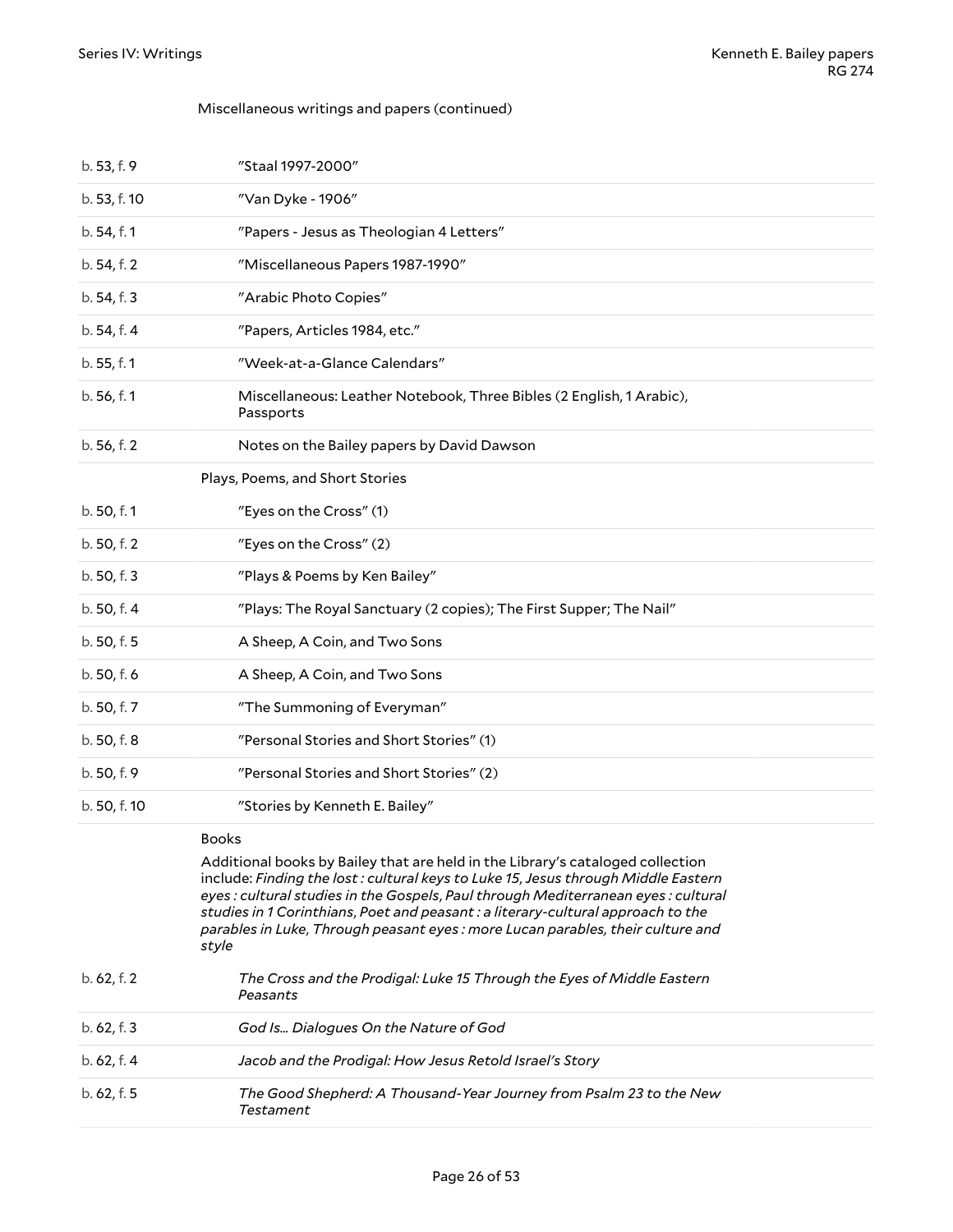# <span id="page-26-0"></span>**Series V: Audio-Visual / Digital Material**

<span id="page-26-1"></span>

|             | Computer files                                            |  |
|-------------|-----------------------------------------------------------|--|
| b. 57, f. 1 | "File #1 Letters"<br><b>Floppy Disks</b>                  |  |
| b. 57       | Jan 91 - May 91 (full)<br>RG274_001<br>15.25_floppy_disk  |  |
| b. 57       | Backup ICOR &It DIR> 02<br>RG274_002<br>15.25_floppy_disk |  |
| b.57        | Backup RC < DIR> 01<br>RG274_003<br>15.25_floppy_disk     |  |
| b. 57       | Backup LS < DIR> 01<br>RG274_004<br>15.25_floppy_disk     |  |
| b. 57       | Backup LPUB < DIR> 01<br>RG274_005<br>15.25_floppy_disk   |  |
| b. 57       | Backup AV < DIR> 01<br>RG274_006<br>15.25_floppy_disk     |  |
| b. 57       | Backup POB < DIR> 01<br>RG274_007<br>15.25_floppy_disk    |  |
| b. 57       | Backup Root 01<br>RG274_008<br>15.25_floppy_disk          |  |
| b.57        | Backup PA < DIR> 01<br>RG274_009<br>15.25_floppy_disk     |  |
| b.57        | Backup LP < DIR> 01<br>RG274_010<br>15.25_floppy_disk     |  |
| b. 57       | Backup LA < DIR> 01<br>RG274_011<br>15.25_floppy_disk     |  |
| b. 57       | 01 Backup<br>RG274_012<br>15.25_floppy_disk               |  |
| b. 57, f. 2 | "Book: Finding the Lost"<br><b>Floppy Disks</b>           |  |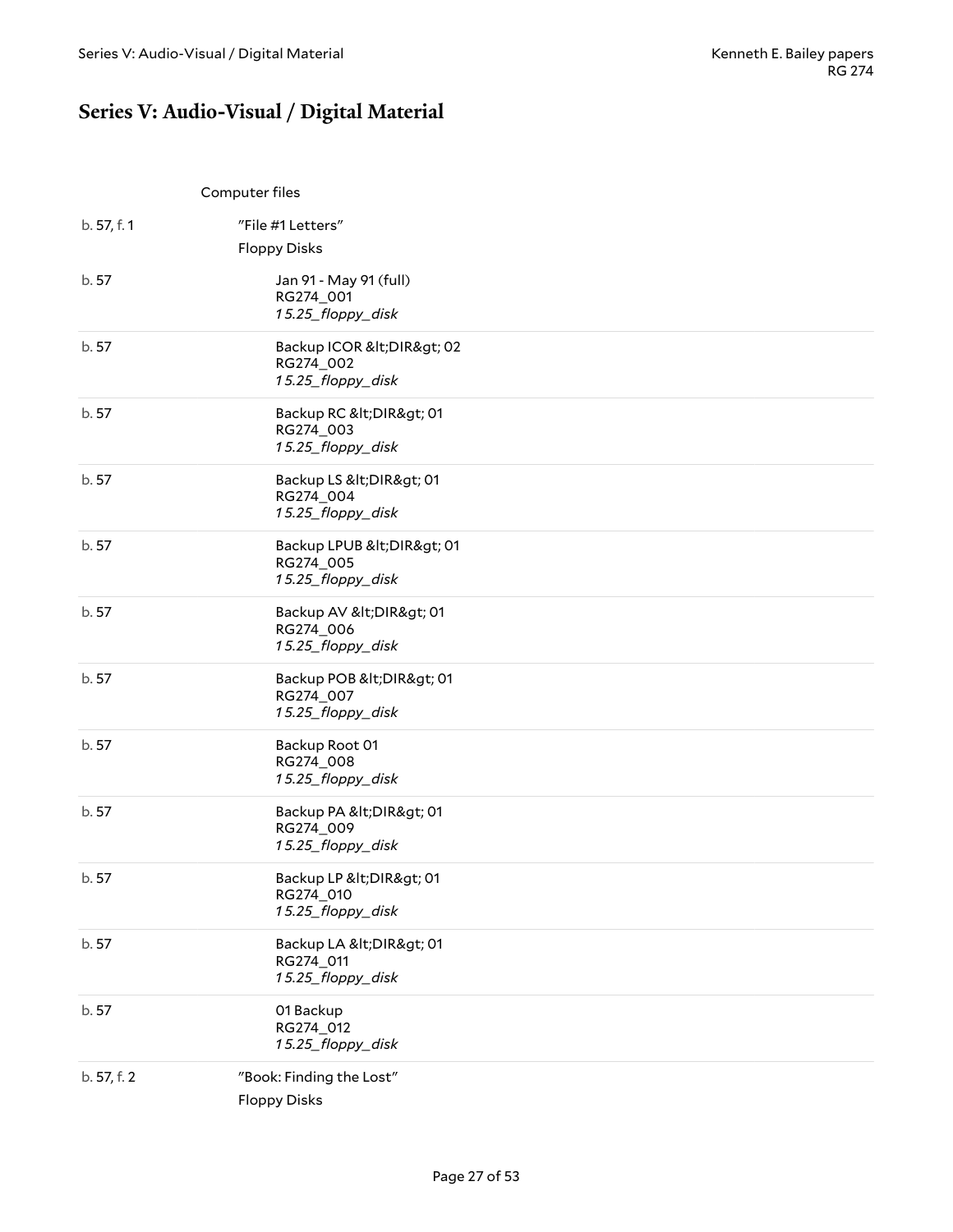#### Computer files > "Book: Finding the Lost" (continued)

| b. 57       | A:\Book\NCP Pref. Intro.1 Bib. Copy 2 Book: F. Lost<br>RG274_040<br>15.25_floppy_disk |
|-------------|---------------------------------------------------------------------------------------|
| b. 57       | A:\Book\NCP\chap.2 chap.3 copy 2 Book: F. Lost<br>RG274_041<br>15.25_floppy_disk      |
| b. 57       | A:\Book\NCP\chap.4 chap.5 copy 2 Book: F. Lost<br>RG274_042<br>15.25_floppy_disk      |
| b. 57, f. 3 | "Special Program (from David)"<br><b>Floppy Disks</b>                                 |
| b. 57       | <b>UTILS</b><br>RG274_043<br>15.25_floppy_disk                                        |
| b.57        | DOS Help<br>RG274_044<br>15.25_floppy_disk                                            |
| b. 57       | ASQ memory Mgmt Tutorial<br>RG274_045<br>15.25_floppy_disk                            |
| b. 57       | PC Outline<br>RG274_046<br>15.25_floppy_disk                                          |
| b. 57       | MAGBASE<br>RG274_047<br>15.25_floppy_disk                                             |
| b. 57       | <b>MEALMATE</b><br>RG274_048<br>15.25_floppy_disk                                     |
| b. 57       | <b>Family Ties</b><br>RG274_049<br>15.25_floppy_disk                                  |
| b.57        | <b>INFOPLUS</b><br>RG274_050<br>15.25_floppy_disk                                     |
| b. 57       | GOSPEL.1"a"-"he"<br>RG274_051<br>15.25_floppy_disk                                    |
| b.57        | GOSPEL.2 "head"-"shall"<br>RG274_052<br>15.25_floppy_disk                             |
| b. 57       | GOSPEL.3 "shall"-"Zorobabel"<br>RG274_053<br>15.25_floppy_disk                        |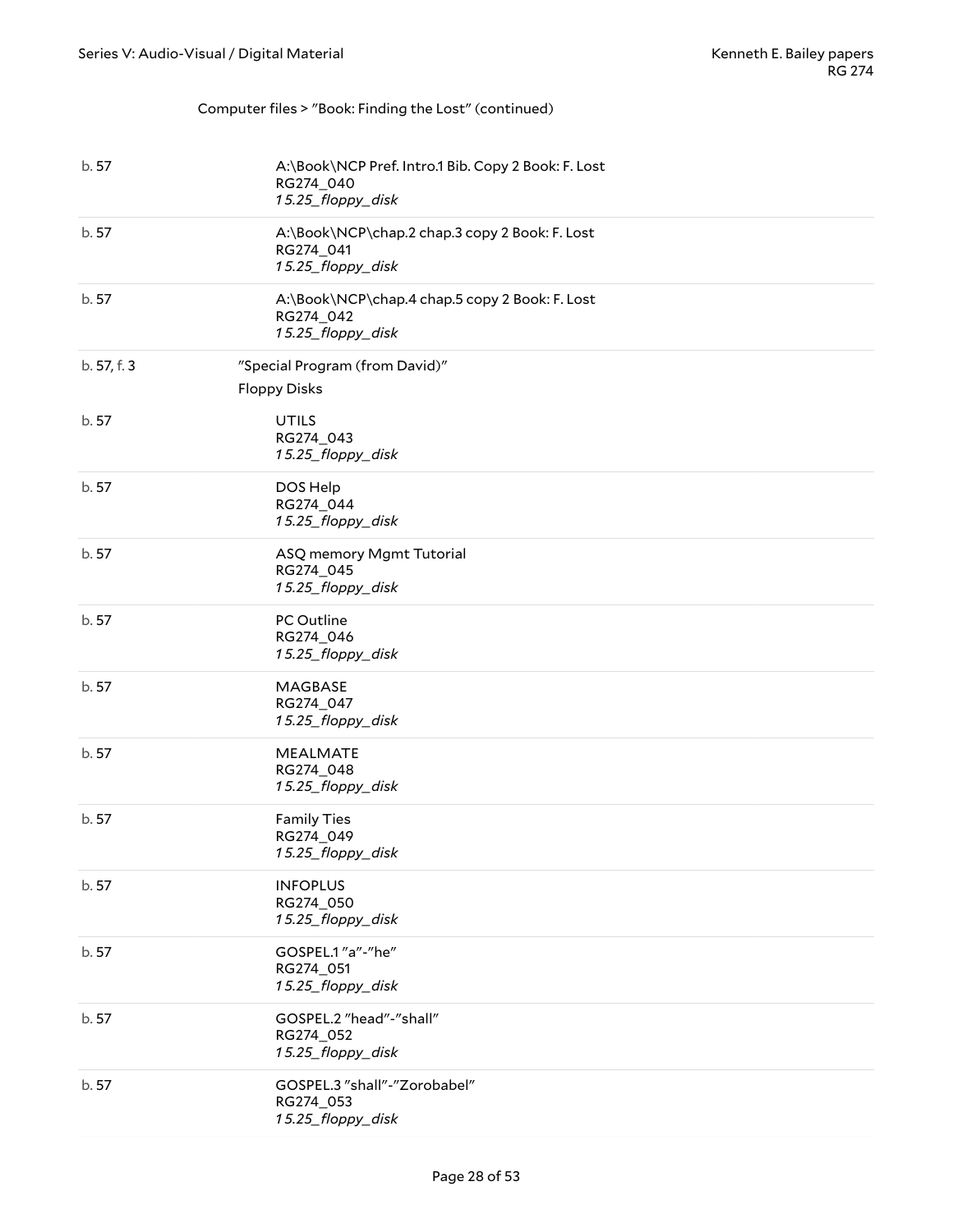#### Computer files > "Special Program (from David)" (continued)

| b. 57       | Insert in Drive A:> type: "GO" #1<br>RG274_054<br>15.25_floppy_disk |
|-------------|---------------------------------------------------------------------|
| b. 57       | PC LEARN<br>RG274_055<br>15.25_floppy_disk                          |
| b. 57       | <b>WORLD DATA</b><br>RG274_056<br>15.25_floppy_disk                 |
| b. 57       | DOS HELP<br>RG274_057<br>15.25_floppy_disk                          |
| b. 57       | Word Perfect Learning<br>RG274_058<br>15.25_floppy_disk             |
| b. 57       | Word Perfect Learning<br>RG274_059<br>15.25_floppy_disk             |
| b. 57, f. 4 | "Tadros Back Ups"<br><b>Floppy Disks</b>                            |
| b. 57       | F #2 Feb 85<br>RG274_030<br>15.25_floppy_disk                       |
| b. 57       | Full #1 Dec-Jan 1985<br>RG274_031<br>15.25_floppy_disk              |
| b. 57       | Personal<br>RG274_032<br>15.25_floppy_disk                          |
| b.57        | F #2 March 1985<br>RG274_033<br>15.25_floppy_disk                   |
| b. 57       | F Misc #10 Dec 1, 1985<br>RG274_034<br>15.25_floppy_disk            |
| b.57        | #9 1985 Aug-Nov 30, 85<br>RG274_035<br>15.25_floppy_disk            |
| b. 57       | F10 Oct 1985-Nov 1985<br>RG274_036<br>15.25_floppy_disk             |
| b. 57       | #7 June/July 1985<br>RG274_037<br>15.25_floppy_disk                 |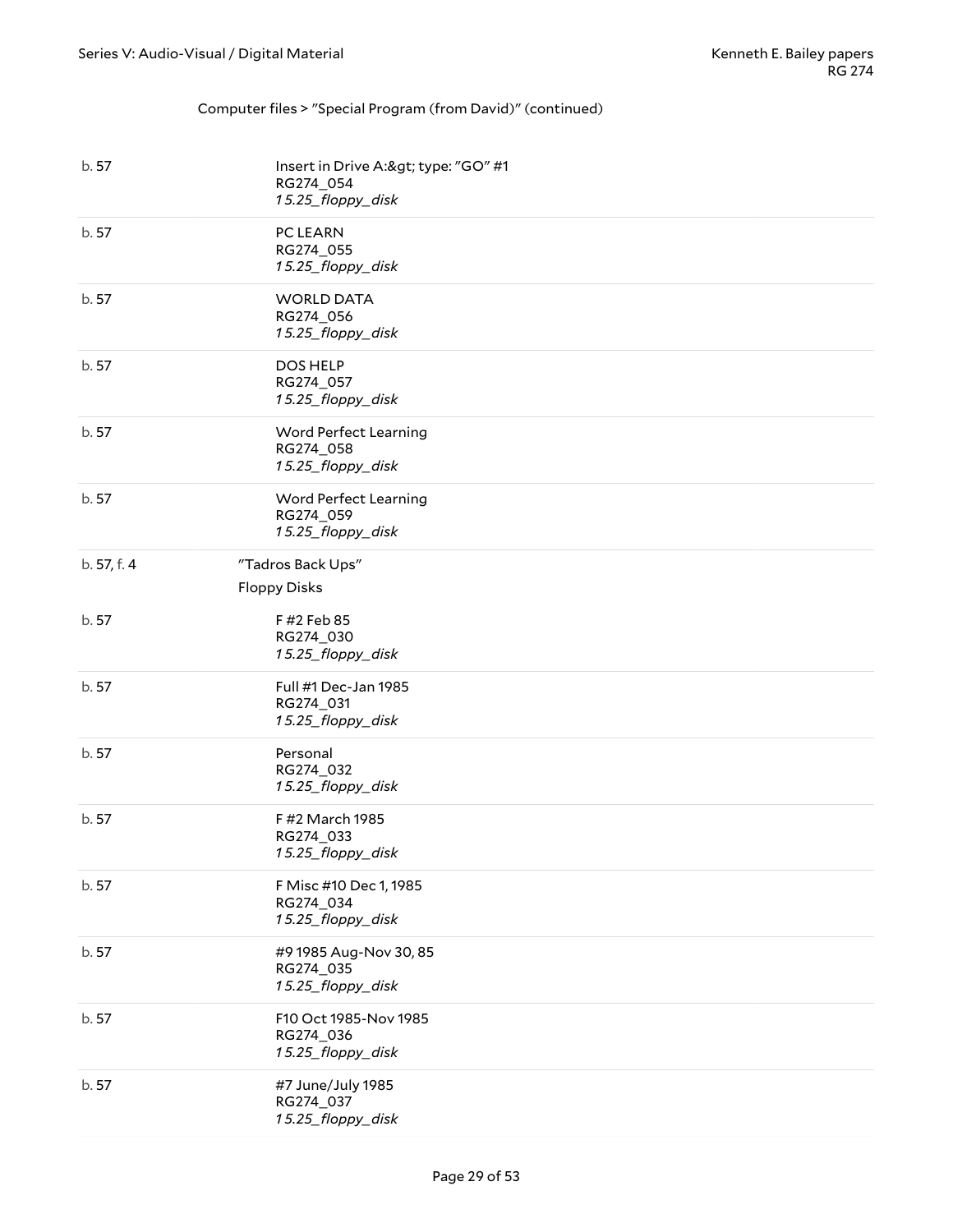### Computer files > "Tadros Back Ups" (continued)

| b. 57       | 4/May 1985 to May 28, 85 #6<br>RG274_038<br>15.25_floppy_disk                       |
|-------------|-------------------------------------------------------------------------------------|
| b. 57       | F #12 Letters March 21, 1986<br>RG274_039<br>15.25_floppy_disk                      |
| b. 57, f. 5 | "Letters Off-load"<br><b>Floppy Disks</b>                                           |
| b. 57       | Back up for Luke Oct 94 (some files did not copy)<br>RG274_013<br>15.25_floppy_disk |
| b. 57       | 1.1 Lat. AV Oct 93<br>RG274_014<br>15.25_floppy_disk                                |
| b. 57       | 1.3 GMU off-load + E 10/93<br>RG274_015<br>15.25_floppy_disk                        |
| b. 57       | LA // Letters Academic<br>RG274_016<br>15.25_floppy_disk                            |
| b. 57       | LA // Letters Academic<br>RG274_017<br>15.25_floppy_disk                            |
| b. 57       | LA // Letters Academic off-load + E 10/93<br>RG274_018<br>15.25_floppy_disk         |
| b. 57       | FL 6/90-5/91 (30 Letters)<br>RG274_019<br>15.25_floppy_disk                         |
| b. 57       | FL L/91-B/91 32 letters<br>RG274_020<br>15.25_floppy_disk                           |
| b.57        | LF\Letters Family (32 files)<br>RG274_021<br>15.25_floppy_disk                      |
| b.57        | 1.5 Lett Fam LF Off-load +E 10/93<br>RG274_022<br>15.25_floppy_disk                 |
| b. 57, f. 6 | "Unfinished Computer Filing 7/95"<br><b>Floppy Disks</b>                            |
| b. 57       | Is\1Cor<br>RG274_023<br>15.25_floppy_disk                                           |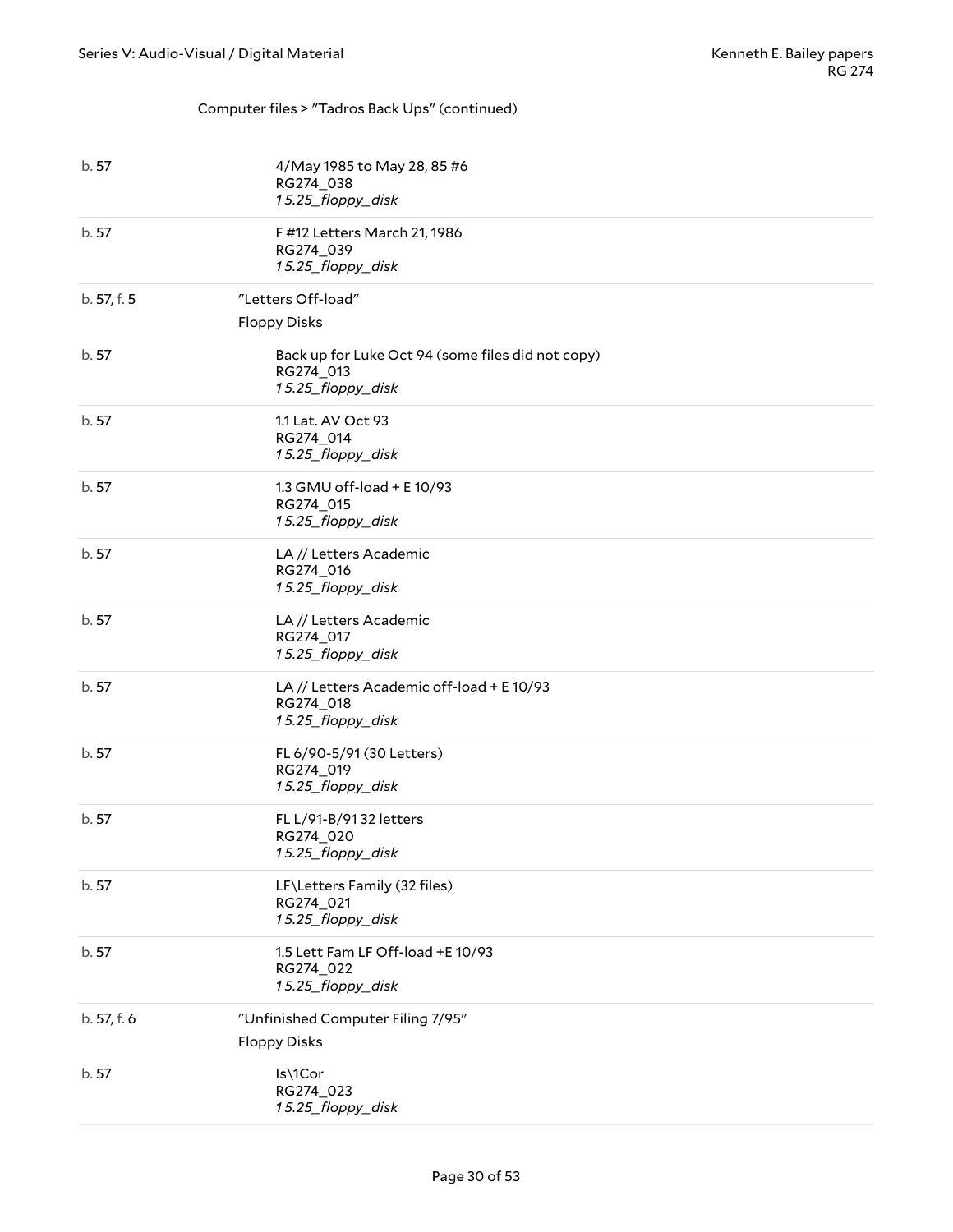#### Computer files > "Unfinished Computer Filing 7/95" (continued)

| b. 57       | 3.3 Isaiah Extra Copy<br>RG274_024<br>15.25_floppy_disk             |
|-------------|---------------------------------------------------------------------|
| b. 57       | A\Isaiah.Ints Off Load<br>RG274_025<br>15.25_floppy_disk            |
| b. 57       | Isaiah + Icor<br>RG274_026<br>15.25_floppy_disk                     |
| b. 57       | <b>FP#8 IS-A</b><br>RG274_027<br>15.25_floppy_disk                  |
| b. 57       | Unlabeled<br>RG274_028<br>15.25_floppy_disk                         |
| b. 57       | a:\OT\Isaiah<br>RG274_029<br>15.25_floppy_disk                      |
| b. 58, f. 1 | "Letters Off-load" 2<br><b>Floppy Disks</b>                         |
| b.58        | 1.8; Per. Letters; LP<br>RG274_072<br>15.25_floppy_disk             |
| b.58        | 1.8 Let. Per; LP<br>RG274_071<br>15.25_floppy_disk                  |
| b.58        | 1.8 LP Copy 1991<br>RG274_070<br>15.25_floppy_disk                  |
| b. 58       | Lpub 1.8<br>RG274_069<br>15.25_floppy_disk                          |
| b.58        | Per. Lett April 91-Nov 91<br>RG274_068<br>15.25_floppy_disk         |
| b.58        | 1.8 4 Letters Personal 3/90-3/91<br>RG274_067<br>15.25_floppy_disk  |
| b.58        | LP 55 Files Feb 19, 1988-Feb 1990<br>RG274_066<br>15.25_floppy_disk |
| b.58        | 1.8 LP 2 PL Copy 91-92 Dec<br>RG274_065<br>15.25_floppy_disk        |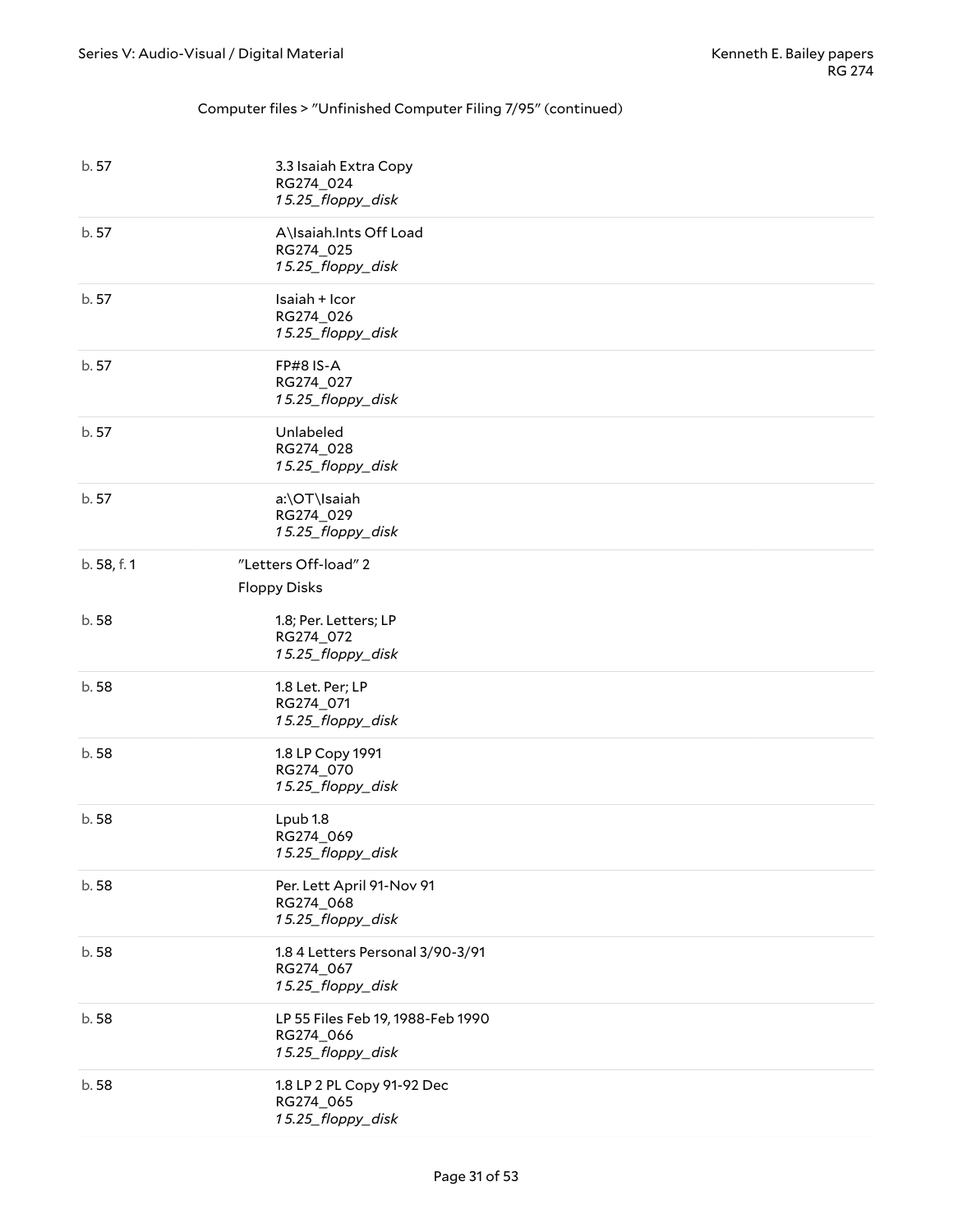#### Computer files > "Letters Off-load" 2 (continued)

| b.58        | 1.81 Master Copy LP 1991<br>RG274_064<br>15.25_floppy_disk                              |
|-------------|-----------------------------------------------------------------------------------------|
| b.58        | 1.6; LG; Lett Gifts<br>RG274_063<br>15.25_floppy_disk                                   |
| b.58        | 1.5 Lett Fam; FL<br>RG274_062<br>15.25_floppy_disk                                      |
| b.58        | FL 8/90-5/91<br>RG274_061<br>15.25_floppy_disk                                          |
| b.58        | LF 4/91-B/91<br>RG274_060<br>15.25_floppy_disk                                          |
| b. 58, f. 2 | "Miscellaneous Back Ups"<br><b>Floppy Disks</b>                                         |
| b.58        | Form A Backup c\a 2<br>RG274_079<br>15.25_floppy_disk                                   |
| b.58        | For. A Back up c\a 3<br>RG274_078<br>15.25_floppy_disk                                  |
| b.58        | Form. A Backup c\a1<br>RG274_077<br>15.25_floppy_disk                                   |
| b.58        | Form. Backup c\ca<br>RG274_076<br>15.25_floppy_disk                                     |
| b.58        | Form Back up c\1<br>RG274_075<br>15.25_floppy_disk                                      |
| b.58        | ICor Back up<br>RG274_074<br>15.25_floppy_disk                                          |
| b.58        | K. Bailey: Article on Israel Box 2075 Nicosia, Cyprus<br>RG274_073<br>15.25_floppy_disk |
| b. 58, f. 3 | "Blank / Formatted"<br><b>Floppy Disks</b>                                              |
| b.58        | Unlabeled<br>RG274_089<br>15.25_floppy_disk                                             |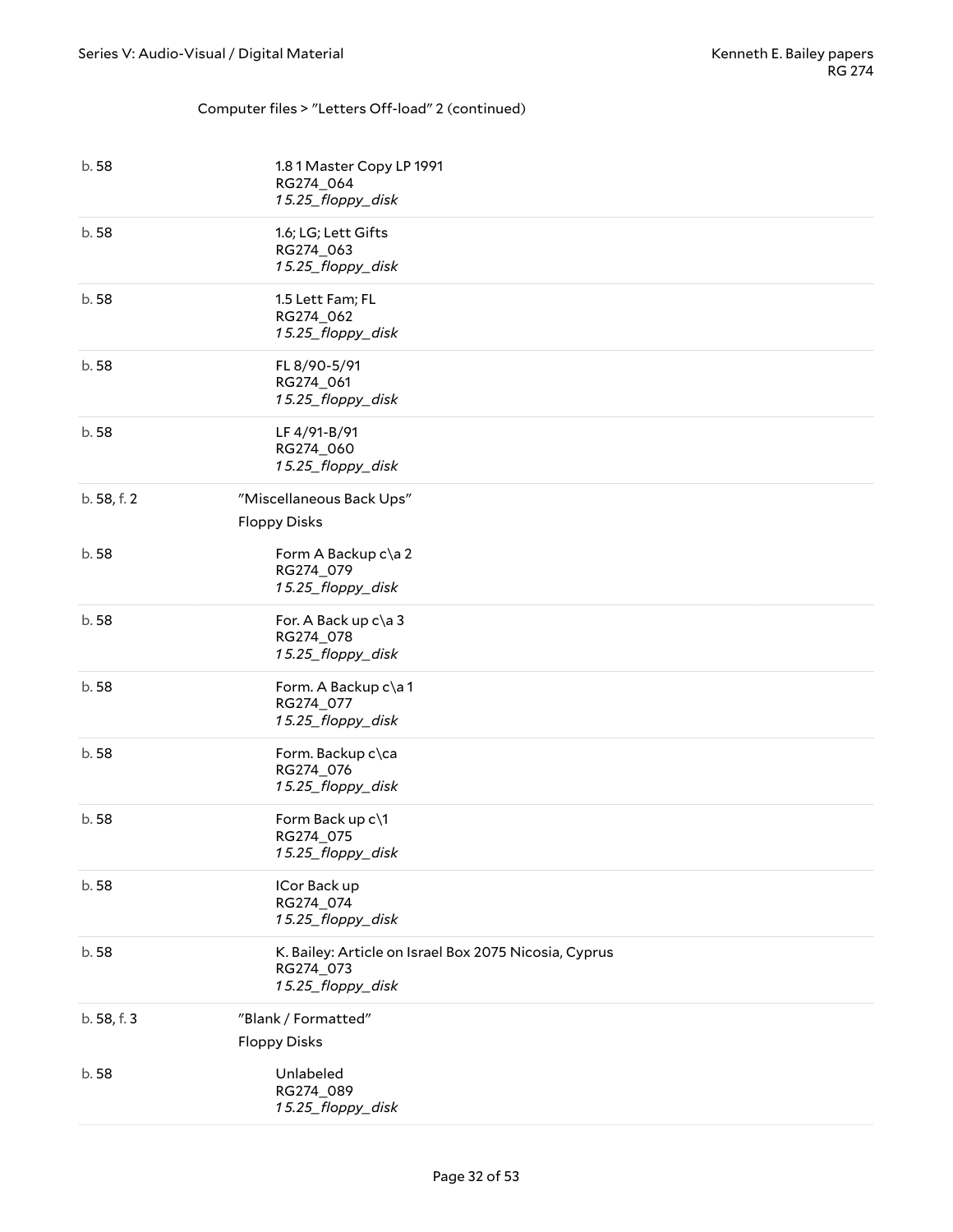#### Computer files > "Blank / Formatted" (continued)

| b.58        | Unlabeled<br>RG274_088<br>15.25_floppy_disk                              |
|-------------|--------------------------------------------------------------------------|
| b. 58       | Unlabeled<br>RG274_087<br>15.25_floppy_disk                              |
| b.58        | Unlabeled<br>RG274_086<br>15.25_floppy_disk                              |
| b. 58       | Unlabeled<br>RG274_085<br>15.25_floppy_disk                              |
| b.58        | Unlabeled<br>RG274_084<br>15.25_floppy_disk                              |
| b.58        | Unlabeled<br>RG274_083<br>15.25_floppy_disk                              |
| b.58        | Unlabeled<br>RG274_082<br>15.25_floppy_disk                              |
| b.58        | Unlabeled<br>RG274_081<br>15.25_floppy_disk                              |
| b.58        | Unlabeled<br>RG274_080<br>15.25_floppy_disk                              |
| b. 58, f. 4 | "Extra Programs (David) and Habib's Dissertation"<br><b>Floppy Disks</b> |
| b.58        | Learning DOS (with a Hard Disk)<br>RG274_095<br>15.25_floppy_disk        |
| b.58        | Reformat<br>RG274_094<br>15.25_floppy_disk                               |
| b.58        | P_C Tools (Back-up)<br>RG274_093<br>15.25_floppy_disk                    |
| b. 58       | Family Finances Quicken 2<br>RG274_092<br>15.25_floppy_disk              |
| b. 58       | Zipcode Finder<br>RG274_091<br>15.25_floppy_disk                         |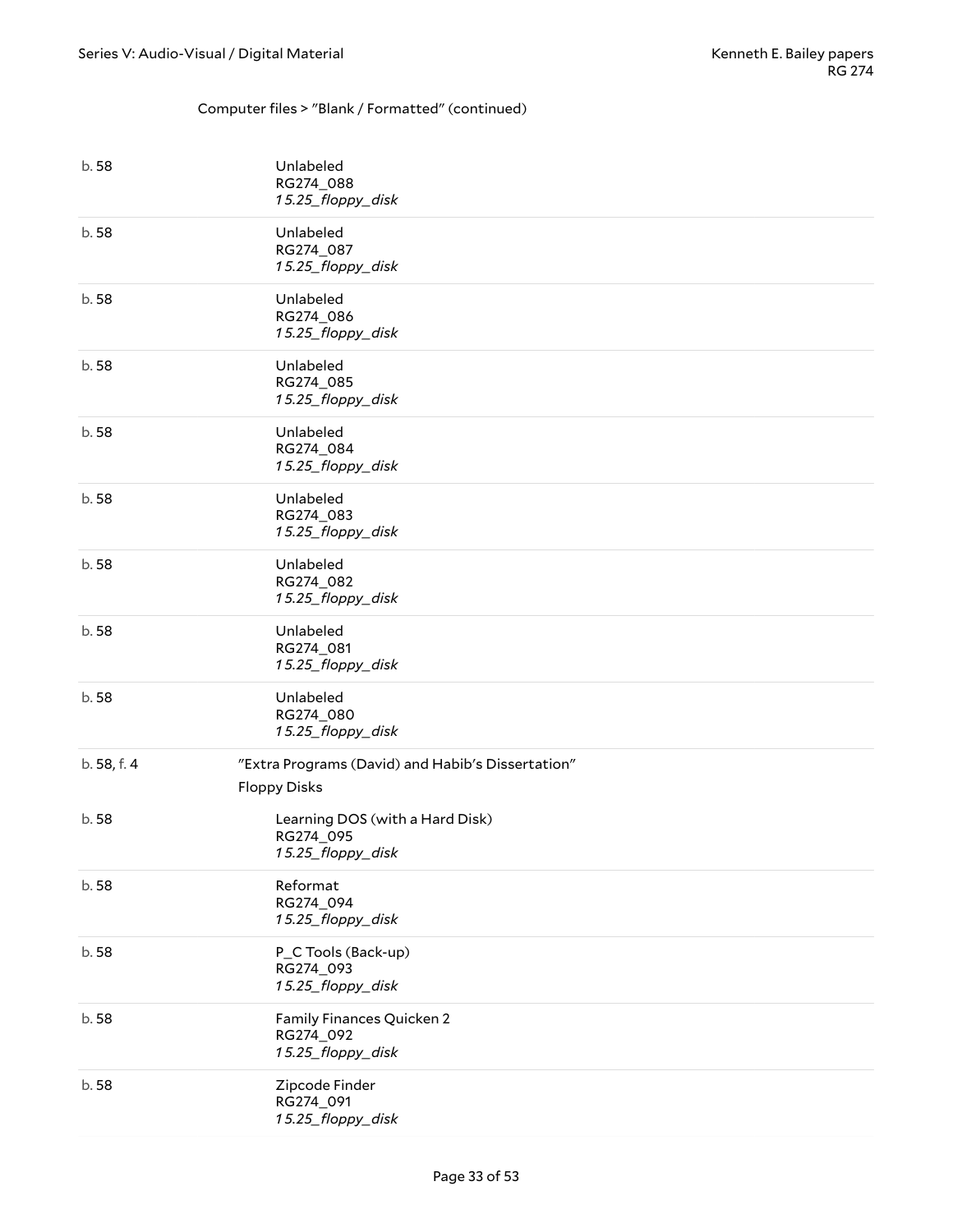#### Computer files > "Extra Programs (David) and Habib's Dissertation" (continued)

| b.58        | Habib Bads Dissertation Princeton Theo Seminary<br>RG274_090<br>13.5_floppy_disk |
|-------------|----------------------------------------------------------------------------------|
| b. 58, f. 5 | "Tadros Back Ups"<br><b>Floppy Disks</b>                                         |
| b.58        | S <dir> 01<br/>RG274_106<br/>15.25_floppy_disk</dir>                             |
| b.58        | P <dir> 01<br/>RG274_105<br/>15.25_floppy_disk</dir>                             |
| b.58        | Backup W <dir> 01<br/>RG274_104<br/>15.25_floppy_disk</dir>                      |
| b.58        | Backup F < DIR> 01<br>RG274_103<br>15.25_floppy_disk                             |
| b.58        | Backup C < DIR> 01<br>RG274_102<br>15.25_floppy_disk                             |
| b.58        | Backup DisRIT <dir> 02<br/>RG274_101<br/>15.25_floppy_disk</dir>                 |
| b.58        | Backup DisRIT< DIR> 01<br>RG274_100<br>15.25_floppy_disk                         |
| b.58        | A <dir> 02<br/>RG274_99<br/>15.25_floppy_disk</dir>                              |
| b.58        | Unlabeled<br>RG274_98<br>15.25_floppy_disk                                       |
| b.58        | Backup T < DIR> 01<br>RG274_97<br>15.25_floppy_disk                              |
| b.58        | Backup IS < DIR> 01<br>RG274_96<br>15.25_floppy_disk                             |
| b. 58, f. 6 | "Extra Programs (David)"<br><b>Floppy Disks</b>                                  |
| b.58        | The Online Bible (1 of 2)<br>RG274_107<br>15.25_floppy_disk                      |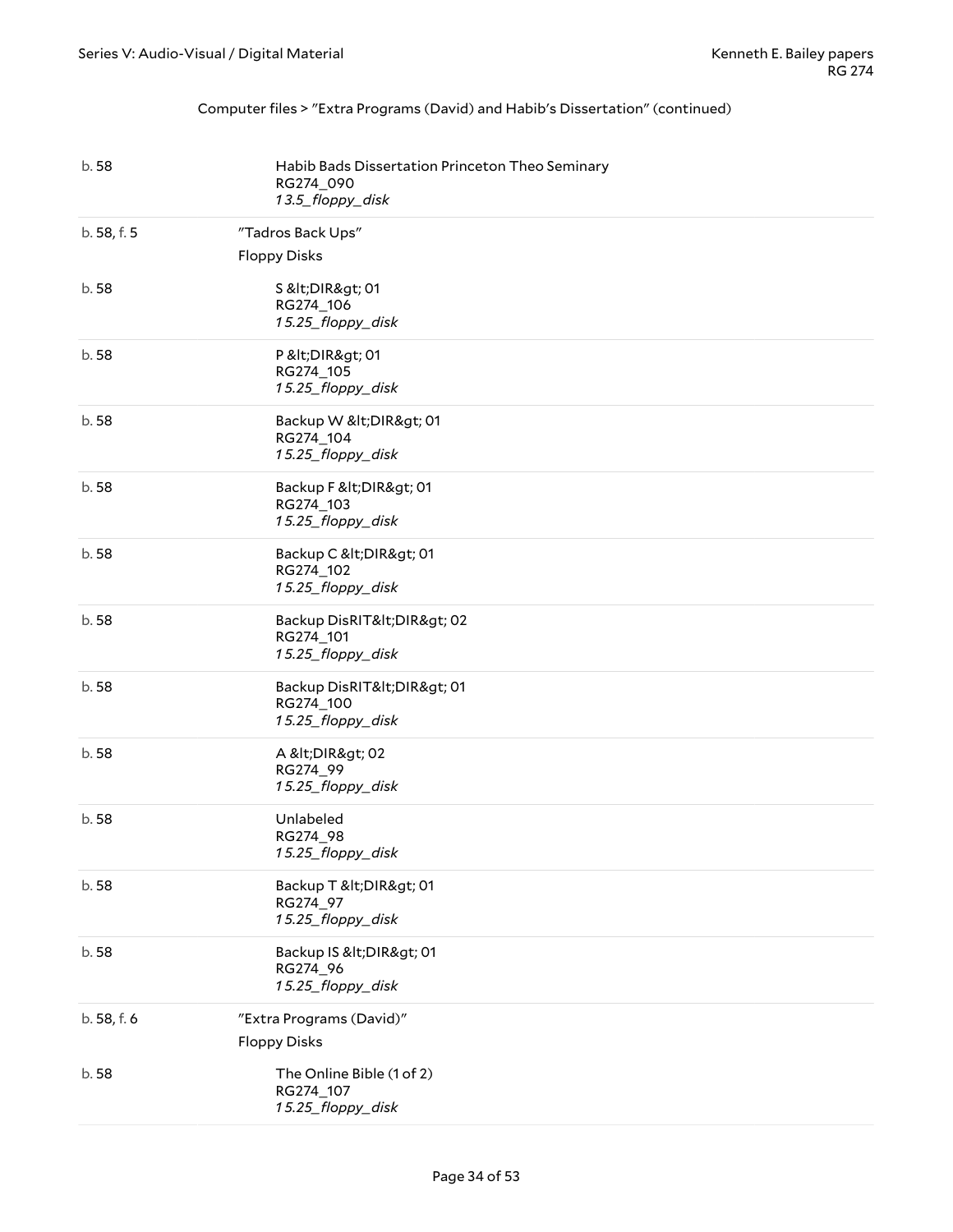#### Computer files > "Extra Programs (David)" (continued)

| b.58        | The Online Bible (2 of 2)<br>RG274_108<br>15.25_floppy_disk               |
|-------------|---------------------------------------------------------------------------|
| b. 59, f. 1 | "Books Off-load"<br><b>Floppy Disks</b>                                   |
| b. 59       | Unlabeled<br>RG274_160<br>15.25_floppy_disk                               |
| b. 59       | Unlabeled<br>RG274_159<br>15.25_floppy_disk                               |
| b. 59       | Unlabeled<br>RG274_158<br>15.25_floppy_disk                               |
| b.59        | Copy Program Zenith PC (IBM Compatable)<br>RG274_157<br>15.25_floppy_disk |
| b. 59       | Wordstar 2000 dictionary disk 3<br>RG274_156<br>15.25_floppy_disk         |
| b. 59       | Wordstar 2000 program disk 2<br>RG274_155<br>15.25_floppy_disk            |
| b. 59       | Wordstar 2000 installation disk no. 1<br>RG274_154<br>15.25_floppy_disk   |
| b. 59       | Wordstar 2000 conversion disk 0<br>RG274_153<br>15.25_floppy_disk         |
| b. 59       | Wordstar 2000 tutor disk B<br>RG274_152<br>15.25_floppy_disk              |
| b. 59       | Wordstar 2000 tutor disk A<br>RG274_151<br>15.25_floppy_disk              |
| b. 59, f. 2 | "Books"                                                                   |
|             | <b>Floppy Disks</b>                                                       |
| b. 59       | 1986 #13 April 4-Nov 5, 86<br>RG274_166<br>15.25_floppy_disk              |
| b. 59       | Documents Dec 18 1987<br>RG274_165<br>15.25_floppy_disk                   |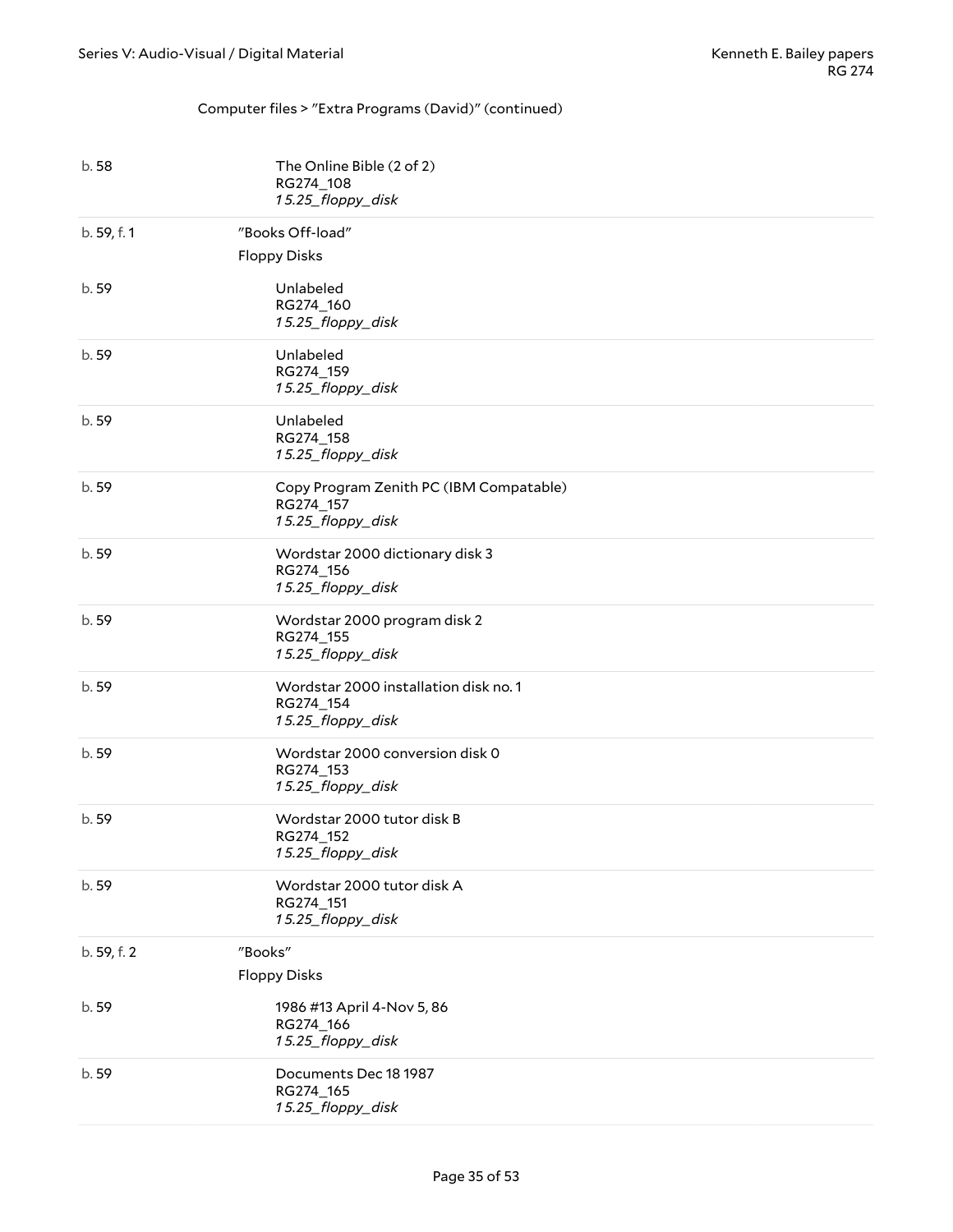#### Computer files > "Books" (continued)

| b. 59       | L #14 Letters Nov 6, 1986-June 18, 1987<br>RG274_164<br>15.25_floppy_disk |
|-------------|---------------------------------------------------------------------------|
| b. 59       | D-2 (Documents) Sept 26/86-Jan 29, 87<br>RG274_163<br>15.25_floppy_disk   |
| b. 59       | D-3 (Doc.) Jan 29 1987 to Dec 16, 1987<br>RG274_162<br>15.25_floppy_disk  |
| b. 59       | D-1 Documents 1986 end Sept 25, 86<br>RG274_167<br>15.25_floppy_disk      |
| b. 59       | L-15 June 18, 1987<br>RG274_161<br>15.25_floppy_disk                      |
| b. 59, f. 3 | "Sara Per Lott 144 Letters"<br><b>Floppy Disks</b>                        |
| b. 59       | 1.12 1 Sara PL (copy)<br>RG274_128<br>15.25_floppy_disk                   |
| b. 59       | 1.12 Sara Pers. L. 5<br>RG274_129<br>15.25_floppy_disk                    |
| b. 59       | Reuse<br>RG274_130<br>15.25_floppy_disk                                   |
| b. 59       | Sara LP Oct 93-Oct 94<br>RG274_131<br>15.25_floppy_disk                   |
| b. 59       | Sara LP Oct 92-94<br>RG274_132<br>15.25_floppy_disk                       |
| b. 59       | Sara LP Oct 93-Oct 94<br>RG274_133<br>15.25_floppy_disk                   |
| b. 59       | 1.12; Sara Per. Lett 1<br>RG274_135<br>15.25_floppy_disk                  |
| b. 59       | 1.12; Sara Per Lett 3<br>RG274_137<br>15.25_floppy_disk                   |
| b. 59       | Unlabeled<br>RG274_136<br>15.25_floppy_disk                               |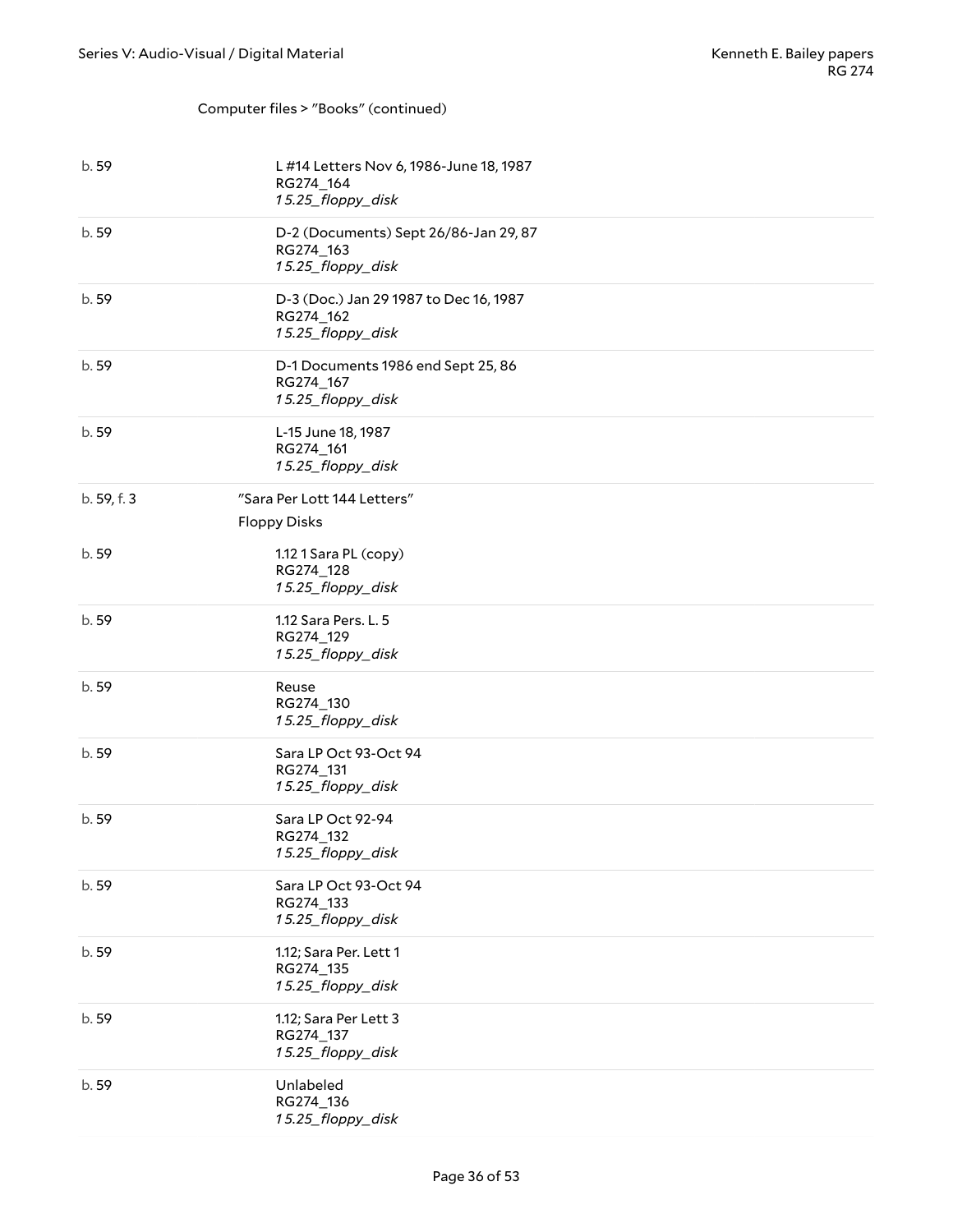#### Computer files > "Sara Per Lott 144 Letters" (continued)

| b. 59       | 1.12; Sara Per Lett 4<br>RG274_138<br>15.25_floppy_disk                      |
|-------------|------------------------------------------------------------------------------|
| b.59        | Unlabeled<br>RG274_134<br>13.5_floppy_disk                                   |
| b. 59, f. 4 | Unlabeled<br><b>Floppy Disks</b>                                             |
| b.59        | Play "Finding the Lost"<br>RG274_116<br>15.25_floppy_disk                    |
| b. 59       | Orig play C+P<br>RG274_117<br>15.25_floppy_disk                              |
| b. 59       | Off Load<br>RG274_118<br>15.25_floppy_disk                                   |
| b. 59       | Off Load<br>RG274_119<br>15.25_floppy_disk                                   |
| b.59        | Off Load 5<br>RG274_120<br>15.25_floppy_disk                                 |
| b. 59, f. 5 | "Display Writer (Backups)"<br><b>Floppy Disks</b>                            |
| b. 59       | Spell check (backup)<br>RG274_121<br>15.25_floppy_disk                       |
| b.59        | Diagnostics<br>RG274_122<br>15.25_floppy_disk                                |
| b. 59       | <b>Exploring the IBM Personal Computer</b><br>RG274_123<br>15.25_floppy_disk |
| b. 59       | DOS Supplemental Programs<br>RG274_124<br>15.25_floppy_disk                  |
| b.59        | Il Dis. Write 2 (Backup)<br>RG274_125<br>15.25_floppy_disk                   |
| b. 59       | Exploring the IBM Personal Computer<br>RG274_126<br>15.25_floppy_disk        |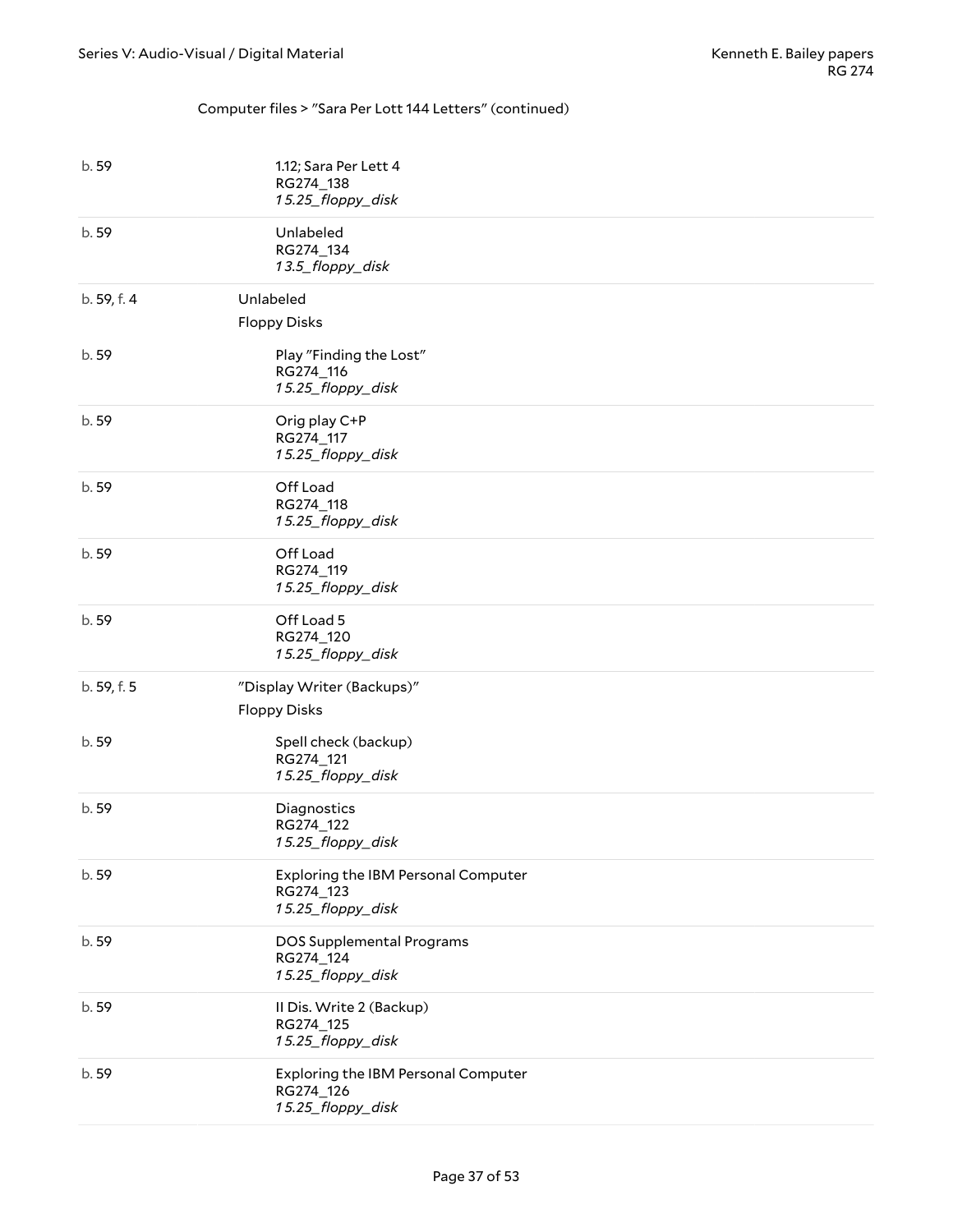#### Computer files > "Display Writer (Backups)" (continued)

| b. 59       | Spell check (original)<br>RG274_127<br>15.25_floppy_disk |
|-------------|----------------------------------------------------------|
| b. 59, f. 6 | "Word Star 2000"<br><b>Floppy Disks</b>                  |
| b. 59       | Unlabeled<br>RG274_115<br>15.25_floppy_disk              |
| b. 59       | Unlabeled<br>RG274_114<br>15.25_floppy_disk              |
| b. 59       | Unlabeled<br>RG274_113<br>15.25_floppy_disk              |
| b. 59       | Unlabeled<br>RG274_112<br>15.25_floppy_disk              |
| b. 59       | Unlabeled<br>RG274_111<br>15.25_floppy_disk              |
| b.59        | Unlabeled<br>RG274_110<br>15.25_floppy_disk              |
| b. 59       | Unlabeled<br>RG274_109<br>15.25_floppy_disk              |
| b. 59, f. 7 | "86-82"<br><b>Floppy Disks</b>                           |
| b. 59       | Cor-Sex<br>RG274_139<br>15.25_floppy_disk                |
| b. 59       | A\Isaiah.Ints Off Load<br>RG274_140<br>15.25_floppy_disk |
| b. 59       | P#1 O.T.\Isaiah\Poetry<br>RG274_141<br>15.25_floppy_disk |
| b. 59       | \OT\Isaiah<br>RG274_142<br>15.25_floppy_disk             |
| b. 59       | Unlabeled<br>RG274_143<br>15.25_floppy_disk              |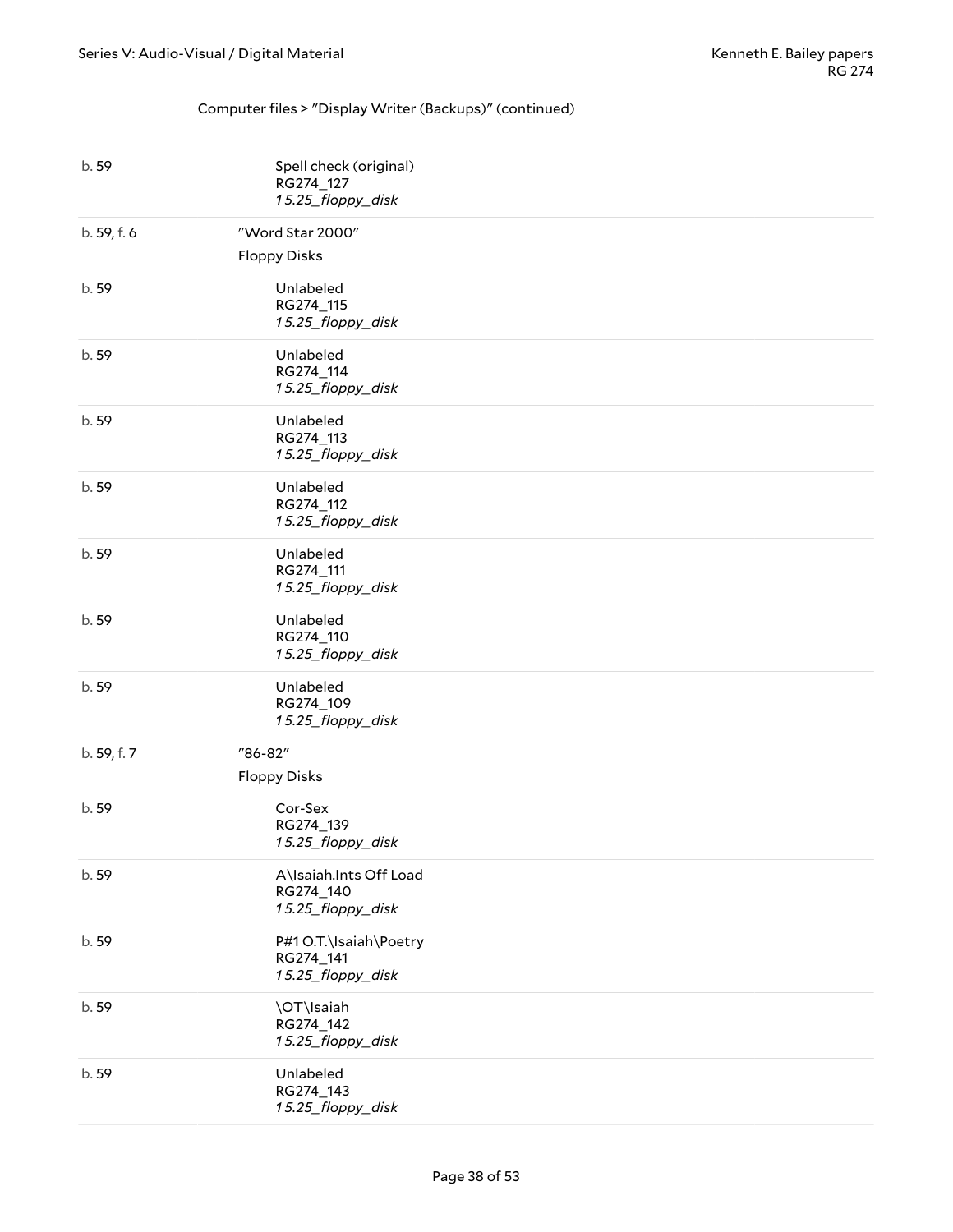#### Computer files > "86-82" (continued)

| b. 59       | ICor-Pla 28L<br>RG274_144<br>15.25_floppy_disk                                         |
|-------------|----------------------------------------------------------------------------------------|
| b.59        | A:\ICor\Plates 1-37<br>RG274_145<br>15.25_floppy_disk                                  |
| b. 59       | Orig play C+P<br>RG274_146<br>15.25_floppy_disk                                        |
| b. 59       | Flost.1<br>RG274_147<br>15.25_floppy_disk                                              |
| b. 59       | Back up of "off load" 4<br>RG274_148<br>15.25_floppy_disk                              |
| b. 59       | Back up of "off load" 5<br>RG274_149<br>15.25_floppy_disk                              |
| b. 59       | Back up of "off load" 6<br>RG274_150<br>15.25_floppy_disk                              |
| b. 60, f. 1 | "Jesus and Women - Backup"<br><b>Floppy Disks</b>                                      |
| b.60        | "Jesus and Women - Backup"<br>RG274_168<br>13.5_floppy_disk                            |
| b. 60, f. 1 | "Master 1: JMEE Section A, B, C, D, and Bibliography"<br><b>Floppy Disks</b>           |
| b.60        | "Master 1: JMEE Section A, B, C, D, and Bibliography"<br>RG274_169<br>13.5_floppy_disk |
| b. 60, f. 2 | "Master 2: Jesus Through Middle Eastern Eyes"<br><b>Floppy Disks</b>                   |
| b.60        | "Master 2: Jesus Through Middle Eastern Eyes"<br>RG274_170<br>13.5_floppy_disk         |
| b. 60, f. 2 | "Master 3"<br><b>Floppy Disks</b>                                                      |
| b.60        | "Master 3"<br>RG274_171<br>13.5_floppy_disk                                            |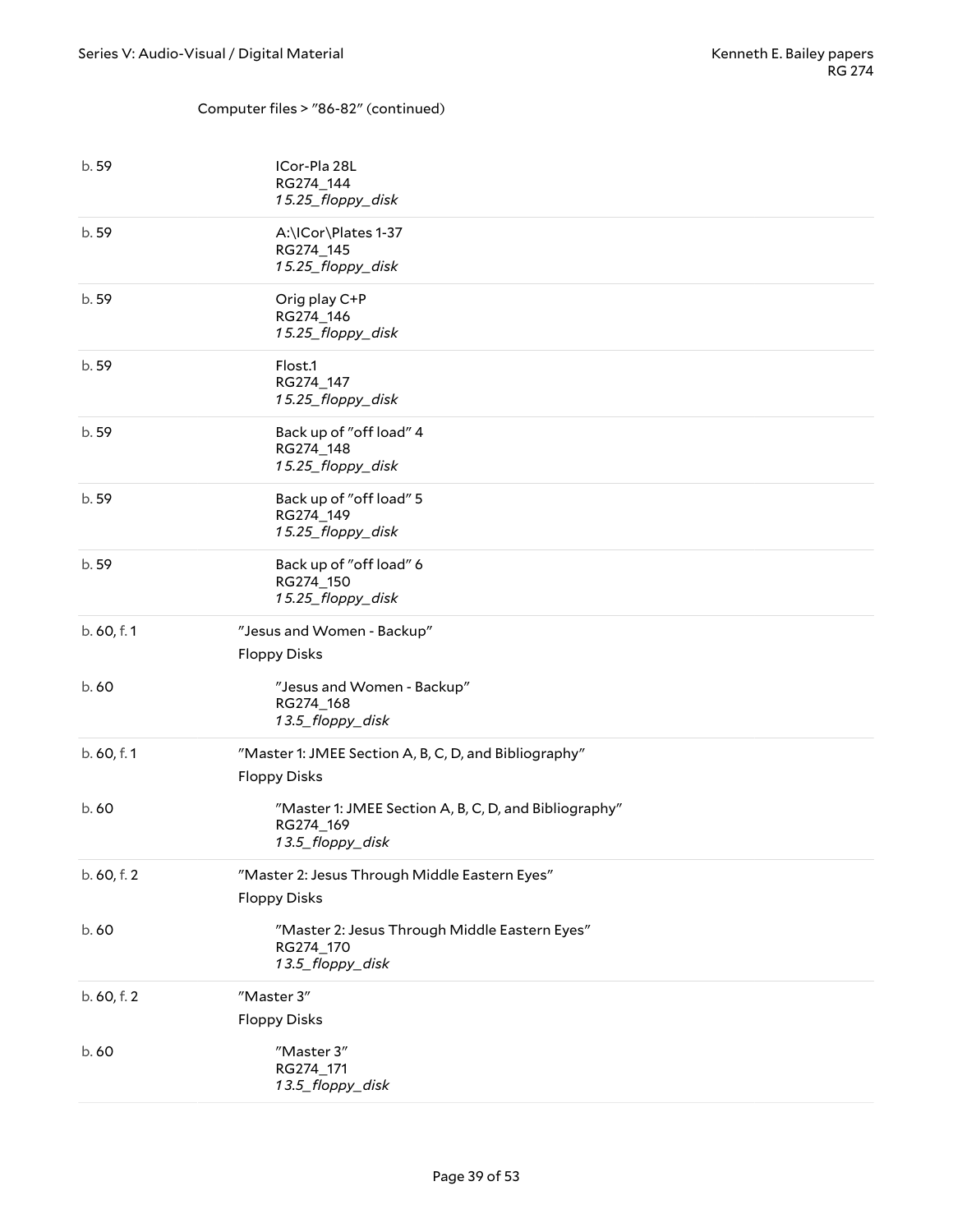#### Computer files (continued)

| b.60, f.3   | "Touch the Times Word 6.0"<br><b>Floppy Disks</b>                                   |
|-------------|-------------------------------------------------------------------------------------|
| b.60        | "Touch the Times Word 6.0"<br>RG274_172<br>13.5_floppy_disk                         |
| b. 60, f. 3 | "New Book #3 Feb. 14, 2006"<br><b>Floppy Disks</b>                                  |
| b.60        | "New Book #3 Feb. 14, 2006"<br>RG274_173<br>13.5_floppy_disk                        |
| b. 60, f. 3 | "JMEE A-D April 9"<br><b>Floppy Disks</b>                                           |
| b.60        | "JMEE A-D April 9"<br>RG274_174<br>13.5_floppy_disk                                 |
| b. 60, f. 4 | "JMEE April 6, 2007"<br><b>Floppy Disks</b>                                         |
| b.60        | "JMEE April 6, 2007"<br>RG274 175<br>13.5_floppy_disk                               |
| b. 60, f. 4 | "Fletcher's Book Copied February 2007"<br><b>Floppy Disks</b>                       |
| b.60        | "Fletcher's Book Copied February 2007"<br>RG274_176<br>13.5_floppy_disk             |
| b. 60, f. 4 | "Greek Fonts; Hebrew Fonts; transferred into Word"<br><b>Floppy Disks</b>           |
| b.60        | "Greek Fonts; Hebrew Fonts; transferred into Word"<br>RG274_177<br>13.5_floppy_disk |
| b. 60, f. 5 | "World Map with Data Lines"<br><b>Floppy Disks</b>                                  |
| b. 60       | "World Map with Data Lines"<br>RG274_178<br>13.5_floppy_disk                        |
| b. 60, f. 5 | "BKJP #1, Dec. 30"<br><b>Floppy Disks</b>                                           |
| b.60        | "BKJP #1, Dec. 30"<br>RG274_179<br>13.5_floppy_disk                                 |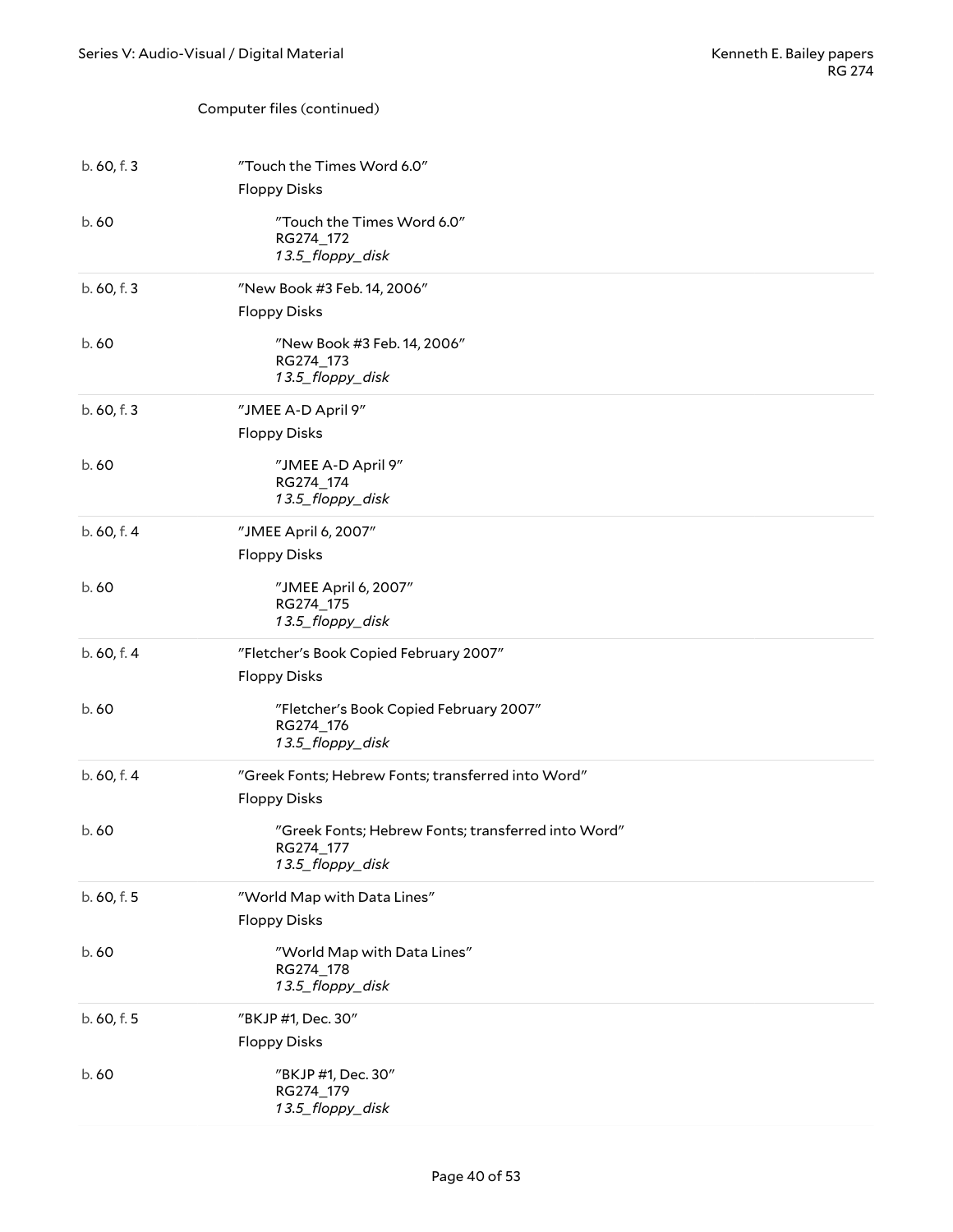#### Computer files (continued)

| b.60, f.5   | "Articles Backup Nov. 20"<br><b>Floppy Disks</b>                                     |
|-------------|--------------------------------------------------------------------------------------|
| b.60        | "Articles Backup Nov. 20"<br>RG274_180<br>13.5_floppy_disk                           |
| b. 60, f. 6 | "Mosha bar Repha Luke"<br><b>Floppy Disks</b>                                        |
| b.60        | "Mosha bar Repha Luke"<br>RG274_181<br>13.5_floppy_disk                              |
| b. 60, f. 6 | "Jesus Through Middle Eastern Eyes 2/07"<br><b>Floppy Disks</b>                      |
| b.60        | "Jesus Through Middle Eastern Eyes 2/07"<br>RG274_182<br>13.5_floppy_disk            |
| b. 60, f. 6 | "Jesus Through Middle Eastern Eyes (Parables)"<br><b>Floppy Disks</b>                |
| b.60        | "Jesus Through Middle Eastern Eyes (Parables)"<br>RG274_183<br>13.5_floppy_disk      |
|             |                                                                                      |
| b. 60, f. 7 | "BKJP - Jacob & The Prod."<br><b>Floppy Disks</b>                                    |
| b.60        | "BKJP - Jacob & The Prod."<br>RG274_184<br>13.5_floppy_disk                          |
| b. 60, f. 7 | "Articles Backup Nov. 20 07"<br><b>Floppy Disks</b>                                  |
| b.60        | "Articles Backup Nov. 20 07"<br>RG274 185<br>13.5_floppy_disk                        |
| b. 60, f. 7 | "EMEU Appeal Letter for Church Mission's Committee"<br><b>Floppy Disks</b>           |
| b.60        | "EMEU Appeal Letter for Church Mission's Committee"<br>RG274_186<br>13.5_floppy_disk |
| b. 60, f. 8 | "I Corinthians By Dr. Kenneth Bailey (color)"<br><b>Floppy Disks</b>                 |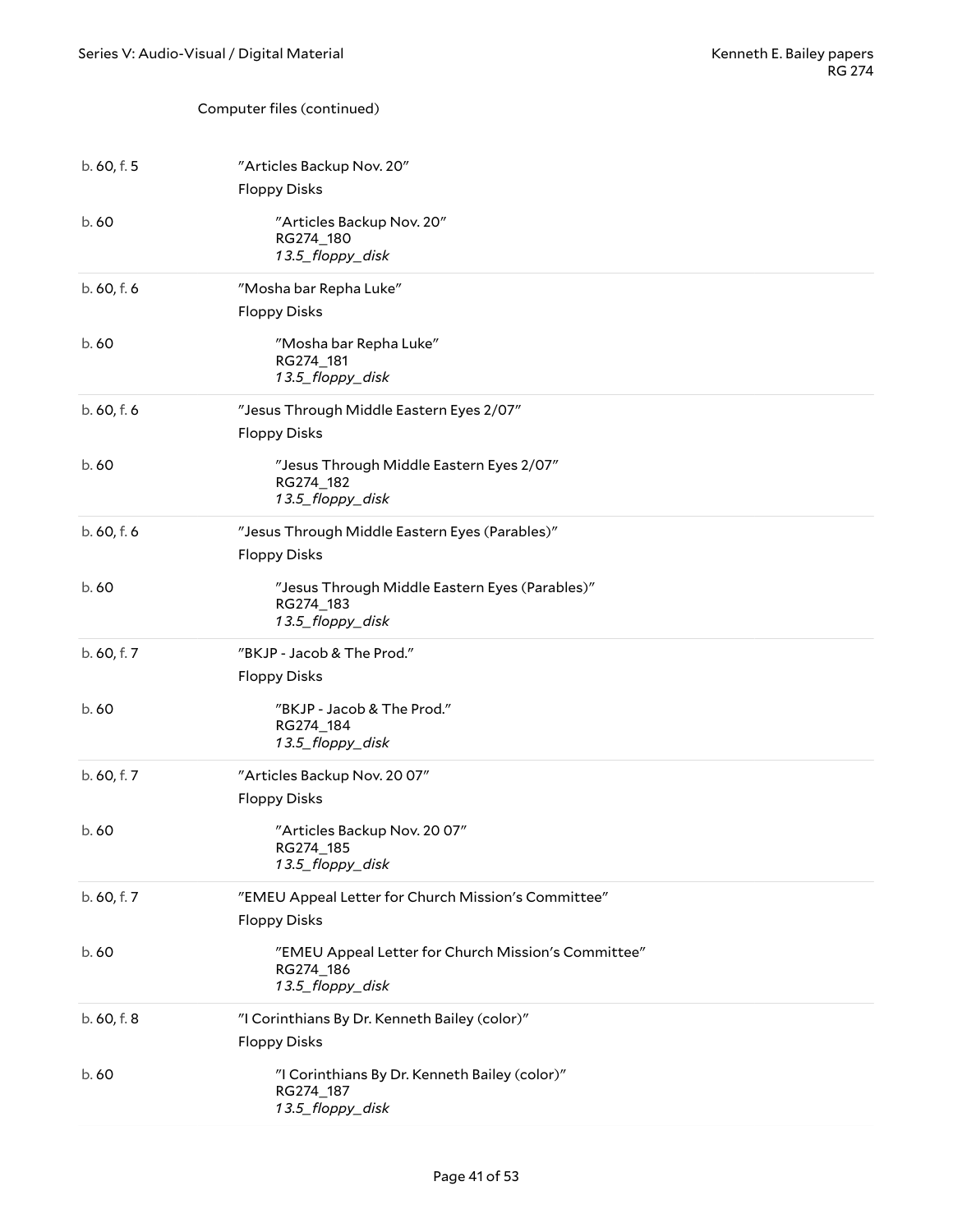Computer files (continued)

| b.60, f.8       | "Microsoft Works for Windows; "Mainly Uphill" - Diaries 1986-1995. Bishop<br>John Brown."                                  |
|-----------------|----------------------------------------------------------------------------------------------------------------------------|
|                 | <b>Floppy Disks</b>                                                                                                        |
| b.60            | "Microsoft Works for Windows; "Mainly Uphill" - Diaries 1986-1995.<br>Bishop John Brown."<br>RG274_188<br>13.5_floppy_disk |
| b. 60, f. 8     | "Cross and Prodigal Revision (Dad) The Original"                                                                           |
|                 | <b>Floppy Disks</b>                                                                                                        |
| b.60            | "Cross and Prodigal Revision (Dad) The Original"<br>RG274_189<br>13.5_floppy_disk                                          |
| b. 60, f. 9     | "The Cross and the Prodigal (Reused Version) Ken Bailey 2004, Dec. 1                                                       |
|                 | <b>Floppy Disks</b>                                                                                                        |
| b.60            | "The Cross and the Prodigal (Reused Version) Ken Bailey 2004, Dec. 1<br>RG274_190<br>13.5_floppy_disk                      |
| b. 60, f. 9     | "EM Bailey's Diaries #1"                                                                                                   |
|                 | <b>Floppy Disks</b>                                                                                                        |
| b.60            | "EM Bailey's Diaries #1"<br>RG274_191<br>13.5_floppy_disk                                                                  |
| b. 60, f. 9     | "The Cross and the Prodigal K.B. Bibliography"<br><b>Floppy Disks</b>                                                      |
| b.60            | "The Cross and the Prodigal K.B. Bibliography"<br>RG274_192<br>13.5_floppy_disk                                            |
| b. 60, f. 10-12 | Unlabeled                                                                                                                  |
|                 | <b>Floppy Disks</b>                                                                                                        |
| b. 60           | Unlabeled<br>RG274_193<br>13.5_floppy_disk                                                                                 |
| b.60            | Unlabeled<br>RG274_194<br>13.5_floppy_disk                                                                                 |
| b. 60           | Unlabeled<br>RG274_195<br>13.5_floppy_disk                                                                                 |
| b. 60           | Unlabeled<br>RG274_196<br>13.5_floppy_disk                                                                                 |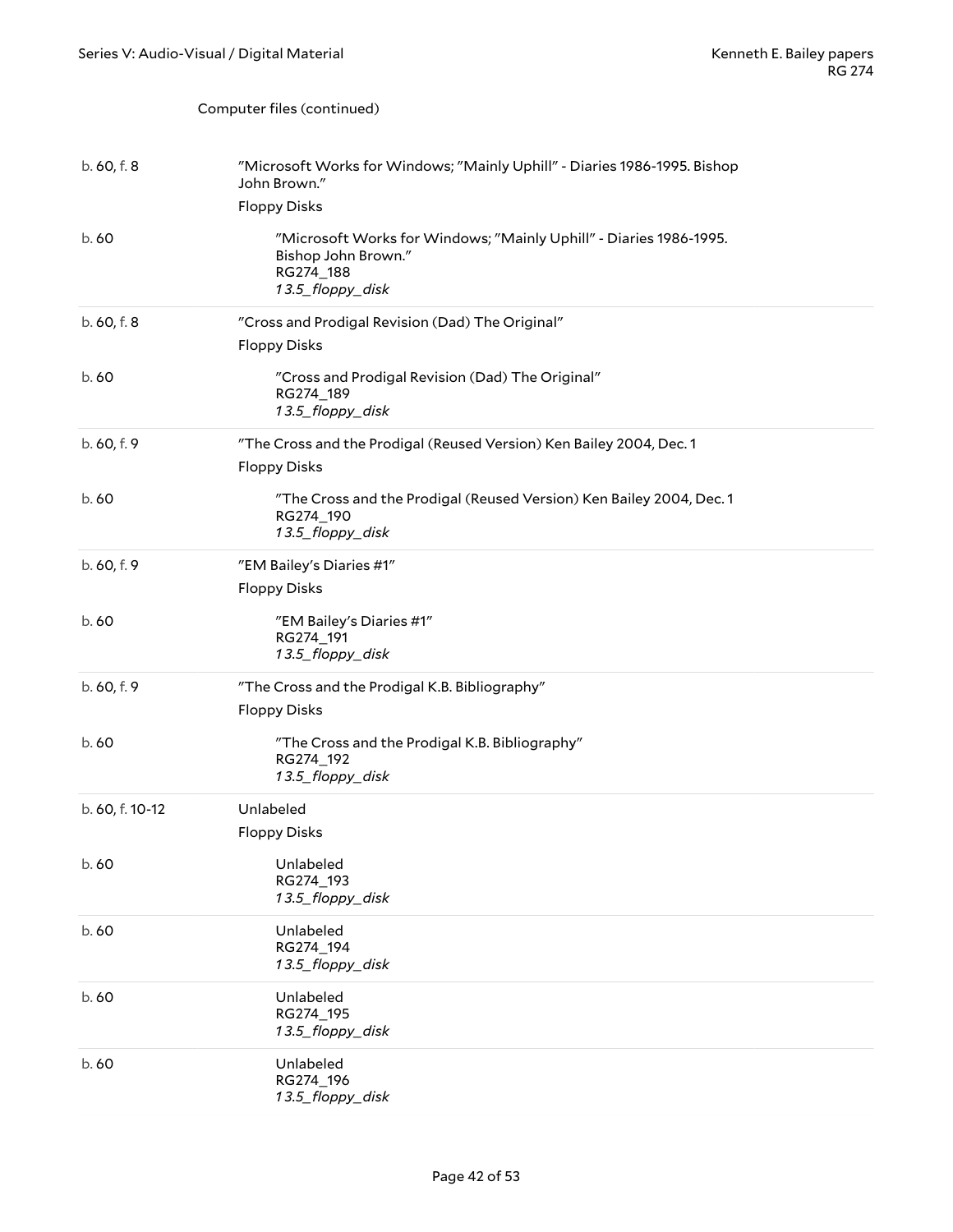#### Computer files > Unlabeled (continued)

<span id="page-42-0"></span>

| b.60                      | Unlabeled<br>RG274_197<br>13.5_floppy_disk                             |           |
|---------------------------|------------------------------------------------------------------------|-----------|
| b.60                      | Unlabeled<br>RG274_198<br>13.5_floppy_disk                             |           |
| b.60                      | Unlabeled<br>RG274_199<br>13.5_floppy_disk                             |           |
| b.60                      | Unlabeled<br>RG274_200<br>13.5_floppy_disk                             |           |
| b.60                      | Unlabeled<br>RG274_201<br>13.5_floppy_disk                             |           |
| b.60                      | Unlabeled<br>1 Flash Drive (6.60 MB, 322 files)                        | 2001-2006 |
| b.60                      | Unlabeled<br>RG274_231<br>1 Flash Drive                                |           |
| b.60                      | Unlabeled<br>RG274_231<br>1 Flash Drive                                |           |
| <b>DVDs</b>               |                                                                        |           |
| b. 61, f. 1<br><b>DVD</b> | Jesus Interprets His Own Person (6 Lectures)                           |           |
| b.61                      | Jesus Interprets His Own Person (6 Lectures)<br>RG274_202<br>1 DVD-R   |           |
| b.61                      | Jesus Interprets His Own Person (6 Lectures)<br>RG274_203<br>1 DVD-R   |           |
| b. 61, f. 2<br><b>DVD</b> | Jesus Interprets His Own Cross (13 Lectures)                           |           |
| b.61                      | Jesus Interprets His Own Cross (13 Lectures)<br>RG274_204<br>$1$ DVD-R |           |
| b.61                      | Jesus Interprets His Own Cross (13 Lectures)<br>RG274_205<br>1 DVD-R   |           |
| b.61                      | Jesus Interprets His Own Cross (13 Lectures)<br>RG274_206<br>1 DVD-R   |           |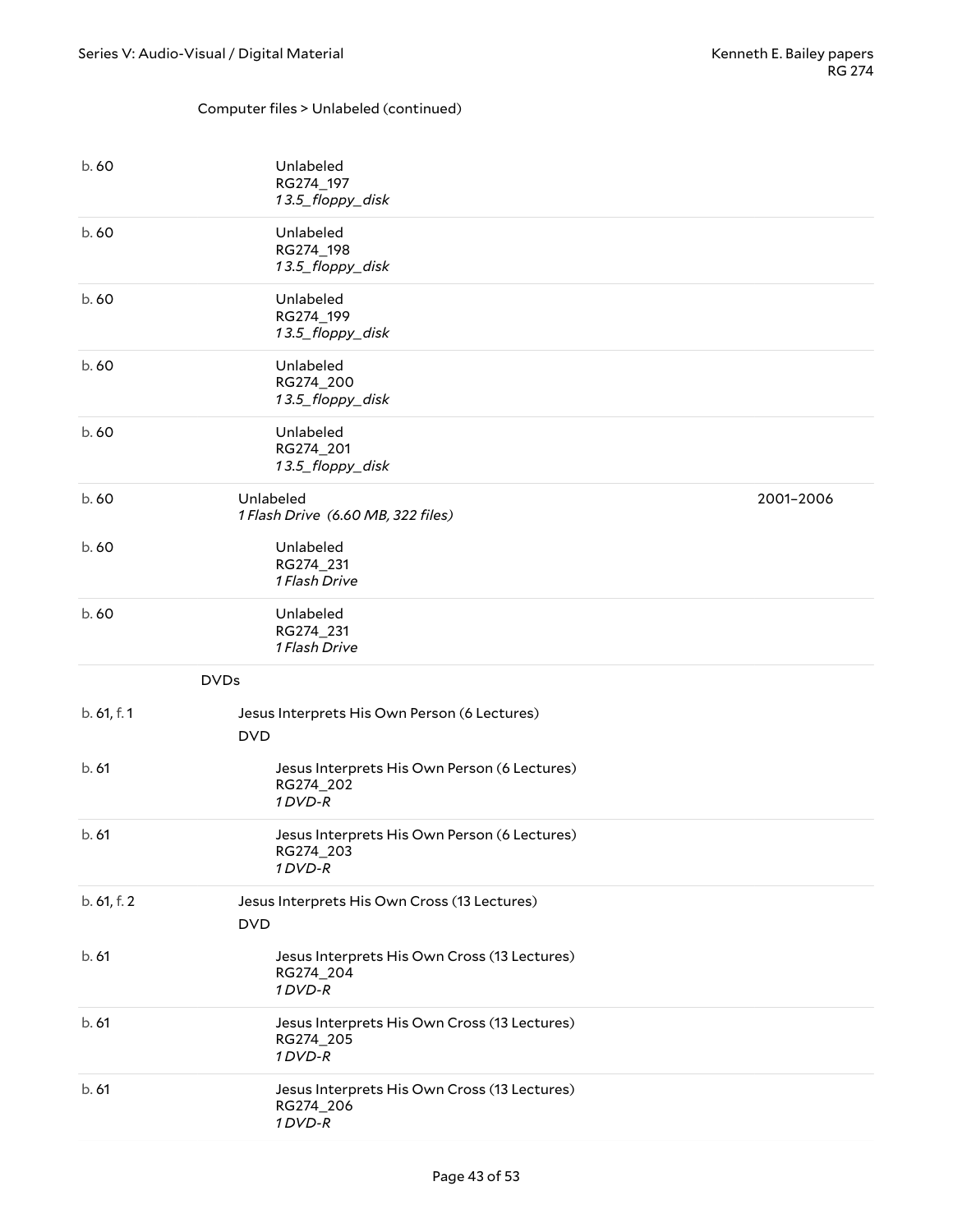#### DVDs > Jesus Interprets His Own Cross (13 Lectures) (continued)

| b.61        | Jesus Interprets His Own Cross (13 Lectures)<br>RG274_207<br>1 DVD-R                                                            |
|-------------|---------------------------------------------------------------------------------------------------------------------------------|
| b. 61, f. 3 | Paul's Hymn to Love (I Corinthians 13) (3 Lectures)<br><b>DVD</b>                                                               |
| b.61        | Paul's Hymn to Love (I Corinthians 13) (3 Lectures)<br>RG274_208<br>1DVD-R                                                      |
| b.61, f.4   | Decoding the DaVinci Code: Historical Reality vs. Murder Mystery<br>Mythology<br><b>DVD</b>                                     |
| b.61        | Decoding the DaVinci Code: Historical Reality vs. Murder Mystery<br>Mythology<br>RG274_209<br>1 DVD-R                           |
| b. 61, f. 5 | I Corinthians (A Middle Eastern Cultural View)<br><b>DVD</b>                                                                    |
| b.61        | I Corinthians (A Middle Eastern Cultural View)<br>RG274_210<br>1 DVD-R                                                          |
| b.61        | I Corinthians (A Middle Eastern Cultural View)<br>RG274_211<br>1 DVD-R                                                          |
| b.61        | I Corinthians (A Middle Eastern Cultural View)<br>RG274_212<br>1 DVD-R                                                          |
| b. 61, f. 6 | Finding the Lost: The Prodigal Son: A Feature-Length Film<br>1 DVD-R<br>Film is in Arabic with English subtitles.<br><b>DVD</b> |
| b.61        | Finding the Lost: The Prodigal Son: A Feature-Length Film; Arabic with<br>English subtitles<br>RG274_213<br>1 DVD-R             |
| b. 61, f. 7 | The Lord's Prayer (A Middle Eastern Cultural View)<br><b>DVD</b>                                                                |
| b.61        | The Lord's Prayer (A Middle Eastern Cultural View)<br>RG274_214<br>1 DVD-R                                                      |
| b. 61, f. 8 | Jesus and His Vision of Mission (8 Lectures)<br><b>DVD</b>                                                                      |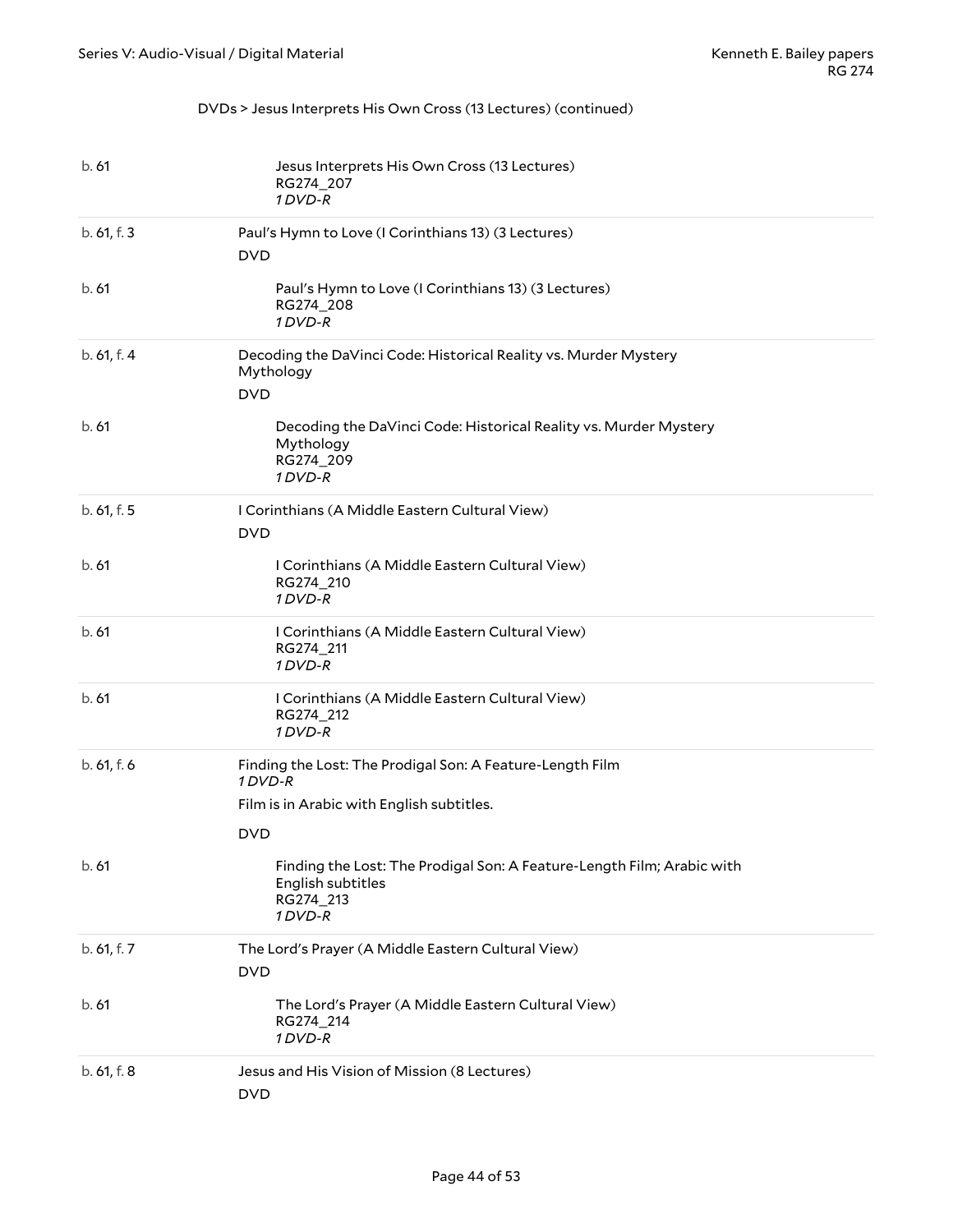#### DVDs > Jesus and His Vision of Mission (8 Lectures) (continued)

| b.61         | Jesus and His Vision of Mission (8 Lectures)<br>RG274_215<br>1 DVD-R                        |
|--------------|---------------------------------------------------------------------------------------------|
| b.61         | Jesus and His Vision of Mission (8 Lectures)<br>RG274_216<br>1DVD-R                         |
| b. 61, f. 9  | <b>Foundation Booklet</b><br><b>DVD</b>                                                     |
| b.61         | <b>Foundation Booklet</b><br>RG274_217<br>1 DVD-R                                           |
| b. 61, f. 10 | Ken Bailey Artwork - 3 Separate Images and 1 Reference Comped Image<br><b>DVD</b>           |
| b.61         | Ken Bailey Artwork - 3 Separate Images and 1 Reference Comped Image<br>RG274_218<br>1 DVD-R |
| b. 61, f. 11 | A Clear View of the Birth of Jesus (Four 30 minute DVD Lectures)<br><b>DVD</b>              |
| b.61         | A Clear View of the Birth of Jesus (Four 30 minute DVD Lectures)<br>RG274_219<br>1 DVD-R    |
| b. 61, f. 12 | Parables of Jesus in Luke (A Middle Eastern Cultural View)<br><b>DVD</b>                    |
| b.61         | Parables of Jesus in Luke (A Middle Eastern Cultural View)<br>RG274_220<br>1DVD-R           |
| b.61         | Parables of Jesus in Luke (A Middle Eastern Cultural View)<br>RG274_221<br>1 DVD-R          |
| b.61         | Parables of Jesus in Luke (A Middle Eastern Cultural View)<br>RG274_222<br>1DVD-R           |
| b.61         | Parables of Jesus in Luke (A Middle Eastern Cultural View)<br>RG274_223<br>1 DVD-R          |
| b. 61, f. 13 | The Good Shepherd: A Theological Journey of 1,000 Years<br><b>DVD</b>                       |
| b.61         | The Good Shepherd: A Theological Journey of 1,000 Years<br>RG274_224<br>1 DVD-R             |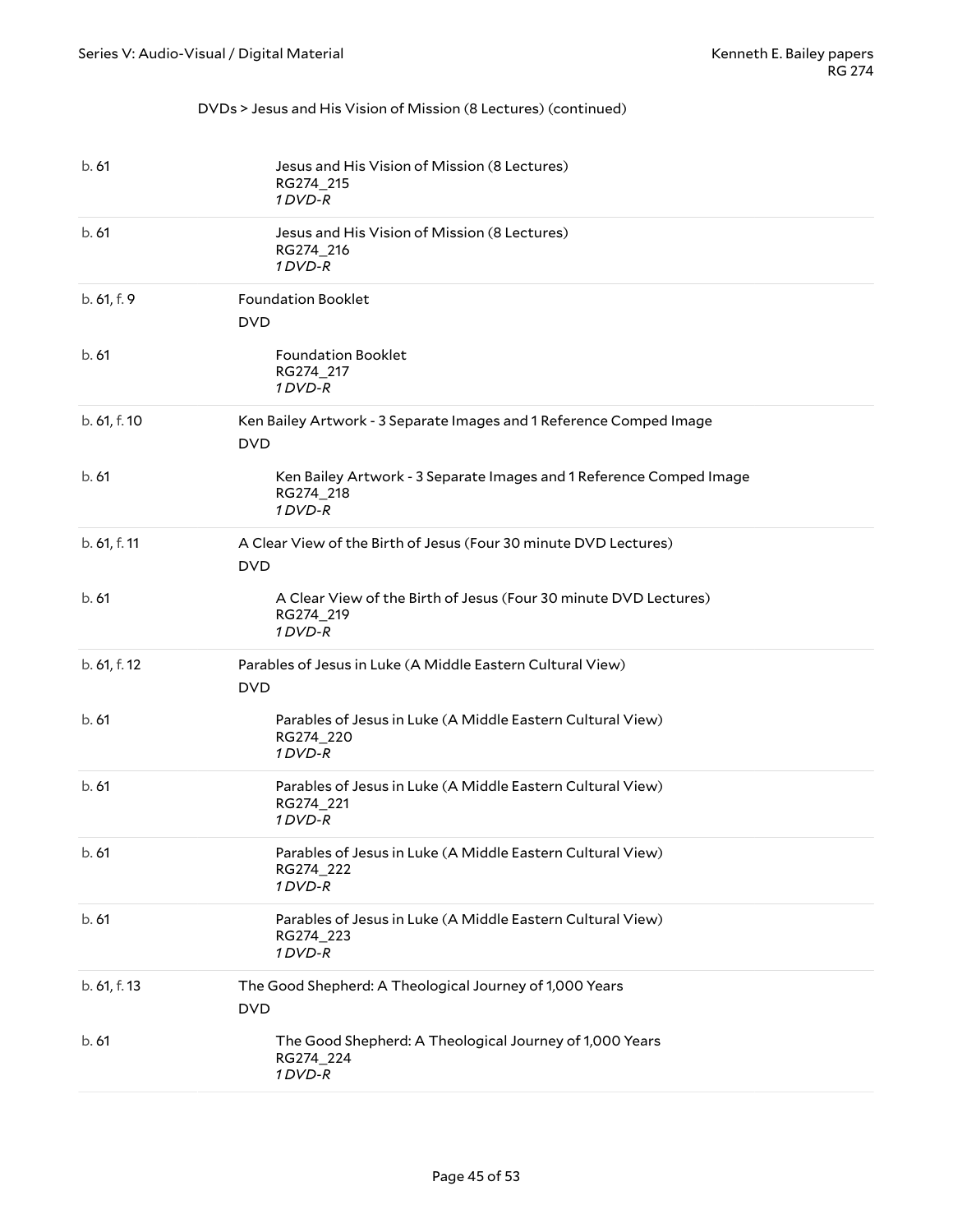#### DVDs > The Good Shepherd: A Theological Journey of 1,000 Years (continued)

<span id="page-45-0"></span>

| b.61         | The Good Shepherd: A Theological Journey of 1,000 Years<br>RG274_225<br>1 DVD-R                                   |      |
|--------------|-------------------------------------------------------------------------------------------------------------------|------|
| b.61         | The Good Shepherd: A Theological Journey of 1,000 Years<br>RG274_226<br>1 DVD-R                                   |      |
| b. 61, f. 14 | Understanding the Bible (2 Lectures)<br><b>DVD</b>                                                                |      |
| b.61         | Understanding the Bible (2 Lectures)<br>RG274_227<br>1 DVD-R                                                      |      |
| b. 61, f. 15 | Women in the New Testament (A Middle Eastern Cultural View)<br><b>DVD</b>                                         |      |
| b.61         | Women in the New Testament (A Middle Eastern Cultural View)<br>RG274_228<br>1 DVD-R                               |      |
| b.61         | Women in the New Testament (A Middle Eastern Cultural View)<br>RG274_229<br>1 DVD-R                               |      |
| b. 61, f. 16 | The Beatitudes of Jesus (2 Lectures)<br><b>DVD</b>                                                                |      |
| b. 61        | The Beatitudes of Jesus (2 Lectures)<br>RG274_230<br>1 DVD-R                                                      |      |
| b. 62, f. 1  | Christian Leadership in the New Testament<br><b>DVD</b>                                                           |      |
|              | Transcriptions of audio and video presentations<br>These transcriptions were prepared and compiled by Dale Bowne. |      |
| b. 64, f. 20 | I Corinthians 13                                                                                                  |      |
| b. 64, f. 21 | <b>Beatitudes</b>                                                                                                 |      |
| b. 64, f. 22 | A Clear View of Jesus' Birth                                                                                      |      |
| b. 64, f. 23 | Jesus Interprets His Own Cross                                                                                    |      |
| b. 64, f. 25 | Knowing God, Becoming God's People                                                                                |      |
| b. 64, f. 26 | Luke 19:9-31                                                                                                      |      |
| b. 64, f. 27 | The Lord's Prayer                                                                                                 |      |
| b. 64, f. 28 | Parables #1-13                                                                                                    |      |
| b. 64, f. 29 | Staley Lecture: "This Lady is Not for Stoning"                                                                    | 1996 |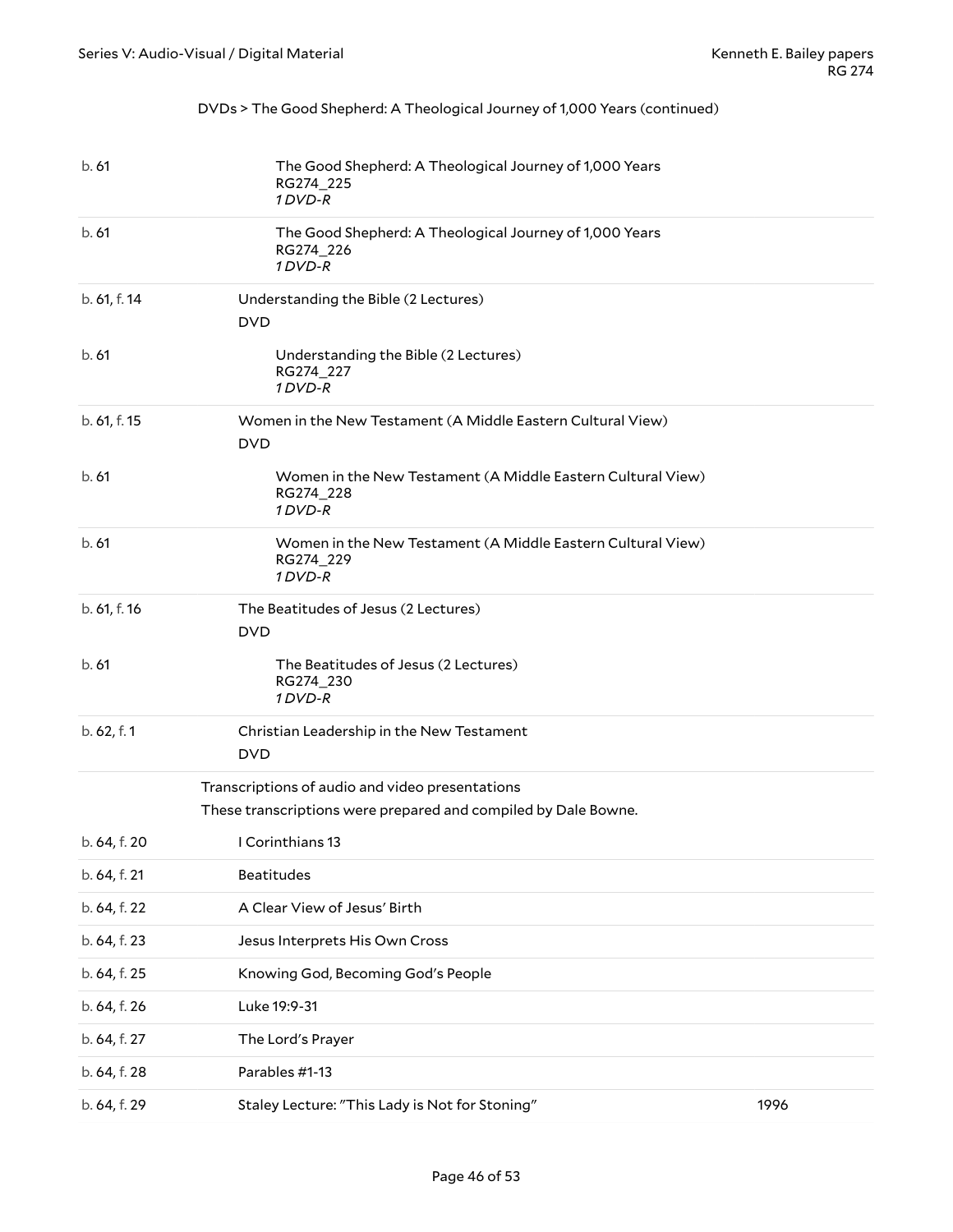#### <span id="page-46-0"></span>Transcriptions of audio and video presentations (continued)

| b. 64, f. 30 | Today's Truths from Ancient Corinth                                                              |              |
|--------------|--------------------------------------------------------------------------------------------------|--------------|
| b. 64, f. 31 | Understanding the Bible                                                                          |              |
|              | Microfilm<br>Microfilm copies of manuscripts Bailey collected for his research.<br>Old Testament |              |
| b.65         | B2 - Sinai manuscript no. 2 (Old Testament)<br>1 Film Reel (16mm)                                | 10th century |
| b.65         | B3 - Sinai manuscript no. 9 (Old Testament)<br>1 Film Reel (16mm)                                | 13th century |
| b.65         | B4 - Sinai manuscript no. 30 (Psalter)<br>1 Film Reel (16mm)                                     | 977          |
|              | Gospels                                                                                          |              |
| b.65         | B6 - Vatican Syriac no. 268<br>1 Film Reel (16mm)                                                | 7th century  |
| b.65         | B8 - Vatican Arabic no. 13<br>1 Film Reel (16mm)                                                 | 8th century  |
| b.65         | B9 - Berlin no. 1108<br>1 Film Reel (16mm)                                                       | 8th century  |
| b.65         | B10 - Sinai manuscript no. 72<br>1 Film Reel (16mm)                                              | 879          |
| b. 65        | B12 - Borg. Arabic Vatican No. 71<br>1 Film Reel (16mm)                                          | 9th century  |
| b.65         | B13 - Vatican Arabic no. 610<br>1 Film Reel (16mm)                                               | 9th century  |
| b.66         | B15 - Sinai manuscript no. 70<br>1 Film Reel (16mm)                                              | 9th century  |
| b. 66        | B16 - Sinai manuscript no. 74<br>1 Film Reel (16mm)                                              | 9th century  |
| b.66         | B18 - Sinai manuscript no. 71<br>1 Film Reel (16mm)                                              | 10th century |
| b.66         | B19 - Sinai manuscript no. 54<br>1 Film Reel (16mm)                                              | 10th century |
| b. 66        | B20 - Sinai manuscript no. 106<br>1 Film Reel (16mm)                                             | 1056         |
| b. 66        | B21 - Sinai manuscript no. 69<br>1 Film Reel (16mm)                                              | 1065         |
| b.66         | B22 - Vatican Siriaco no. 269<br>1 Film Reel (16mm)                                              | 11th century |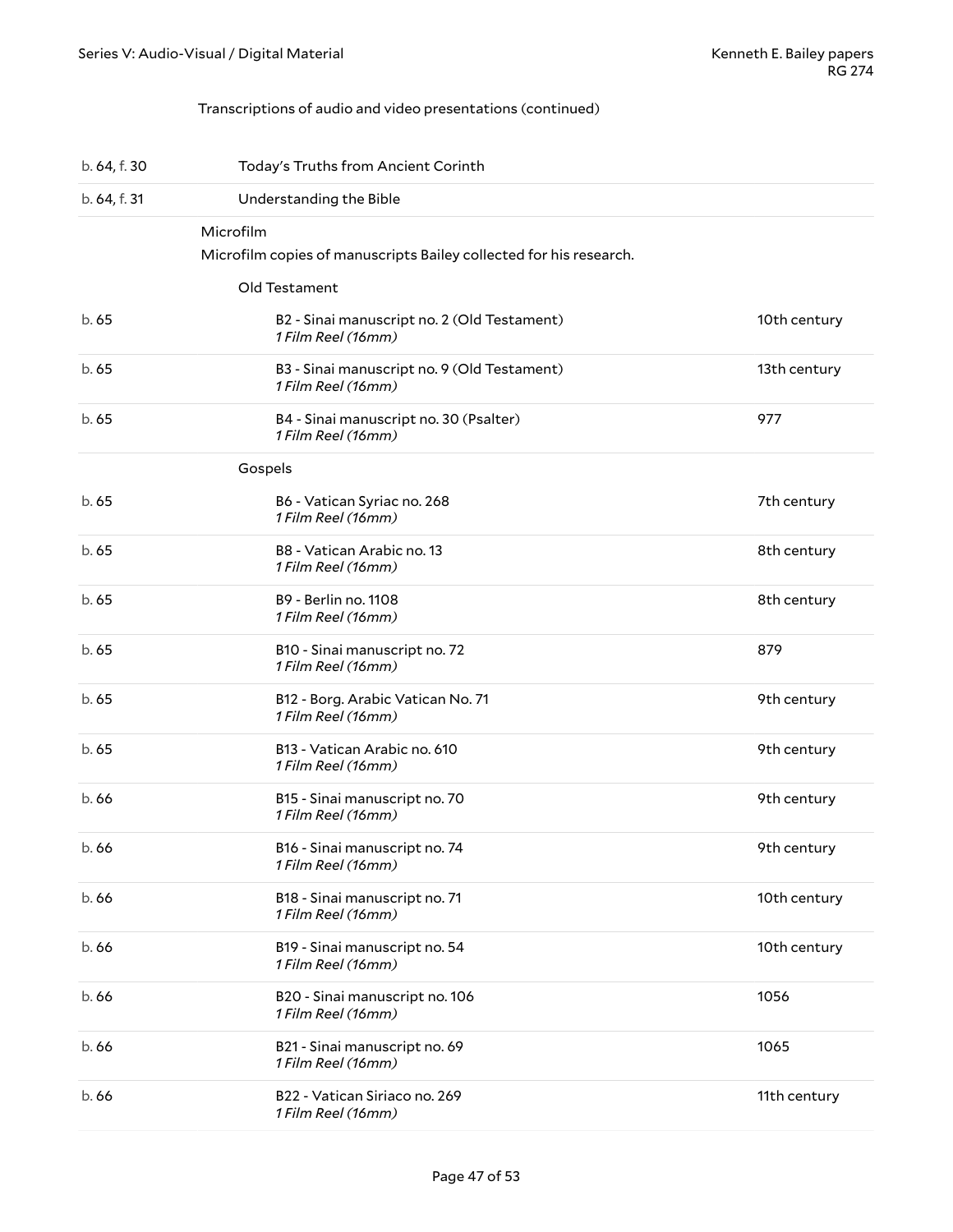#### Microfilm > Gospels (continued)

| b.66  | B23 - Vatican Coptic no. 10<br>1 Film Reel (16mm)                       | 11th century |
|-------|-------------------------------------------------------------------------|--------------|
| b.66  | B24 - Sinai manuscript no. 138<br>1 Film Reel (16mm)                    | 1117         |
| b.67  | B25 - Sinai manuscript no. 97<br>1 Film Reel (16mm)                     | 1125         |
| b.67  | B26 - Sinai manuscript no. 101<br>1 Film Reel (16mm)                    | 12th century |
| b.67  | B27 - Sinai manuscript no. 96<br>1 Film Reel (16mm)                     | 13th century |
| b.67  | B28 - Sinai manuscript no. 76<br>1 Film Reel (16mm)                     | 13th century |
| b.67  | B29 - Vatican Coptic no. 9<br>1 Film Reel (16mm)                        | 1205         |
| b.67  | B30 - Sinai manuscript no. 137<br>1 Film Reel (16mm)                    | 1214         |
| b.67  | B31 - Sinai manuscript no. 122<br>1 Film Reel (16mm)                    | 1222         |
| b.67  | B32 - Sinai manuscript no. 150<br>1 Film Reel (16mm)                    | 1232         |
| b.67  | B34 - Sinai manuscript no. 114<br>1 Film Reel (16mm)                    | 1239         |
| b.68  | B35 - Sinai manuscript no. 129<br>1 Film Reel (16mm)                    | 1245         |
| b.68  | B36 - Sinai manuscript no. 125<br>1 Film Reel (16mm)                    | 1250         |
| b.68  | B37 - British Museum Oriental manuscript no. 3382<br>1 Film Reel (16mm) | 1252         |
| b. 68 | B38 - Sinai manuscript no. 118<br>1 Film Reel (16mm)                    | 1254         |
| b.68  | B39 - Sinai manuscript no. 103<br>1 Film Reel (16mm)                    | 1257         |
| b.68  | B41 - Sinai manuscript no. 84<br>1 Film Reel (16mm)                     | 1262         |
| b.68  | B43 - Sinai manuscript no. 95<br>1 Film Reel (16mm)                     | 1277         |
| b.68  | B44 - Sinai manuscript no. 104<br>1 Film Reel (16mm)                    | 1281         |
| b.68  | B45 - Sinai manuscript no. 90<br>1 Film Reel (16mm)                     | 1281         |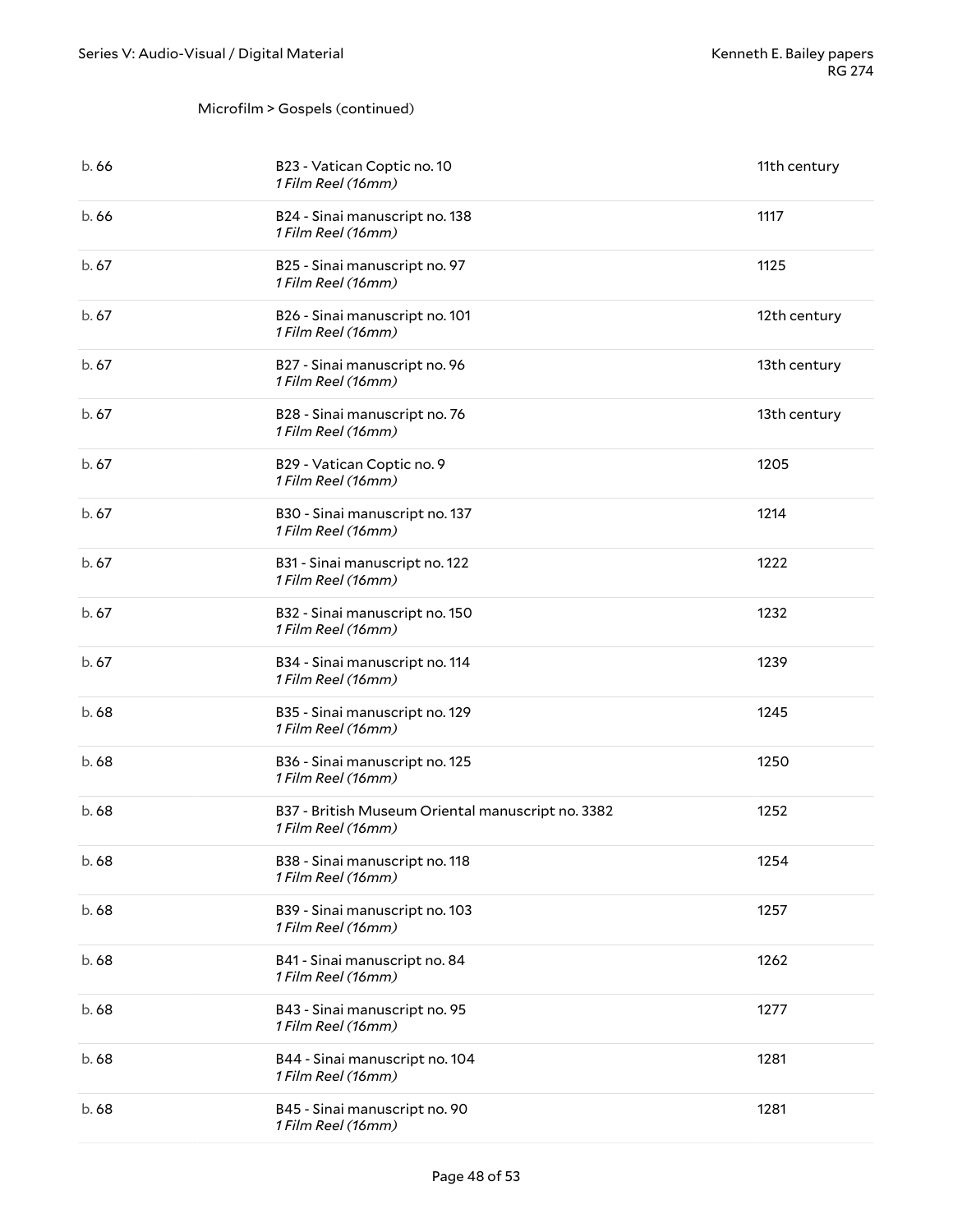#### Microfilm > Gospels (continued)

| b. 69 | B46 - Sinai manuscript no. 132<br>1 Film Reel (16mm)                                   | 1282                       |
|-------|----------------------------------------------------------------------------------------|----------------------------|
| b. 69 | B47 - Sinai manuscript no. 110<br>1 Film Reel (16mm)                                   | 1286                       |
| b.69  | B48 - Sinai manuscript no. 82<br>1 Film Reel (16mm)                                    | 1287                       |
| b.69  | B49 - Sinai manuscript no. 91<br>1 Film Reel (16mm)                                    | 1289                       |
| b.69  | B51 - Sinai manuscript no. 68<br>1 Film Reel (16mm)                                    | 14th century               |
| b.69  | B52 - Western Theological Seminary, unnumbered<br>1 Film Reel (16mm)                   | 14th-15th<br>century       |
| b. 69 | B53 - Vatican Arabic no. 13<br>1 Film Reel (16mm)                                      | undated                    |
| b.69  | B54 - Ibn al Assul, Patricarchal Library, Cairo, Egypt<br>1 Film Reel (16mm)           | 1274                       |
| Acts  |                                                                                        |                            |
| b.69  | B55 - Sinai manuscript no. 159<br>1 Film Reel (16mm)                                   | 1199                       |
| b.70  | B56 - Sinai manuscript no. 158<br>1 Film Reel (16mm)                                   | 1232                       |
| b. 70 | B57 - Sinai manuscript no. 156<br>1 Film Reel (16mm)                                   | 1316                       |
|       | Epistles                                                                               |                            |
| b. 70 | B58 - Sinai manuscript no. 73<br>1 Film Reel (16mm)                                    | 9th century                |
| b.70  | B59 - Sinai manuscript no. 151<br>1 Film Reel (16mm)                                   | 867                        |
| b. 70 | B60 - Sinai manuscript no. 310<br>1 Film Reel (16mm)                                   | 10th century               |
|       | Revelation                                                                             |                            |
| b. 70 | B61 - Sinai manuscript no. 85<br>1 Film Reel (16mm)                                    | circa 12th-13th<br>century |
|       | Commentaries                                                                           |                            |
| b. 70 | B62 - Sinai manuscript no. 329 (Patristic and Gospel commentary)<br>1 Film Reel (16mm) | circa 10th<br>century      |
| b. 70 | B64 - Sinai manuscript no. 66 (Psalter and commentary)<br>1 Film Reel (16mm)           | 1266                       |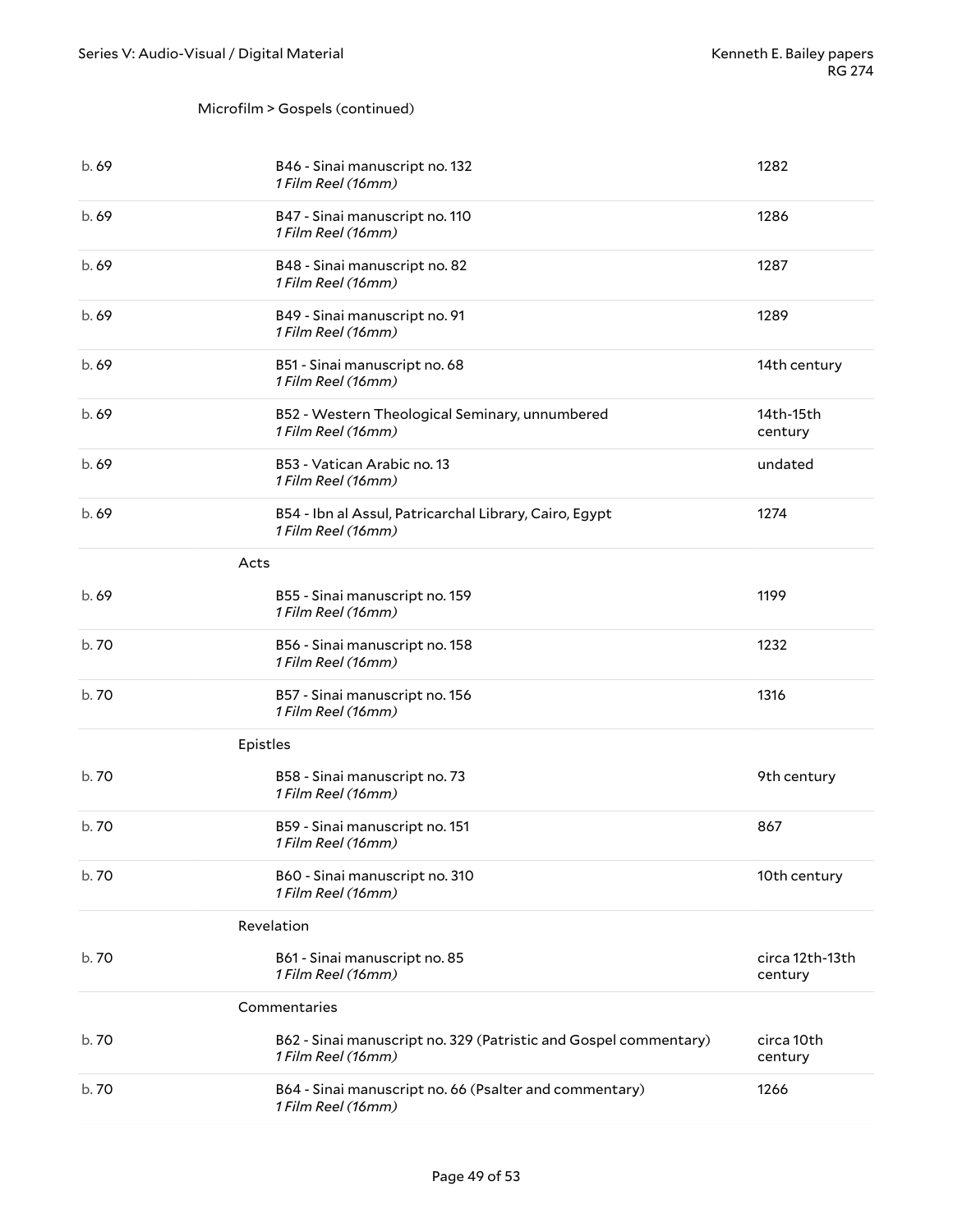#### Microfilm > Commentaries (continued)

| b. 70 | B65 - Sinai manuscript no. 507 (Commentary and martyrdom of St.<br>George)<br>1 Film Reel (16mm)                                                        | 1273    |
|-------|---------------------------------------------------------------------------------------------------------------------------------------------------------|---------|
| b.71  | B66 - Sinai manuscript no. 145 (Commentary on the Gospels)<br>1 Film Reel (16mm)                                                                        | 1276    |
| b.71  | B67 - Paris manuscript no. 85 (Commentary Ibn-al-Tayyib)<br>1 Film Reel (16mm)                                                                          | undated |
| b.71  | B68 - Paris manuscript no. 86 (Commentary on Gospels, Ibn-al-Tayyib)<br>1 Film Reel (16mm)                                                              | 1872    |
| b.71  | B69 - Commentary, New Testament volume II, Luke and John, Ibn-al-<br>Salibi<br>1 Film Reel (16mm)                                                       | 1914    |
|       | Printed books and dissertations                                                                                                                         |         |
| b.71  | B71 - Crockett, L.G. "The Old Testament in the Gospel of Luke, with<br>emphasis on Isaiah 61:1-2"<br>1 Film Reel (16mm)                                 | 1966    |
| b.71  | B72 - Curtonian. "Four Gospels in Syriac"<br>1 film reel (8 mm)                                                                                         | undated |
| b.71  | B73 - Doghramgi, Peter. "The Suma of Ibn-al-'Assal"<br>1 Film Reel (16mm)                                                                               | undated |
| b.71  | B74 - Ehlon, Arlis John. "The Poetic Structure of a Hodayoth from<br>Qumran"<br>1 Film Reel (16mm)                                                      | 1970    |
| b.71  | B75 - Graf, George. "History of Arabic Literature," volume 1<br>1 Film Reel (16mm)                                                                      | undated |
| b.72  | B76 - Harris, Oscar G. "A Study in the theology of Luke"<br>1 Film Reel (16mm)                                                                          | 1966    |
| b.72  | B77 - Harris, Oscar G. "Prayer in Luke-Acts"<br>1 Film Reel (16mm)                                                                                      | 1966    |
| b. 72 | B78 - Jebb, John. "Sacred Literature"<br>1 Film Reel (16mm)                                                                                             | 1920    |
| b.72  | B79 - Kelley, Robert L. "The significance of the parable of the Prodigal<br>Son for three major issues in current synoptic study"<br>1 Film Reel (16mm) | 1972    |
| b.72  | B80 - Mundy, L.M. "Tradition and comp. in the speeches of the early<br>chapters of Acts"<br>1 Film Reel (16mm)                                          | undated |
| b.72  | B81 - Page, A.F. "Proto-Luke reconsidered: a study of literary method<br>and theology in the Gospel of Luke"<br>1 Film Reel (16mm)                      | undated |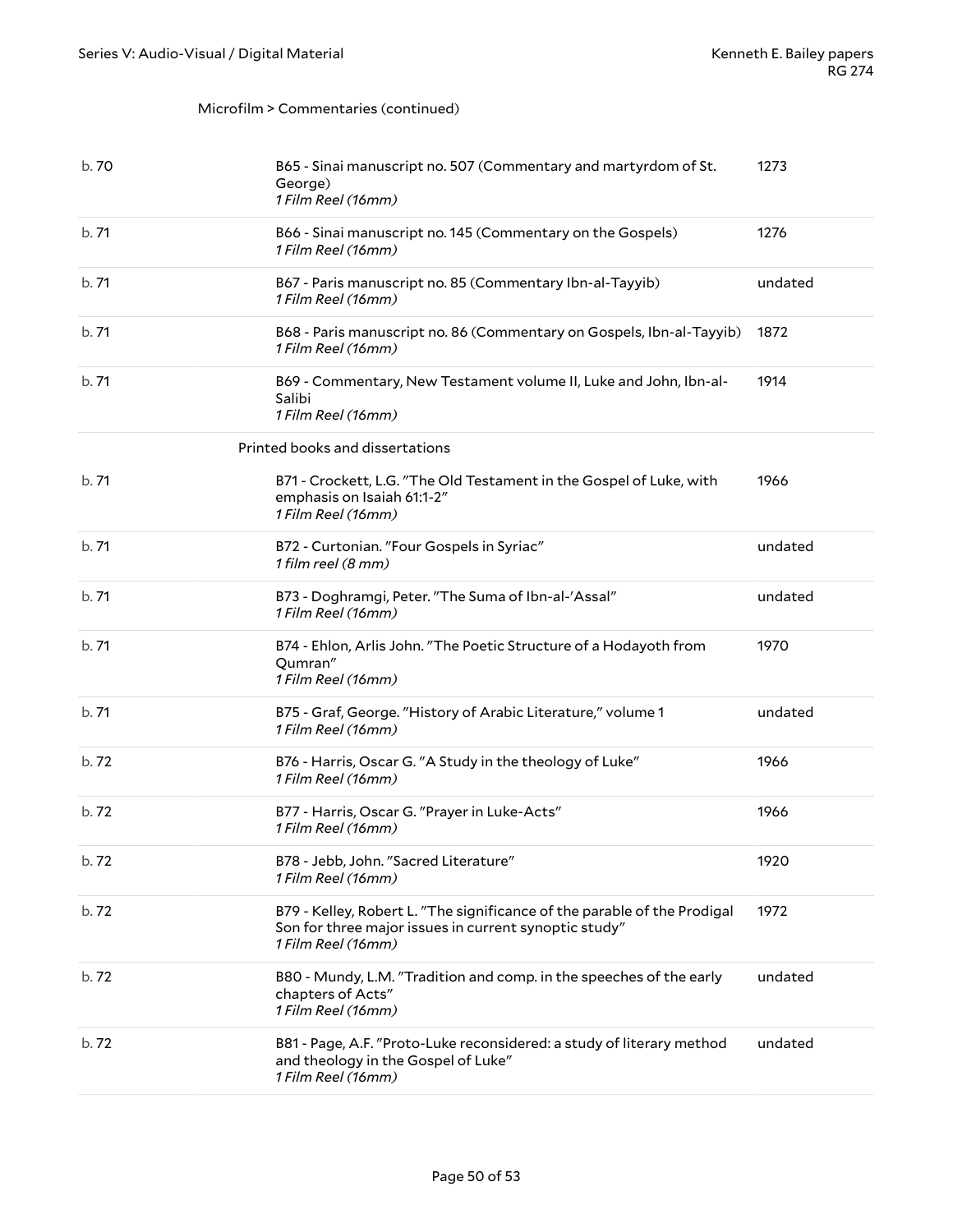#### Microfilm > Printed books and dissertations (continued)

| b.72  | B82 - Sheppard, J.B. "A Study of the parables common to the synoptic<br>Gospels and the Coptic Gospel of Thomas"<br>1 Film Reel (16mm) | 1965    |
|-------|----------------------------------------------------------------------------------------------------------------------------------------|---------|
| b.72  | B83 - Staal, Harvey. Dissertation<br>1 Film Reel (16mm)                                                                                | 1968    |
| b.72  | B84 - Toyotome, Masumi. "The poetic form of the words of Jesus"<br>1 Film Reel (16mm)                                                  | 1953    |
| b.73  | B85 - Wilson. "Interpretation of the parables in Mark" (dissertation)<br>1 Film Reel (16mm)                                            | undated |
| b.73  | B86 - Catalogus Coducum Manuscriptorum Orientalium (selected<br>pages)<br>1 Film Reel (16mm)                                           | 1838    |
| b.73  | B87 - Latin Arabic of John<br>1 Film Reel (16mm)                                                                                       | undated |
| b.73  | B88 - Latin Arabic text of John<br>1 Film Reel (16mm)                                                                                  | 1974    |
| b.73  | B90 - a book of Arabic Christian folklore<br>1 Film Reel (16mm)                                                                        | undated |
|       | <b>Additional texts</b>                                                                                                                |         |
| b.73  | B91 - Borg. Arabic Vatican no. 95, copy B<br>1 Film Reel (16mm)                                                                        | undated |
| b.73  | B92 - Sinai manuscript no. 144 (Gospel Lectionary)<br>1 Film Reel (16mm)                                                               | 1054    |
| b.73  | B93 - Bryn Mawr College no. 84 and 85 (Arabic Psalter and Arabic<br>Legends of the Saints)<br>1 film reel (8 mm)                       | undated |
| b.73  | B94 - Sinai manuscript no. 151 (duplicate of B59)<br>1 Film Reel (16mm)                                                                | 867     |
| b.74  | B95 - Sinai manuscript no. 436 (Mimats, Livets of the Saints, etc.)<br>1 Film Reel (16mm)                                              | undated |
| b.74  | B96 - OR 3201<br>1 Film Reel (16mm)                                                                                                    | undated |
| b. 74 | B97 - OR 1327<br>1 Film Reel (16mm)                                                                                                    | undated |
| b.74  | B98 - Bodleian Ms. Arch. Seld. A68<br>1 Film Reel (16mm)                                                                               | undated |
| b. 74 | B99 - ADD 10593, ADD 11355, ADD 11856<br>1 Film Reel (16mm)                                                                            | undated |
| b.74  | B100 - Arundel OR 20<br>1 Film Reel (16mm)                                                                                             | undated |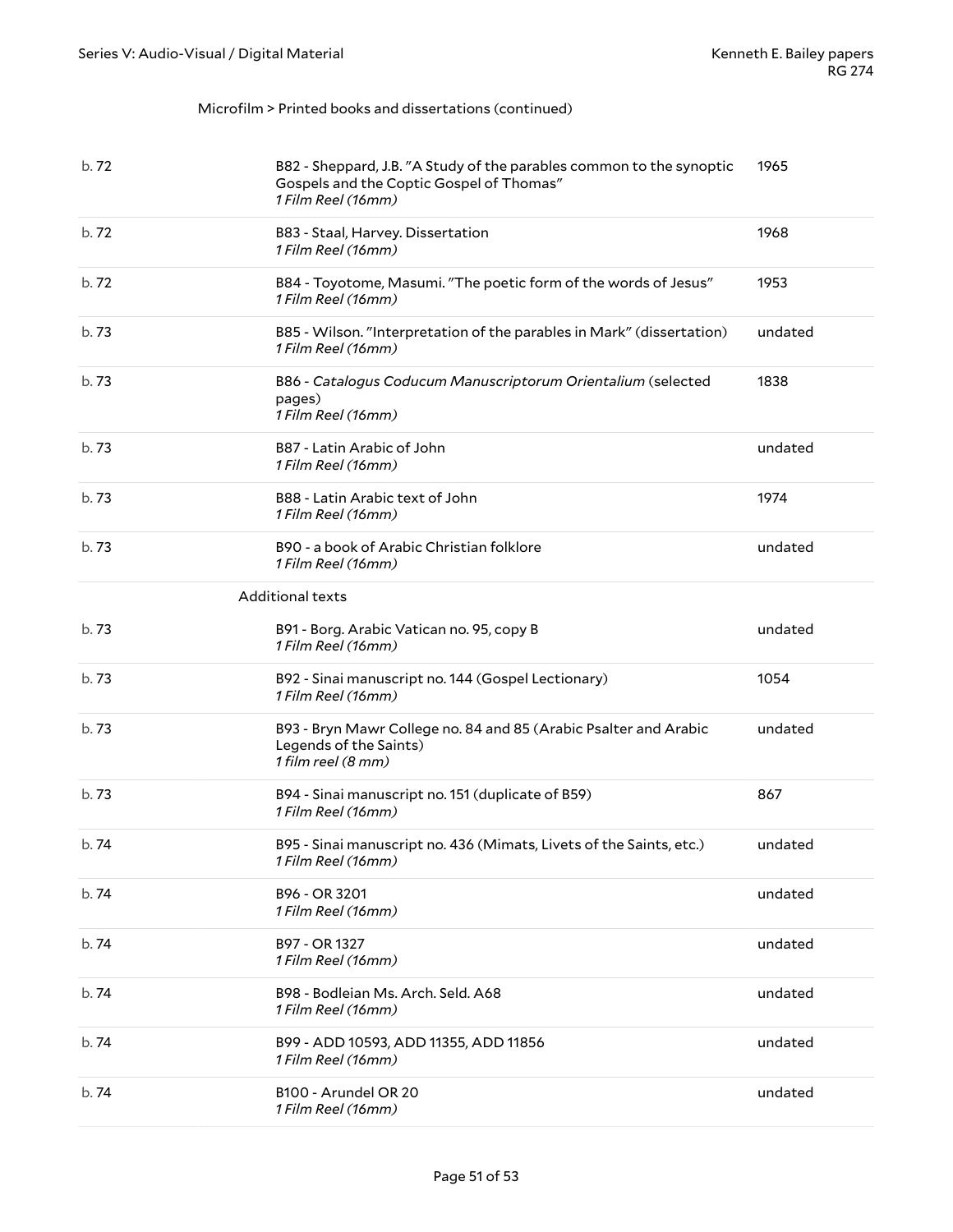#### Microfilm > Additional texts (continued)

<span id="page-51-0"></span>

| b.74         | B101 - OR 223<br>1 Film Reel (16mm)                                                                                             | undated |
|--------------|---------------------------------------------------------------------------------------------------------------------------------|---------|
| b.74         | B102 - Vatican Arabo no. 610 (Gospels)<br>1 Film Reel (16mm)                                                                    | undated |
| b.74         | B103 - Huntington no. 262<br>1 Film Reel (16mm)                                                                                 | undated |
| b.75         | B104 - ADD 1860<br>1 Film Reel (16mm)                                                                                           | undated |
| b.75         | B105 - OR 1318, OR 1322, OR 1324, OR 1326<br>1 Film Reel (16mm)                                                                 | undated |
| b.75         | B106 - Arundel OR 19, Arundel OR 41, Arundel OR 50, Arundel OR 52<br>1 Film Reel (16mm)                                         | undated |
| b.75         | B107 - Bodleian OR 549, OR 299, OR 712, OR 713<br>1 Film Reel (16mm)                                                            | undated |
| b. 75        | B108 - OR 8793<br>1 Film Reel (16mm)                                                                                            | undated |
| b.75         | New Testament in Arabic. Calcutta New Testament by Henry Martin et 1819<br>al.<br>1 film reel (8 mm)                            |         |
| Other media  |                                                                                                                                 |         |
| b.63         | Theology   Poet   Prob.   Greek   OT   Pract<br>Flashcards: Greek language grammar and vocabulary; bibliography notes           |         |
| b. 61, f. 17 | Open Hearts in Bethlehem<br>Includes the published script (revised edition), musical score, and a CD<br>recording of the music. | 2013    |
| b.61         | Open Hearts in Bethlehem, 2013<br>RG274_232<br>$1$ CD-R                                                                         |         |